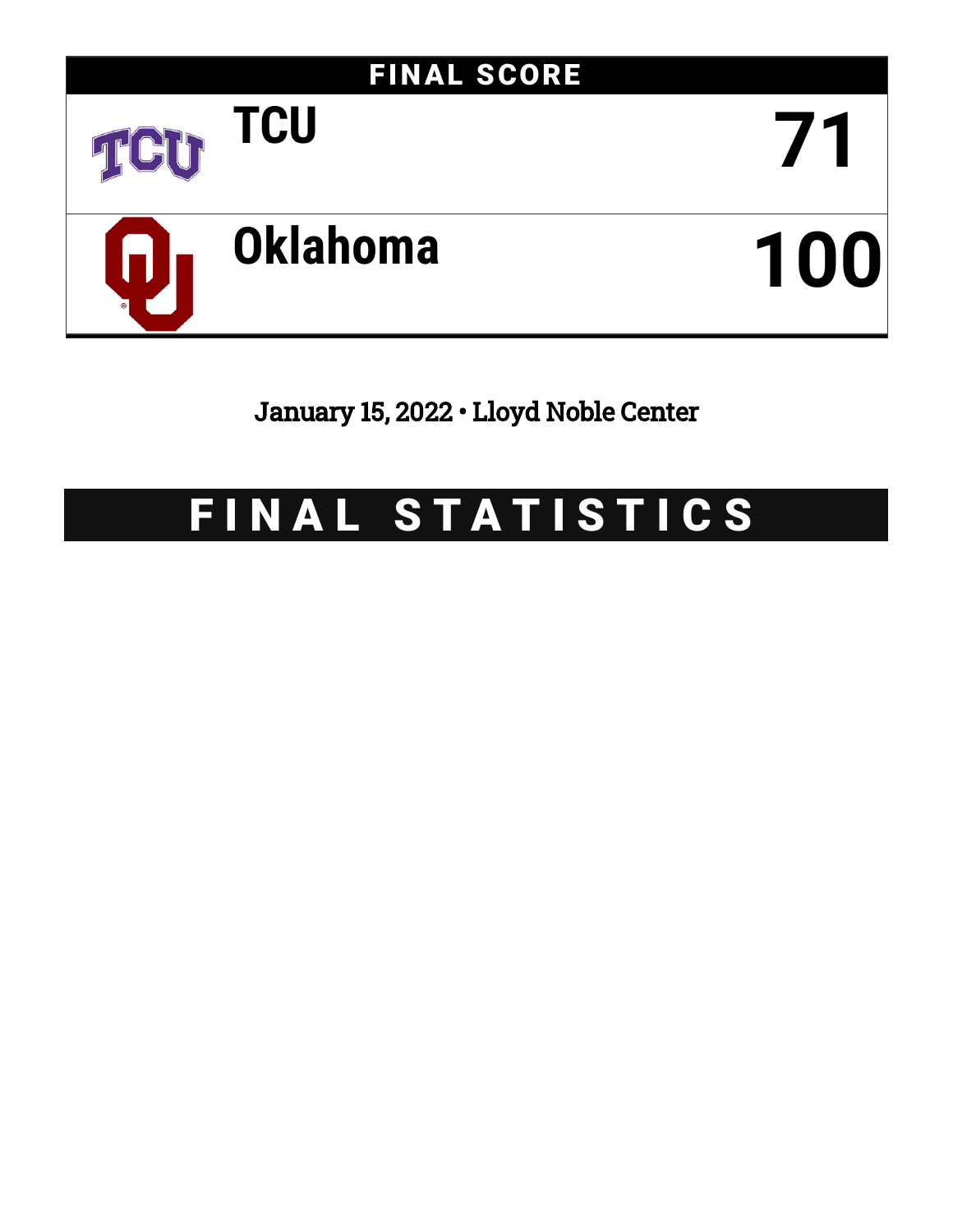# **Official Box Score TCU vs Oklahoma Game Totals -- Final Statistics January 15, 2022 at Lloyd Noble Center**



# **TCU 71**

| No. | Plaver                   | S  | Pts           | FG       | 3FG      | FT        | 0R | DR.          | TR             | РF             | A        | то | Blk      | Stl      | Min | $+/-$ |
|-----|--------------------------|----|---------------|----------|----------|-----------|----|--------------|----------------|----------------|----------|----|----------|----------|-----|-------|
| 01  | JACKSON, AAHLIYAH        | G  | 5             | 1-4      | $0 - 2$  | $3 - 4$   | 0  | 4            |                | 2              | 2        |    |          | 2        | 29  | $-34$ |
| 04  | ADIKA, OKAKO             | F. | 8             | $3 - 8$  | $1 - 4$  | $1 - 2$   | 5  | 3            | 8              | 3              | $\Omega$ | 2  | $\Omega$ |          | 26  | $-10$ |
| 13  | DIGGS, TAVY              | G  | 16            | $8 - 15$ | $0 - 0$  | $0 - 0$   | 1  | 3            | 4              | 4              | 2        | 6  | 0        | 2        | 19  | 1     |
| 20  | HEARD, LAUREN            | G  | 15            | $4 - 13$ | $0 - 1$  | $7 - 8$   | 3  | 4            | 7              | 4              | 3        | 6  | $\Omega$ |          | 31  | $-24$ |
| 23  | <b>BERRY, MICHELLE</b>   | F. |               | $4 - 10$ | $2 - 4$  | $1 - 2$   | 0  | 3            | 3              | $\Omega$       | 1        | 2  | 0        | 2        | 29  | -31   |
| 00  | <b>GERMOND, CAROLINE</b> | G  | $\Omega$      | $0 - 0$  | $0 - 0$  | $0 - 0$   | 0  | $\Omega$     | $\Omega$       |                |          | 0  | $\Omega$ | 0        | 7   | $-4$  |
| 02  | MANUMALEUGA, TARA        | G  | 0             | $0 - 4$  | $0 - 3$  | $0-0$     | 0  | $\mathbf{0}$ | 0              | 0              |          | 0  | 0        | 1        | 14  | 6     |
| 05  | <b>MORRIS, YUMMY</b>     | F  | 9             | $4 - 7$  | $0 - 0$  | $1 - 2$   |    | 3            | 4              | $\overline{2}$ | 3        | 2  |          |          | 19  | $-16$ |
| 10  | <b>BRADLEY, PAIGE</b>    | G  | 2             | $1 - 2$  | $0 - 1$  | $0 - 0$   | 1  | 0            | 1              | 3              | 0        | 0  | 0        | 0        | 4   | 4     |
| 15  | <b>HOLMES, AJA</b>       | G  | $\Omega$      | $0 - 5$  | $0 - 5$  | $0 - 0$   | 0  | 2            | 2              | 0              | 0        | 0  | $\Omega$ | 0        | 13  | $-11$ |
| 24  | MOKWUAH, KAYLA           | C  | 3             | $1 - 1$  | $0 - 0$  | $1 - 2$   | 0  | $\Omega$     | 0              | 1              | 0        | 0  | 0        | $\Omega$ | 4   | 1     |
| 32  | <b>MORRIS, PATRICIA</b>  | F. | $\mathcal{P}$ | $1 - 1$  | $0 - 0$  | $0 - 0$   |    | 1            | $\overline{2}$ |                | 0        |    | $\Omega$ | $\Omega$ | 5   | $-6$  |
|     | TEAM                     |    |               |          |          |           | 0  | $\mathbf{0}$ | 0              | $\Omega$       |          | 0  |          |          |     |       |
|     | <b>TOTALS</b>            |    | 71            | 27-70    | $3 - 20$ | $14 - 20$ | 12 | 20           | 32             | 21             | 13       | 20 |          | 10       | 200 |       |

| Game                                | $27 - 70$ | 38.6% | $3 - 20$ | 15.0%      | $14 - 20$ | 70.0% |                                             |
|-------------------------------------|-----------|-------|----------|------------|-----------|-------|---------------------------------------------|
| 2nd Half                            | 14-36     | 39%   | $1 - 10$ | 10%        | $9 - 12$  | 75%   |                                             |
| 1st Half                            | 13-34     | 38%   | $2 - 10$ | <b>20%</b> | $5-8$     | 63%   | Technical Fouls: None.                      |
| <b>Shooting By Period</b><br>Period | FG        | FG%   | 3FG      | 3FG%       | FT        | FT%   | Last FG: 4th-00:21<br>Largest lead: By 2 at |

# **Oklahoma 100**

| No. | Player                 | S  | <b>Pts</b> | FG.      | 3FG       | FT.       | ΟR           | DR | TR             | РF            | A  | TO       | <b>B</b> lk | Stl      | Min | $+/-$ |
|-----|------------------------|----|------------|----------|-----------|-----------|--------------|----|----------------|---------------|----|----------|-------------|----------|-----|-------|
| 01  | TOT, NEVAEH            | G  | 16         | 7-8      | 2-3       | $0 - 0$   |              | 4  | 5              | 2             | 6  | 6        | 0           |          | 28  | 23    |
| 04  | <b>TUCKER, KENNADY</b> | G  | 9          | $2 - 5$  | $1 - 3$   | $4 - 4$   | 0            | 0  | 0              | 3             | 3  |          | 0           | 0        | 26  | 25    |
| 25  | WILLIAMS, MADI         | G  | 21         | $9 - 11$ | 1-1       | $2 - 2$   |              | 10 | 11             | $\mathcal{P}$ | 4  | 6        | 0           | 2        | 29  | 19    |
| 30  | ROBERTSON, TAYLOR      | G  | 6          | $2 - 8$  | $2-6$     | $0 - 0$   | 0            |    |                |               | 6  |          |             | 2        | 34  | 28    |
| 34  | SCOTT, LIZ             | F. | 16         | $6-9$    | $0 - 0$   | $4 - 7$   | 0            | 2  | $\overline{2}$ | 5             | 2  | 2        | 0           |          | 21  | 18    |
| 12  | <b>GREGORY, GABBY</b>  | G  | 0          | $0 - 7$  | $0 - 4$   | $0 - 0$   | $\mathbf{1}$ | 1  | $\overline{2}$ | 2             | 2  | 2        | $\Omega$    | 0        | 12  | 3     |
| 14  | <b>WHITE, BRE'YON</b>  | F  | 0          | $0 - 0$  | $0 - 0$   | $0 - 2$   | 0            | 0  | 0              | 0             | 0  | 0        | 0           | $\Omega$ | 3   | $-2$  |
| 23  | PERKINS, KALEY         | G  | 9          | $3 - 3$  | $3 - 3$   | $0 - 0$   | 0            | 3  | 3              | 0             | 0  | $\Omega$ | 0           | 0        | 16  | 3     |
| 24  | VANN, SKYLAR           | G  | 20         | $7 - 15$ | $2 - 5$   | $4 - 4$   | 3            | 3  | 6              | 3             |    | 0        |             | n        | 22  | 22    |
| 33  | SVOBODA, EMMA          | С  | 3.         | $1 - 3$  | $0 - 0$   | $1 - 2$   |              | 1  | $\overline{2}$ |               | 0  | 0        | 0           |          | 9   | 6     |
|     | <b>TEAM</b>            |    |            |          |           |           | 0            | 0  | 0              | $\mathbf{0}$  |    | 0        |             |          |     |       |
|     | <b>TOTALS</b>          |    | 100        | 37-69    | $11 - 25$ | $15 - 21$ | 7            | 25 | 32             | 19            | 24 | 18       | $\bf{2}$    |          | 200 |       |
|     |                        |    |            |          |           |           |              |    |                |               |    |          |             |          |     |       |

| Game                                | $37-69$ | 53.6% | $11 - 25$ | 44.0% | 15-21 | 71.4% |   |
|-------------------------------------|---------|-------|-----------|-------|-------|-------|---|
| 2nd Half                            | 19-37   | 51%   | 6-13      | 46%   | 7-10  | 70%   |   |
| 1st Half                            | 18-32   | 56%   | $5-12$    | 42%   | 8-11  | 73%   | T |
| <b>Shooting By Period</b><br>Period | FG      | FG%   | 3FG       | 3FG%  | FT    | FT%   |   |

*Last FG:* 4th-00:56 *Largest lead:* By 31 at *Technical Fouls:* None.

| Game Notes:                                                  | <b>Score</b>                                   | 1st l | 2nd             | 3rd | 4th | <b>TOT</b> | <b>Points</b>     | TCU            | OU             |
|--------------------------------------------------------------|------------------------------------------------|-------|-----------------|-----|-----|------------|-------------------|----------------|----------------|
| Officials: Felicia Grinter, Kevin Pethtel, Scott<br>Yarbough | тси                                            | 15    | 18              | 23  | 15  | 71         | In the Paint      | 40             | 44             |
| Attendance: 2460                                             | OU                                             | 24    | 25              | 26  | 25  | 100        | Off Turns         |                | 22             |
|                                                              |                                                |       |                 |     |     |            | 2nd Chance        |                | 10             |
| Start Time: 07:30 PM<br>Conference Game:                     | TCU led for 0:33, OU led for 37:17.            |       |                 |     |     |            | <b>Fast Break</b> |                | 22             |
|                                                              | Game was tied for 0:0.<br>Times tied: <b>0</b> |       | Lead Changes: 0 |     |     |            | Bench             | 16             | 32             |
|                                                              |                                                |       |                 |     |     |            | Per Poss          | 0.826<br>34/86 | 1.136<br>45/88 |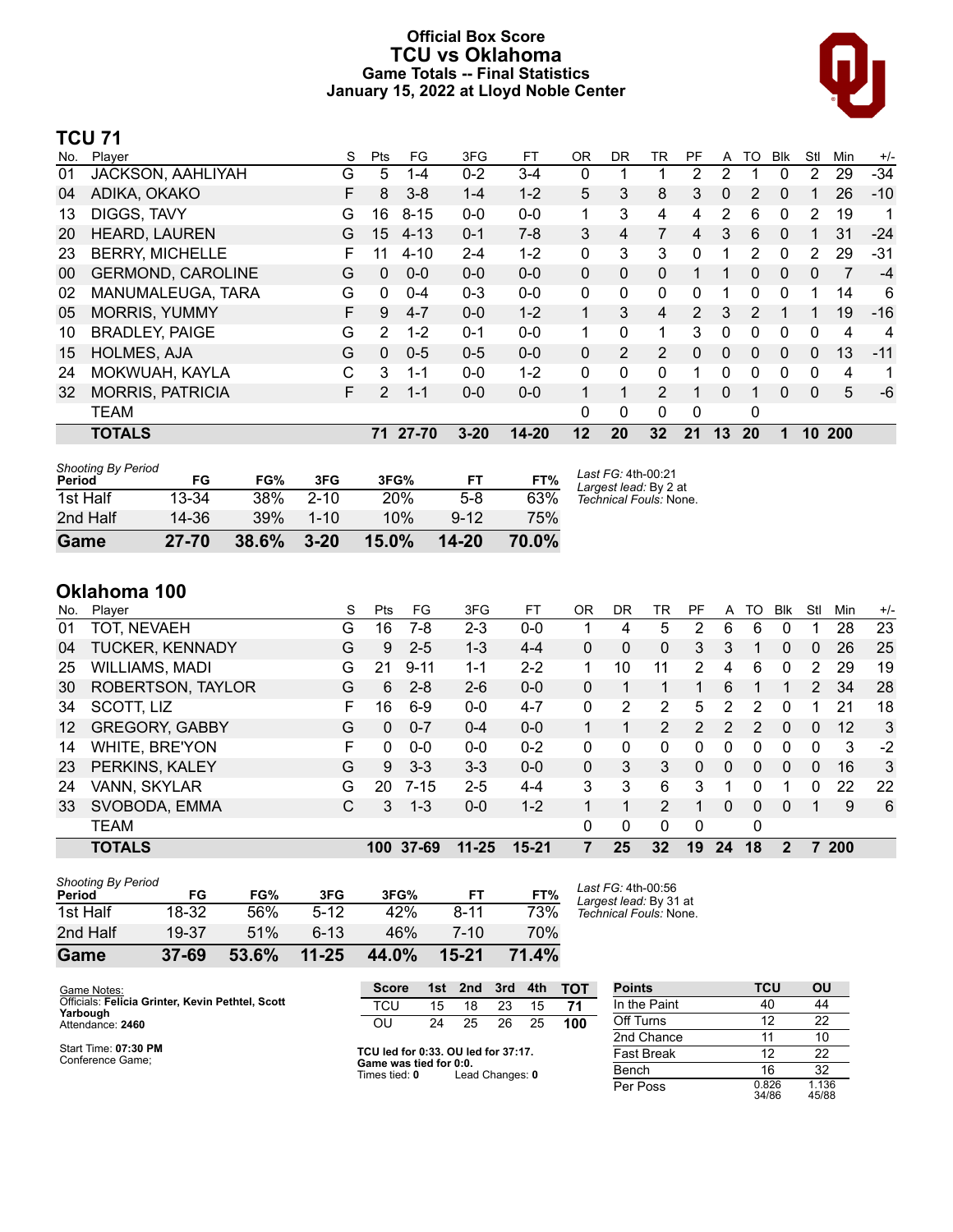### **Official Box Score TCU vs Oklahoma First Half Statistics Only January 15, 2022 at Lloyd Noble Center**



# **TCU 33**

| No. | Player                   | S  | <b>Pts</b> | <b>FG</b> | 3FG      | <b>FT</b> | 0R | <b>DR</b> | <b>TR</b>      | <b>PF</b>      | A | TO       | <b>BIK</b>   | Stl      | <b>Min</b>   | $+/-$        |
|-----|--------------------------|----|------------|-----------|----------|-----------|----|-----------|----------------|----------------|---|----------|--------------|----------|--------------|--------------|
| 00  | <b>GERMOND, CAROLINE</b> | G  | 0          | $0-0$     | $0 - 0$  | $0 - 0$   | 0  | 0         | 0              |                |   | 0        | 0            | 0        | 1            | $-2$         |
| 01  | <b>JACKSON, AAHLIYAH</b> | G  | 3          | $1 - 3$   | $0 - 1$  | $1 - 2$   | 0  | 0         | 0              |                | 2 | 0        | 0            |          | 19           | $-18$        |
| 02  | MANUMALEUGA, TARA        | G  | 0          | $0 - 0$   | $0 - 0$  | $0 - 0$   | 0  | 0         | 0              | 0              | 0 | 0        | 0            | 0        | 0            | $\mathbf{0}$ |
| 04  | ADIKA, OKAKO             | F  | 5          | $2 - 7$   | $1 - 4$  | $0 - 0$   | 3  | 2         | 5              | $\overline{2}$ | 0 |          | 0            |          | 15           | -9           |
| 05  | <b>MORRIS, YUMMY</b>     | F  |            | 3-5       | $0 - 0$  | $1 - 2$   |    | 2         | 3              |                | 3 | 2        | 0            | 0        | 13           | $-10$        |
| 10  | <b>BRADLEY, PAIGE</b>    | G  | $\Omega$   | $0 - 0$   | $0 - 0$  | $0 - 0$   | 0  | 0         | 0              | 0              | 0 | 0        | 0            | 0        | $\mathbf{0}$ | 0            |
| 13  | DIGGS, TAVY              | G  | 2          | $1 - 3$   | $0 - 0$  | $0 - 0$   | 0  | 0         | 0              | 2              | 0 | 2        | $\Omega$     | 0        | 6            | -5           |
| 15  | <b>HOLMES, AJA</b>       | G  | $\Omega$   | $0 - 4$   | $0 - 4$  | $0 - 0$   | 0  | 2         | $\overline{2}$ | 0              | 0 | 0        | $\Omega$     | 0        | 8            | $-5$         |
| 20  | <b>HEARD, LAUREN</b>     | G  | 8          | $3-6$     | $0 - 0$  | $2 - 2$   | 3  | 3         | 6              | 1              | 2 | 5        | 0            | 0        | 19           | -14          |
| 23  | <b>BERRY, MICHELLE</b>   | F  |            | $3-6$     | $1 - 1$  | $0 - 0$   | 0  | 3         | 3              | 0              | 0 |          | $\mathbf{0}$ |          | 18           | $-16$        |
| 24  | MOKWUAH, KAYLA           | C  |            | $0 - 0$   | $0 - 0$  | $1 - 2$   | 0  | 0         | 0              | 1              | 0 | 0        | 0            | 0        | 1            | -1           |
| 32  | <b>MORRIS, PATRICIA</b>  | F. | $\Omega$   | $0 - 0$   | $0 - 0$  | $0 - 0$   | 0  | $\Omega$  | $\Omega$       | 0              | 0 | 0        | 0            | $\Omega$ | $\Omega$     | 0            |
|     | <b>TEAM</b>              |    | 0          | $0 - 0$   | $0 - 0$  | $0 - 0$   | 0  | 0         | 0              | 0              | 0 | $\Omega$ | 0            | 0        | $\mathbf 0$  | 0            |
|     | <b>TOTALS</b>            |    | 33         | $13 - 34$ | $2 - 10$ | $5 - 8$   | 7  | 12        | 19             | 9              | 8 | 11       | $\Omega$     | 3        | 100          | $\bf{0}$     |

| <b>Shooting By Period</b> |           |       |          |            |           |       |
|---------------------------|-----------|-------|----------|------------|-----------|-------|
| Period                    | FG        | FG%   | 3FG      | 3FG%       |           | FT%   |
| 1st Half                  | 13-34     | 38%   | $2 - 10$ | <b>20%</b> | 5-8       | 63%   |
| Game                      | $27 - 70$ | 38.6% | $3 - 20$ | 15.0%      | $14 - 20$ | 70.0% |

*Last FG Half:* TCU 2nd-03:18

# **Oklahoma 49**

| No. | Plaver                 | S  | Pts      | FG        | 3FG      | <b>FT</b> | <b>OR</b> | <b>DR</b> | TR | PF            | A        | TO. | <b>Blk</b> | Stl          | Min      | $+/-$          |
|-----|------------------------|----|----------|-----------|----------|-----------|-----------|-----------|----|---------------|----------|-----|------------|--------------|----------|----------------|
| 01  | TOT, NEVAEH            | G  | 6        | $2 - 3$   | $2 - 3$  | $0 - 0$   | 0         | 0         | 0  | 2             |          | 3.  | 0          | 0            | 10       | 9              |
| 04  | <b>TUCKER, KENNADY</b> | G  |          | $2 - 3$   | $1 - 2$  | $2 - 2$   | 0         | 0         | 0  |               | 3        |     | 0          | 0            | 18       | 9              |
| 12  | <b>GREGORY, GABBY</b>  | G  | 0        | $0 - 2$   | $0 - 2$  | $0 - 0$   | 0         | 4         |    |               |          |     | 0          | 0            | 5        | 9              |
| 14  | <b>WHITE, BRE'YON</b>  | F. | $\Omega$ | $0 - 0$   | $0 - 0$  | $0 - 0$   | 0         | 0         | 0  | $\Omega$      | 0        | 0   | 0          | 0            | $\Omega$ | $\mathbf 0$    |
| 23  | PERKINS, KALEY         | G  | 0        | $0 - 0$   | $0 - 0$  | $0 - 0$   | 0         | 2         | 2  | 0             | 0        | 0   | 0          | 0            | 4        | $\overline{2}$ |
| 24  | VANN, SKYLAR           | G  | 11       | $4 - 9$   | $1 - 3$  | $2 - 2$   |           | 1         | 2  | 1             | $\Omega$ | 0   | 1          | 0            | 13       | 9              |
| 25  | WILLIAMS, MADI         | G  | 10       | $5 - 5$   | $0 - 0$  | $0 - 0$   |           |           | 8  |               | 2        | 3   | 0          |              | 16       | 14             |
| 30  | ROBERTSON, TAYLOR      | G  | 3        | $1 - 3$   | $1 - 2$  | $0 - 0$   | 0         |           |    | $\Omega$      | 4        | 0   | $\Omega$   | 0            | 18       | 16             |
| 33  | SVOBODA, EMMA          | C  |          | $0 - 1$   | $0 - 0$  | $1 - 2$   | 0         | $\Omega$  | 0  |               | 0        | 0   | 0          | 0            | 3        | 2              |
| 34  | SCOTT, LIZ             | F. | 11       | $4-6$     | $0 - 0$  | $3 - 5$   | 0         | 1         |    | $\mathcal{P}$ | 2        | 0   | $\Omega$   |              | 12       | 10             |
|     | <b>TEAM</b>            |    | 0        | $0 - 0$   | $0 - 0$  | $0 - 0$   | 0         | $\Omega$  | 0  | 0             | 0        |     | 0          | 0            | 0        | $\mathbf 0$    |
|     | <b>TOTALS</b>          |    | 49       | $18 - 32$ | $5 - 12$ | $8 - 11$  | 2         | 13        | 15 | 9             | 13       | 8   | 1          | $\mathbf{p}$ | 100      | $\mathbf{0}$   |

| <b>Shooting By Period</b> |         |       |           |       |       |       |
|---------------------------|---------|-------|-----------|-------|-------|-------|
| Period                    | FG      | FG%   | 3FG       | 3FG%  | FТ    | FT%   |
| 1st Half                  | 18-32   | 56%   | $5-12$    | 42%   | 8-11  | 73%   |
| Game                      | $37-69$ | 53.6% | $11 - 25$ | 44.0% | 15-21 | 71.4% |

*Last FG Half:* OU 2nd-00:09

| Game Notes:                                                  | <b>Score</b> | 1st. | 2 <sub>nd</sub> | 3rd | 4th | <b>TOT</b> | <b>Points from (This Period)</b> | <b>TCU OU</b> |    |
|--------------------------------------------------------------|--------------|------|-----------------|-----|-----|------------|----------------------------------|---------------|----|
| Officials: Felicia Grinter, Kevin Pethtel, Scott<br>Yarbough | TCU          | 15   | 18              | 23  | 15  |            | In the Paint                     | 18            | 24 |
| Attendance: 2460                                             | ΟU           | 24   | 25              | 26  | 25  | 100        | Off Turns                        |               |    |
|                                                              |              |      |                 |     |     |            | 2nd Chance                       |               |    |
| Start Time: 07:30 PM<br>Conference Game:                     |              |      |                 |     |     |            | <b>Fast Break</b>                |               | 15 |
|                                                              |              |      |                 |     |     |            | Bench                            |               | 12 |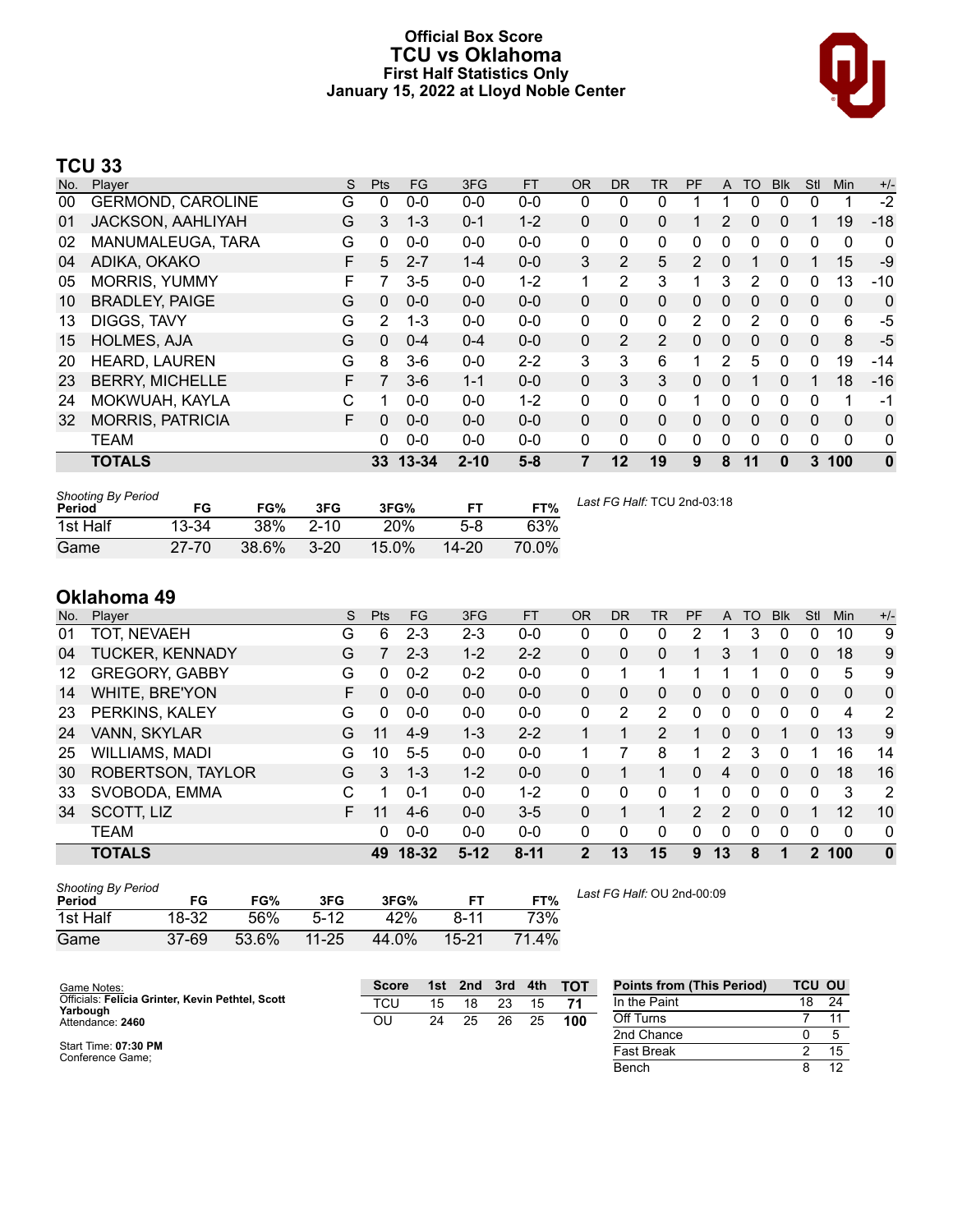### **Official Box Score TCU vs Oklahoma First Quarter Statistics Only January 15, 2022 at Lloyd Noble Center**



# **TCU 15**

| No. | Plaver                   | S | <b>Pts</b>   | <b>FG</b> | 3FG     | <b>FT</b> | <b>OR</b>      | <b>DR</b> | <b>TR</b>      | PF             | A            | TO           | <b>Blk</b> | <b>Stl</b>   | Min      | $+/-$        |
|-----|--------------------------|---|--------------|-----------|---------|-----------|----------------|-----------|----------------|----------------|--------------|--------------|------------|--------------|----------|--------------|
| 01  | <b>JACKSON, AAHLIYAH</b> | G | 3            | $1 - 2$   | $0 - 1$ | $1 - 2$   | 0              | 0         | 0              |                | 2            | 0            | 0          |              | 10       | -9           |
| 04  | ADIKA, OKAKO             | F | 2            | $1 - 5$   | $0 - 2$ | $0 - 0$   | $\overline{2}$ | 2         | 4              | $\overline{2}$ | 0            |              | 0          |              | 8        | $-6$         |
| 13  | DIGGS, TAVY              | G | 0            | $0 - 2$   | $0 - 0$ | $0-0$     | $\Omega$       | 0         | 0              |                | 0            |              | 0          | 0            | 5        | -6           |
| 20  | <b>HEARD, LAUREN</b>     | G | 4            | $2 - 3$   | $0 - 0$ | $0 - 0$   | 2              |           | 3              |                | $\mathbf{0}$ | 3            | 0          | 0            | 9        | $-7$         |
| 23  | <b>BERRY, MICHELLE</b>   | F | 0            | $0 - 0$   | $0 - 0$ | $0 - 0$   | 0              | 2         | 2              | 0              | 0            |              | 0          | 0            | 8        | -9           |
| 00  | <b>GERMOND, CAROLINE</b> | G | $\mathbf{0}$ | $0 - 0$   | $0 - 0$ | $0 - 0$   | $\mathbf{0}$   | $\Omega$  | 0              |                |              | $\mathbf{0}$ | 0          | 0            |          | -2           |
| 02  | MANUMALEUGA, TARA        | G | 0            | $0 - 0$   | $0 - 0$ | $0-0$     | $\Omega$       | 0         | 0              | 0              | 0            | 0            | 0          | 0            | 0        | 0            |
| 05  | <b>MORRIS, YUMMY</b>     | F | 6            | $3 - 3$   | $0 - 0$ | $0 - 0$   | 1              |           | $\overline{2}$ |                |              | $\mathbf{0}$ | 0          | $\mathbf{0}$ | 5        | $-3$         |
| 10  | <b>BRADLEY, PAIGE</b>    | G | 0            | $0 - 0$   | $0 - 0$ | $0-0$     | $\Omega$       | 0         | 0              | 0              | 0            | 0            | 0          | 0            | 0        | 0            |
| 15  | <b>HOLMES, AJA</b>       | G | $\Omega$     | $0 - 3$   | $0 - 3$ | $0 - 0$   | $\Omega$       |           | 1              | 0              | 0            | $\Omega$     | 0          | $\Omega$     | 4        | $-3$         |
| 24  | MOKWUAH, KAYLA           | C | 0            | $0 - 0$   | $0 - 0$ | $0 - 0$   | $\Omega$       | 0         | 0              | 0              | 0            | 0            | 0          | 0            | $\Omega$ | 0            |
| 32  | <b>MORRIS, PATRICIA</b>  | F | $\Omega$     | $0 - 0$   | $0 - 0$ | $0 - 0$   | $\mathbf{0}$   | $\Omega$  | 0              | 0              | 0            | 0            | 0          | 0            | 0        | $\mathbf{0}$ |
|     | TEAM                     |   |              | $0 - 0$   |         |           | 0              | 0         | 0              | 0              |              | 0            |            |              |          |              |
|     | <b>TOTALS</b>            |   | 15           | $7-18$    | $0 - 6$ | $1 - 2$   | 5              | 7         | 12             |                | 4            | 6            | 0          | $\bf{2}$     | 50       |              |

| <b>Shooting By Period</b><br>Period | FG        | FG%   | 3FG      | 3FG%   | FТ    | FT%   |
|-------------------------------------|-----------|-------|----------|--------|-------|-------|
| 1st Half                            | $7-18$    | 39%   | በ-6      | $00\%$ | $1-2$ | 50%   |
| 1st Half                            | $13 - 34$ | 38%   | $2 - 10$ | 20%    | $5-8$ | 63%   |
| Game                                | 27-70     | 38.6% | 3-20     | 15.0%  | 14-20 | 70.0% |

# **Oklahoma 24**

| No.               | Player                 | S | Pts           | FG.      | 3FG     | <b>FT</b> | <b>OR</b> | <b>DR</b>    | TR | PF | A              | TO       | <b>Blk</b> | <b>Stl</b>     | Min         | $+/-$        |
|-------------------|------------------------|---|---------------|----------|---------|-----------|-----------|--------------|----|----|----------------|----------|------------|----------------|-------------|--------------|
| 01                | TOT, NEVAEH            | G | 0             | $0 - 1$  | 0-1     | $0-0$     | 0         | 0            | 0  |    |                |          | 0          | 0              | 6           | 7            |
| 04                | <b>TUCKER, KENNADY</b> | G | 4             | $1 - 1$  | $0 - 0$ | $2 - 2$   | 0         | 0            | 0  |    | 0              |          | 0          | $\mathbf{0}$   | 8           | 2            |
| 25                | <b>WILLIAMS, MADI</b>  | G | $\mathcal{P}$ | 1-1      | $0 - 0$ | $0-0$     | 0         | 4            | 4  | 0  |                |          | 0          | 0              | 8           | 5            |
| 30                | ROBERTSON, TAYLOR      | G | $\Omega$      | $0 - 2$  | $0 - 1$ | $0 - 0$   | 0         | 0            | 0  | 0  | 2              | $\Omega$ | 0          | $\Omega$       | 10          | 9            |
| 34                | SCOTT, LIZ             | F | 9             | $3 - 4$  | $0 - 0$ | $3 - 5$   | 0         | 1            | 1  | 0  |                | 0        | 0          |                | 8           | 9            |
| $12 \overline{ }$ | <b>GREGORY, GABBY</b>  | G | $\Omega$      | $0 - 1$  | $0 - 1$ | $0 - 0$   | 0         | 0            | 0  |    | 0              |          | 0          | $\mathbf{0}$   | 3           | 6            |
| 14                | WHITE, BRE'YON         | F | ∩             | $0 - 0$  | $0 - 0$ | $0 - 0$   | 0         | 0            | 0  | 0  | 0              | $\Omega$ | 0          | 0              | $\mathbf 0$ | 0            |
| 23                | PERKINS, KALEY         | G | $\Omega$      | $0 - 0$  | $0 - 0$ | $0 - 0$   | 0         | 0            | 0  | 0  | $\overline{0}$ | 0        | 0          | $\overline{0}$ | 0           | $\mathbf 0$  |
| 24                | VANN, SKYLAR           | G | 9             | $3 - 4$  | $1 - 2$ | $2 - 2$   | 0         | 0            | 0  | 0  | 0              | 0        | 0          | 0              |             | 7            |
| 33                | SVOBODA, EMMA          | C | $\Omega$      | $0 - 0$  | $0 - 0$ | $0 - 0$   | 0         | 0            | 0  | 0  | 0              | 0        | 0          | $\mathbf{0}$   | $\Omega$    | $\mathbf{0}$ |
|                   | <b>TEAM</b>            |   |               | $0 - 0$  |         |           | 0         | $\mathbf{0}$ | 0  | 0  |                | 0        |            |                |             |              |
|                   | <b>TOTALS</b>          |   | 24            | $8 - 14$ | $1 - 5$ | $7-9$     | 0         | 5            | 5  | 3  | 5              | 4        | 0          | 1              | 50          |              |

| Shooting By Period |        |       |           |       |       |       |
|--------------------|--------|-------|-----------|-------|-------|-------|
| Period             | FG     | FG%   | 3FG       | 3FG%  | FT    | FT%   |
| 1st Half           | $8-14$ | 57%   | $1 - 5$   | 20%   | 7-9   | 78%   |
| 1st Half           | 18-32  | 56%   | $5-12$    | 42%   | 8-11  | 73%   |
| Game               | 37-69  | 53.6% | $11 - 25$ | 44.0% | 15-21 | 71.4% |

| Game Notes:                                      | <b>Score</b> | 1st. | 2nd | 3rd | 4th | <b>TOT</b> | <b>Points (This Period)</b> | TCU           | OU             |
|--------------------------------------------------|--------------|------|-----|-----|-----|------------|-----------------------------|---------------|----------------|
| Officials: Felicia Grinter, Kevin Pethtel, Scott | тсυ          | 15   | 18  | 23  | 15  | 71         | In the Paint                |               | 14             |
| Yarbough<br>Attendance: 2460                     | OU           | 24   | 25  | 26  | 25  | 100        | Off Turns                   |               |                |
|                                                  |              |      |     |     |     |            | 2nd Chance                  |               |                |
| Start Time: 07:30 PM<br>Conference Game:         |              |      |     |     |     |            | Fast Break                  |               | 10             |
|                                                  |              |      |     |     |     |            | Bench                       |               |                |
|                                                  |              |      |     |     |     |            | Per Poss                    | 0.750<br>8/20 | 1.091<br>12/22 |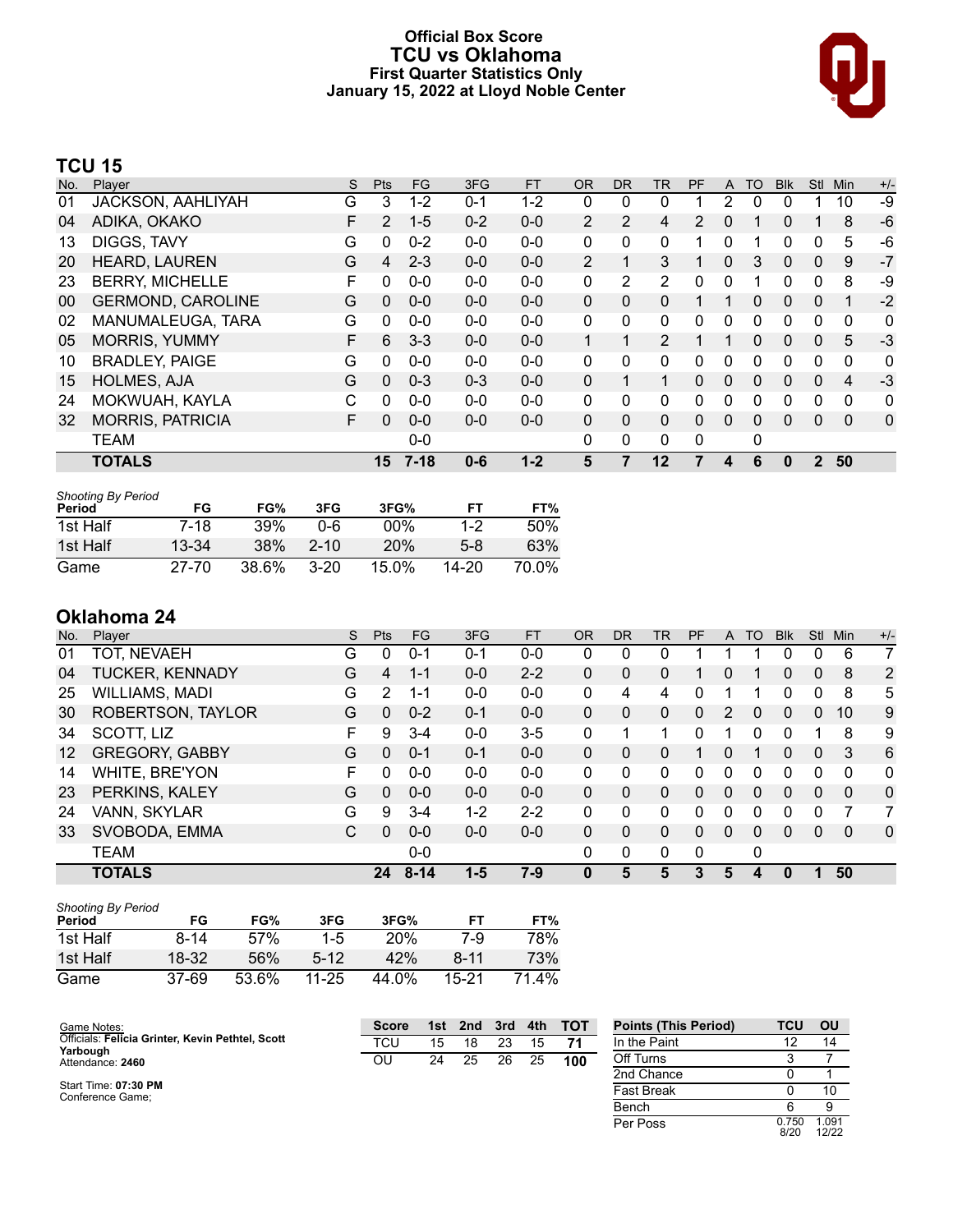### **Official Play-By-Play TCU vs Oklahoma First Quarter January 15, 2022 at Lloyd Noble Center**



# **Period 1**

<mark>Starters:</mark><br>TCU: 1 JACKSON,AAHLIYAH (G); 4 ADIKA,OKAKO (F); 13 DIGGS,TAVY (G); 20 HEARD,LAUREN (G); 23 BERRY,MICHELLE (F);<br>**Oklahoma**: 1 TOT,NEVAEH (G); 4 TUCKER,KENNADY (G); 25 WILLIAMS,MADI (G); 30 ROBERTSON,TAYLOR (G);

| Time           | <b>VISITORS: TCU</b>                                         | <b>Score</b> | <b>Margin</b>  | <b>HOME: Oklahoma</b>             |
|----------------|--------------------------------------------------------------|--------------|----------------|-----------------------------------|
| 09:36          |                                                              |              |                | MISSED LAYUP by ROBERTSON, TAYLOR |
| 09:33          | REBOUND (DEF) by BERRY, MICHELLE                             |              |                |                                   |
| 09:12          | GOOD! LAYUP by HEARD, LAUREN                                 | $0 - 2$      | V <sub>2</sub> |                                   |
| 08:39          |                                                              | $2 - 2$      | $\mathsf{T}$   | GOOD! LAYUP by SCOTT, LIZ         |
| 08:39          |                                                              |              |                | ASSIST by ROBERTSON, TAYLOR       |
| 08:31          | MISSED 3PTR by ADIKA, OKAKO                                  |              |                |                                   |
| 08:29          |                                                              |              |                | REBOUND (DEADB) by TEAM           |
| 08:12          |                                                              |              |                | TURNOVER by TUCKER, KENNADY       |
| 08:12<br>08:03 | STEAL by ADIKA, OKAKO<br>MISSED JUMPER by DIGGS, TAVY        |              |                |                                   |
| 07:59          |                                                              |              |                | REBOUND (DEF) by WILLIAMS, MADI   |
| 07:48          |                                                              | $4 - 2$      | H <sub>2</sub> | GOOD! LAYUP by SCOTT, LIZ         |
| 07:33          | MISSED JUMPER by DIGGS, TAVY                                 |              |                |                                   |
| 07:31          |                                                              |              |                | REBOUND (DEADB) by TEAM           |
| 07:31          | SUB OUT: BERRY, MICHELLE                                     |              |                |                                   |
| 07:31          | SUB IN: HOLMES, AJA                                          |              |                |                                   |
| 07:22          |                                                              |              |                | MISSED 3PTR by TOT, NEVAEH        |
| 07:20          | REBOUND (DEF) by HOLMES, AJA                                 |              |                |                                   |
| 07:20          |                                                              |              |                | FOUL by TUCKER, KENNADY           |
| 07:06          | TURNOVER by ADIKA, OKAKO                                     |              |                |                                   |
| 07:06          |                                                              |              |                | SUB OUT: SCOTT, LIZ               |
| 07:06          |                                                              |              |                | SUB IN: VANN, SKYLAR              |
| 06:49          |                                                              |              |                | TURNOVER by WILLIAMS, MADI        |
| 06:26          | GOOD! JUMPER by ADIKA, OKAKO                                 | $4 - 4$      | T              |                                   |
| 06:18          |                                                              |              |                | MISSED 3PTR by ROBERTSON, TAYLOR  |
| 06:15          | REBOUND (DEF) by HEARD, LAUREN                               |              |                |                                   |
| 06:08<br>06:05 | MISSED 3PTR by HOLMES, AJA<br>REBOUND (OFF) by HEARD, LAUREN |              |                |                                   |
| 06:05          | TURNOVER by HEARD, LAUREN                                    |              |                |                                   |
| 06:05          |                                                              |              |                | SUB OUT: TUCKER, KENNADY          |
| 06:05          |                                                              |              |                | SUB IN: GREGORY, GABBY            |
| 05:55          |                                                              | $6 - 4$      | H <sub>2</sub> | GOOD! LAYUP by VANN, SKYLAR       |
| 05:55          |                                                              |              |                | ASSIST by ROBERTSON, TAYLOR       |
| 05:48          | MISSED 3PTR by HOLMES, AJA                                   |              |                |                                   |
| 05:44          | REBOUND (OFF) by HEARD, LAUREN                               |              |                |                                   |
| 05:41          | MISSED LAYUP by HEARD, LAUREN                                |              |                |                                   |
| 05:38          |                                                              |              |                | REBOUND (DEF) by WILLIAMS, MADI   |
| 05:33          |                                                              |              |                | TURNOVER by TOT, NEVAEH           |
| 05:33          | STEAL by JACKSON, AAHLIYAH                                   |              |                |                                   |
| 05:28          | TURNOVER by DIGGS, TAVY                                      |              |                |                                   |
| 05:22          |                                                              |              |                | TURNOVER by GREGORY, GABBY        |
| 05:22          |                                                              |              |                | SUB OUT: WILLIAMS, MADI           |
| 05:22          |                                                              |              |                | SUB IN: SCOTT, LIZ                |
| 05:22<br>05:22 | SUB OUT: HOLMES, AJA                                         |              |                |                                   |
| 05:07          | SUB IN: BERRY, MICHELLE                                      |              |                | FOUL by TOT, NEVAEH               |
| 05:07          | <b>TIMEOUT MEDIA</b>                                         |              |                |                                   |
| 05:07          | GOOD! FT by JACKSON, AAHLIYAH                                | $6-5$        | H <sub>1</sub> |                                   |
| 05:07          | MISSED FT by JACKSON, AAHLIYAH                               |              |                |                                   |
| 05:07          |                                                              |              |                | REBOUND (DEF) by SCOTT, LIZ       |
| 04:58          | FOUL by HEARD, LAUREN                                        |              |                |                                   |
| 04:58          |                                                              | $7 - 5$      | H <sub>2</sub> | GOOD! FT by VANN, SKYLAR          |
| 04:58          |                                                              | $8 - 5$      | H <sub>3</sub> | GOOD! FT by VANN, SKYLAR          |
| 04:46          | TURNOVER by HEARD, LAUREN                                    |              |                |                                   |
| 04:36          |                                                              | $10-5$       | H <sub>5</sub> | GOOD! LAYUP by SCOTT, LIZ         |
| 04:33          | FOUL by DIGGS, TAVY                                          |              |                |                                   |
| 04:33          |                                                              | $11 - 5$     | H <sub>6</sub> | GOOD! FT by SCOTT, LIZ            |
| 04:33          | SUB OUT: DIGGS, TAVY                                         |              |                |                                   |
| 04:33          | SUB IN: MORRIS, YUMMY                                        |              |                |                                   |
| 04:22          | GOOD! LAYUP by MORRIS, YUMMY                                 | $11 - 7$     | H4             |                                   |
| 04:22          | ASSIST by JACKSON, AAHLIYAH                                  |              |                |                                   |
| 04:15          |                                                              | $14 - 7$     | H 7            | GOOD! 3PTR by VANN, SKYLAR [FB]   |
| 04:15<br>04:08 | TURNOVER by HEARD, LAUREN                                    |              |                | ASSIST by TOT, NEVAEH             |
| 04:08          |                                                              |              |                | SUB OUT: TOT, NEVAEH              |
|                |                                                              |              |                |                                   |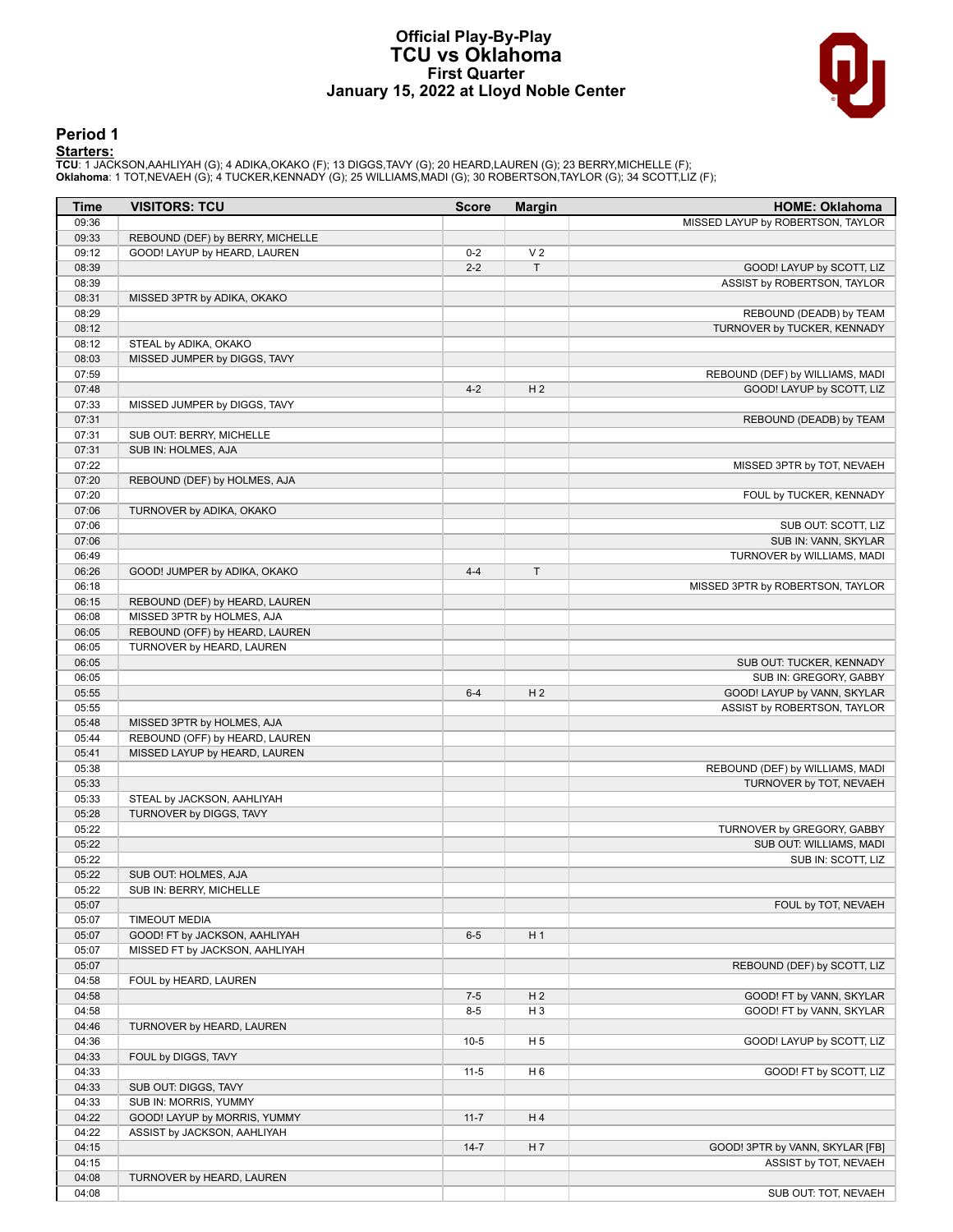| Time  | <b>VISITORS: TCU</b>             | <b>Score</b> | <b>Margin</b>  | <b>HOME: Oklahoma</b>               |
|-------|----------------------------------|--------------|----------------|-------------------------------------|
| 04:08 |                                  |              |                | SUB IN: TUCKER, KENNADY             |
| 03:53 | FOUL by ADIKA, OKAKO             |              |                |                                     |
| 03:47 | FOUL by JACKSON, AAHLIYAH        |              |                |                                     |
| 03:38 |                                  |              |                | MISSED 3PTR by GREGORY, GABBY       |
| 03:34 | REBOUND (DEF) by ADIKA, OKAKO    |              |                |                                     |
| 03:18 | GOOD! LAYUP by MORRIS, YUMMY     | $14-9$       | H <sub>5</sub> |                                     |
| 03:18 | ASSIST by JACKSON, AAHLIYAH      |              |                |                                     |
| 03:12 | FOUL by MORRIS, YUMMY            |              |                |                                     |
| 03:12 |                                  | $15-9$       | H <sub>6</sub> | GOOD! FT by SCOTT, LIZ [FB]         |
| 03:12 |                                  |              |                | MISSED FT by SCOTT, LIZ [FB]        |
| 03:12 | REBOUND (DEF) by ADIKA, OKAKO    |              |                |                                     |
| 02:58 |                                  |              |                | FOUL by GREGORY, GABBY              |
| 02:58 |                                  |              |                | SUB OUT: GREGORY, GABBY             |
| 02:58 |                                  |              |                | SUB IN: WILLIAMS, MADI              |
| 02:54 | MISSED 3PTR by JACKSON, AAHLIYAH |              |                |                                     |
| 02:49 | REBOUND (OFF) by ADIKA, OKAKO    |              |                |                                     |
| 02:49 | MISSED LAYUP by ADIKA, OKAKO     |              |                |                                     |
| 02:47 | REBOUND (OFF) by ADIKA, OKAKO    |              |                |                                     |
| 02:47 | MISSED LAYUP by ADIKA, OKAKO     |              |                |                                     |
| 02:46 | REBOUND (OFF) by MORRIS, YUMMY   |              |                |                                     |
| 02:28 | MISSED 3PTR by ADIKA, OKAKO      |              |                |                                     |
| 02:25 |                                  |              |                | REBOUND (DEF) by WILLIAMS, MADI     |
| 02:20 |                                  | $17-9$       | H 8            | GOOD! LAYUP by WILLIAMS, MADI [FB]  |
| 01:55 | GOOD! LAYUP by JACKSON, AAHLIYAH | $17 - 11$    | H <sub>6</sub> |                                     |
| 01:55 | ASSIST by MORRIS, YUMMY          |              |                |                                     |
| 01:47 |                                  |              |                | MISSED 3PTR by VANN, SKYLAR         |
| 01:44 |                                  |              |                | REBOUND (DEADB) by TEAM             |
| 01:44 | FOUL by ADIKA, OKAKO             |              |                |                                     |
| 01:44 | SUB OUT: ADIKA, OKAKO            |              |                |                                     |
| 01:44 | SUB IN: HOLMES, AJA              |              |                |                                     |
| 01:44 |                                  | $18 - 11$    | H <sub>7</sub> | GOOD! FT by SCOTT, LIZ              |
| 01:44 |                                  |              |                | MISSED FT by SCOTT, LIZ             |
| 01:44 | REBOUND (DEF) by BERRY, MICHELLE |              |                |                                     |
| 01:32 | GOOD! LAYUP by HEARD, LAUREN     | 18-13        | H <sub>5</sub> |                                     |
| 01:20 |                                  |              |                | MISSED JUMPER by SCOTT, LIZ         |
| 01:17 | REBOUND (DEF) by MORRIS, YUMMY   |              |                |                                     |
| 01:08 | TURNOVER by BERRY, MICHELLE      |              |                |                                     |
| 01:08 |                                  |              |                | STEAL by SCOTT, LIZ                 |
| 00:58 |                                  | $20-13$      | H <sub>7</sub> | GOOD! JUMPER by VANN, SKYLAR        |
| 00:58 |                                  |              |                | ASSIST by SCOTT, LIZ                |
| 00:49 | SUB OUT: HEARD, LAUREN           |              |                |                                     |
| 00:49 | SUB IN: GERMOND, CAROLINE        |              |                |                                     |
| 00:49 | MISSED 3PTR by HOLMES, AJA       |              |                |                                     |
| 00:47 |                                  |              |                | REBOUND (DEF) by WILLIAMS, MADI     |
| 00:44 |                                  | $22 - 13$    | H9             | GOOD! LAYUP by TUCKER, KENNADY [FB] |
| 00:44 |                                  |              |                | ASSIST by WILLIAMS, MADI            |
| 00:11 | GOOD! JUMPER by MORRIS, YUMMY    | $22 - 15$    | H <sub>7</sub> |                                     |
| 00:11 | ASSIST by GERMOND, CAROLINE      |              |                |                                     |
| 00:06 | FOUL by GERMOND, CAROLINE        |              |                |                                     |
| 00:06 |                                  | $23 - 15$    | H <sub>8</sub> | GOOD! FT by TUCKER, KENNADY [FB]    |
| 00:06 |                                  | $24 - 15$    | H <sub>9</sub> | GOOD! FT by TUCKER, KENNADY [FB]    |

# **TCU 15, Oklahoma 24**

| <b>Points (This Period)</b> | TCU           | OU             |
|-----------------------------|---------------|----------------|
| In the Paint                | 12            | 14             |
| Off Turns                   | ર             |                |
| 2nd Chance                  |               |                |
| <b>Fast Break</b>           |               | 10             |
| Bench                       |               |                |
| Per Poss                    | 0.750<br>8/20 | 1.091<br>12/22 |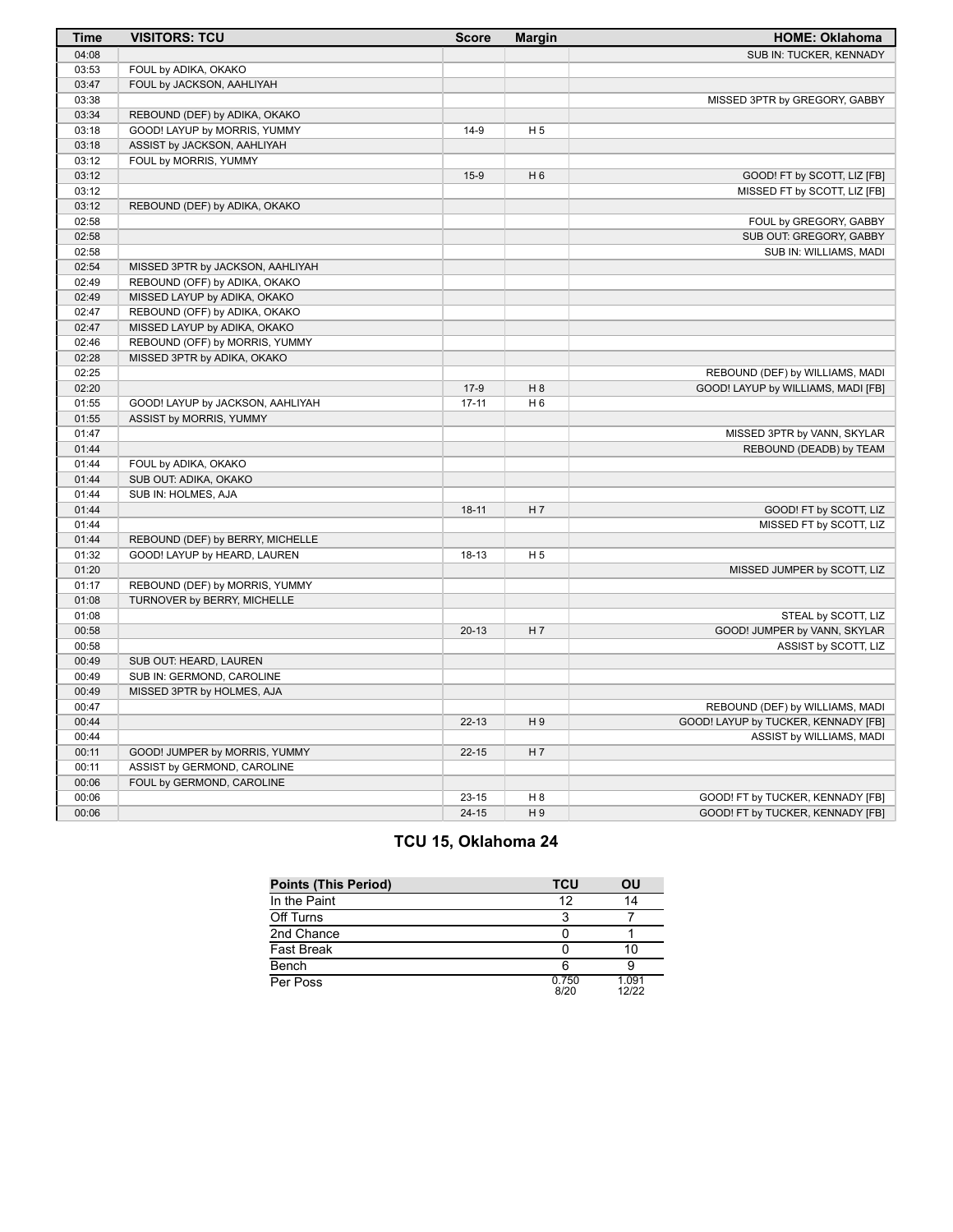### **Official Box Score TCU vs Oklahoma Second Quarter Statistics Only January 15, 2022 at Lloyd Noble Center**



# **TCU 18**

| No. | Plaver                   | S | Pts      | <b>FG</b> | 3FG     | <b>FT</b> | <b>OR</b>    | <b>DR</b> | <b>TR</b>    | PF | A            | TO           | <b>Blk</b> | Stl          | <b>Min</b>              | $+/-$        |
|-----|--------------------------|---|----------|-----------|---------|-----------|--------------|-----------|--------------|----|--------------|--------------|------------|--------------|-------------------------|--------------|
| 01  | JACKSON, AAHLIYAH        | G | 0        | $0 - 1$   | $0 - 0$ | $0 - 0$   | 0            | 0         | 0            | 0  | 0            | 0            | 0          | 0            | 9                       | $-9$         |
| 04  | ADIKA, OKAKO             | F | 3        | $1 - 2$   | $1 - 2$ | $0 - 0$   | 1            | $\Omega$  | $\mathbf{1}$ | 0  | $\mathbf{0}$ | $\mathbf{0}$ | 0          | $\mathbf{0}$ |                         | $-3$         |
| 13  | DIGGS, TAVY              | G | 2        | 1-1       | $0 - 0$ | $0 - 0$   | 0            | 0         | 0            | 1  | 0            |              | 0          | 0            |                         | 1            |
| 20  | HEARD, LAUREN            | G | 4        | $1 - 3$   | $0 - 0$ | $2 - 2$   | $\mathbf 1$  | 2         | 3            | 0  | 2            | 2            | 0          | $\mathbf{0}$ | 10                      | $-7$         |
| 23  | <b>BERRY, MICHELLE</b>   | F |          | $3-6$     | $1 - 1$ | $0 - 0$   | 0            | 1         | 1            | 0  | 0            | 0            | 0          |              | 10                      | $-7$         |
| 00  | <b>GERMOND, CAROLINE</b> | G | $\Omega$ | $0 - 0$   | $0 - 0$ | $0 - 0$   | $\mathbf{0}$ | $\Omega$  | 0            | 0  | $\mathbf{0}$ | $\Omega$     | $\Omega$   | $\Omega$     | $\mathbf{0}$            | $\Omega$     |
| 02  | MANUMALEUGA, TARA        | G | 0        | $0 - 0$   | $0 - 0$ | $0 - 0$   | 0            | 0         | 0            | 0  | 0            | 0            | 0          | $\Omega$     | 0                       | 0            |
| 05  | <b>MORRIS, YUMMY</b>     | F |          | $0 - 2$   | $0 - 0$ | $1 - 2$   | $\Omega$     |           | $\mathbf{1}$ | 0  | 2            | 2            | $\Omega$   | $\Omega$     | 8                       | $-7$         |
| 10  | <b>BRADLEY, PAIGE</b>    | G | 0        | $0 - 0$   | $0 - 0$ | $0 - 0$   | 0            | 0         | 0            | 0  | 0            | 0            | 0          | $\Omega$     | 0                       | 0            |
| 15  | <b>HOLMES, AJA</b>       | G | $\Omega$ | $0 - 1$   | $0 - 1$ | $0 - 0$   | $\Omega$     |           | $\mathbf{1}$ | 0  | $\Omega$     | $\Omega$     | $\Omega$   | $\Omega$     | $\overline{\mathbf{4}}$ | $-2$         |
| 24  | MOKWUAH, KAYLA           | C |          | $0 - 0$   | $0 - 0$ | $1 - 2$   | $\Omega$     | 0         | 0            |    | 0            | 0            | 0          | $\Omega$     |                         | $-1$         |
| 32  | <b>MORRIS, PATRICIA</b>  | F | $\Omega$ | $0 - 0$   | $0 - 0$ | $0 - 0$   | $\Omega$     | $\Omega$  | 0            | 0  | $\Omega$     | $\Omega$     | $\Omega$   | $\Omega$     | $\Omega$                | $\mathbf{0}$ |
|     | <b>TEAM</b>              |   |          | $0 - 0$   |         |           | $\Omega$     | 0         | 0            | 0  |              | 0            |            |              |                         |              |
|     | <b>TOTALS</b>            |   | 18       | $6 - 16$  | $2 - 4$ | $4 - 6$   | 2            | 5         | 7            | 2  | 4            | 5            | 0          |              | 50                      |              |

| <b>Shooting By Period</b><br>Period | FG    | FG%        | 3FG      | 3FG%  | FТ       | FT%   |
|-------------------------------------|-------|------------|----------|-------|----------|-------|
| 2nd Half                            | 6-16  | <b>38%</b> | $2 - 4$  | 50%   | 4-6      | 67%   |
| 2nd Half                            | 14-36 | 39%        | $1 - 10$ | 10%   | $9 - 12$ | 75%   |
| Game                                | 27-70 | 38.6%      | $3-20$   | 15.0% | 14-20    | 70.0% |

# **Oklahoma 25**

| No.               | Plaver                 | S | Pts      | <b>FG</b> | 3FG     | <b>FT</b> | <b>OR</b> | <b>DR</b> | TR             | PF | A            | TO       | <b>Blk</b> | <b>Stl</b>   | Min            | $+/-$          |
|-------------------|------------------------|---|----------|-----------|---------|-----------|-----------|-----------|----------------|----|--------------|----------|------------|--------------|----------------|----------------|
| 01                | TOT, NEVAEH            | G | 6        | $2 - 2$   | $2 - 2$ | $0 - 0$   | 0         | 0         | 0              |    | 0            |          | 0          | 0            | 4              | 2              |
| 04                | <b>TUCKER, KENNADY</b> | G | 3        | $1 - 2$   | $1 - 2$ | $0 - 0$   | 0         | 0         | 0              | 0  | 3            | 0        | 0          | $\mathbf{0}$ | 10             | 7              |
| 25                | <b>WILLIAMS, MADI</b>  | G | 8        | 4-4       | $0 - 0$ | $0 - 0$   |           | 3         | 4              |    |              | 2        | 0          |              | 8              | 9              |
| 30                | ROBERTSON, TAYLOR      | G | 3        | $1 - 1$   | $1 - 1$ | $0 - 0$   | 0         |           | 1              | 0  | 2            | $\Omega$ | 0          | $\mathbf{0}$ | 8              | $\overline{7}$ |
| 34                | SCOTT, LIZ             | F | 2        | $1 - 2$   | $0 - 0$ | $0-0$     | $\Omega$  | $\Omega$  | 0              | 2  |              | 0        | 0          | $\Omega$     | 4              | 1              |
| $12 \overline{ }$ | <b>GREGORY, GABBY</b>  | G | $\Omega$ | $0 - 1$   | $0 - 1$ | $0 - 0$   | $\Omega$  |           | 1.             | 0  |              | 0        | 0          | $\Omega$     | 2              | 3              |
| 14                | <b>WHITE, BRE'YON</b>  | F | $\Omega$ | $0 - 0$   | $0 - 0$ | $0-0$     | 0         | 0         | 0              | 0  | 0            | 0        | 0          | 0            | $\mathbf 0$    | 0              |
| 23                | PERKINS, KALEY         | G | $\Omega$ | $0 - 0$   | $0 - 0$ | $0 - 0$   | 0         | 2         | $\overline{2}$ | 0  | $\mathbf{0}$ | $\Omega$ | 0          | $\Omega$     | $\overline{4}$ | 2              |
| 24                | VANN, SKYLAR           | G | 2        | $1 - 5$   | $0 - 1$ | $0 - 0$   |           | и         | 2              |    | 0            | 0        |            | 0            | 6              | 2              |
| 33                | SVOBODA, EMMA          | С |          | $0 - 1$   | $0 - 0$ | $1 - 2$   | 0         | 0         | 0              | 1  | 0            | $\Omega$ | 0          | $\Omega$     | 3              | 2              |
|                   | <b>TEAM</b>            |   |          | $0 - 0$   |         |           | $\Omega$  | 0         | 0              | 0  |              | 0        |            |              |                |                |
|                   | <b>TOTALS</b>          |   |          | 25 10-18  | 4-7     | $1 - 2$   | 2         | 8         | 10             | 6  | 8            | 4        |            | 1            | 50             |                |

| <b>Shooting By Period</b><br>Period | FG        | FG%   | 3FG    | 3FG%  | FТ    | FT%   |
|-------------------------------------|-----------|-------|--------|-------|-------|-------|
| 2nd Half                            | $10 - 18$ | 56%   | 4-7    | 57%   | $1-2$ | 50%   |
| 2nd Half                            | 19-37     | 51%   | $6-13$ | 46%   | 7-10  | 70%   |
| Game                                | 37-69     | 53.6% | 11-25  | 44.0% | 15-21 | 71.4% |

| Game Notes:                                                  | <b>Score</b> | 1st. | 2nd | 3rd | 4th | <b>TOT</b> | <b>Points (This Period)</b> | TCU           | OU             |
|--------------------------------------------------------------|--------------|------|-----|-----|-----|------------|-----------------------------|---------------|----------------|
| Officials: Felicia Grinter, Kevin Pethtel, Scott<br>Yarbough | τcυ          | 15   | 18  | 23  | 15  | 71         | In the Paint                |               | 10             |
| Attendance: 2460                                             | OU           | 24   | 25  | 26  | 25  | 100        | Off Turns                   |               |                |
|                                                              |              |      |     |     |     |            | 2nd Chance                  |               |                |
| Start Time: 07:30 PM<br>Conference Game:                     |              |      |     |     |     |            | Fast Break                  |               |                |
|                                                              |              |      |     |     |     |            | Bench                       |               |                |
|                                                              |              |      |     |     |     |            | Per Poss                    | 0.857<br>8/21 | 1.190<br>11/21 |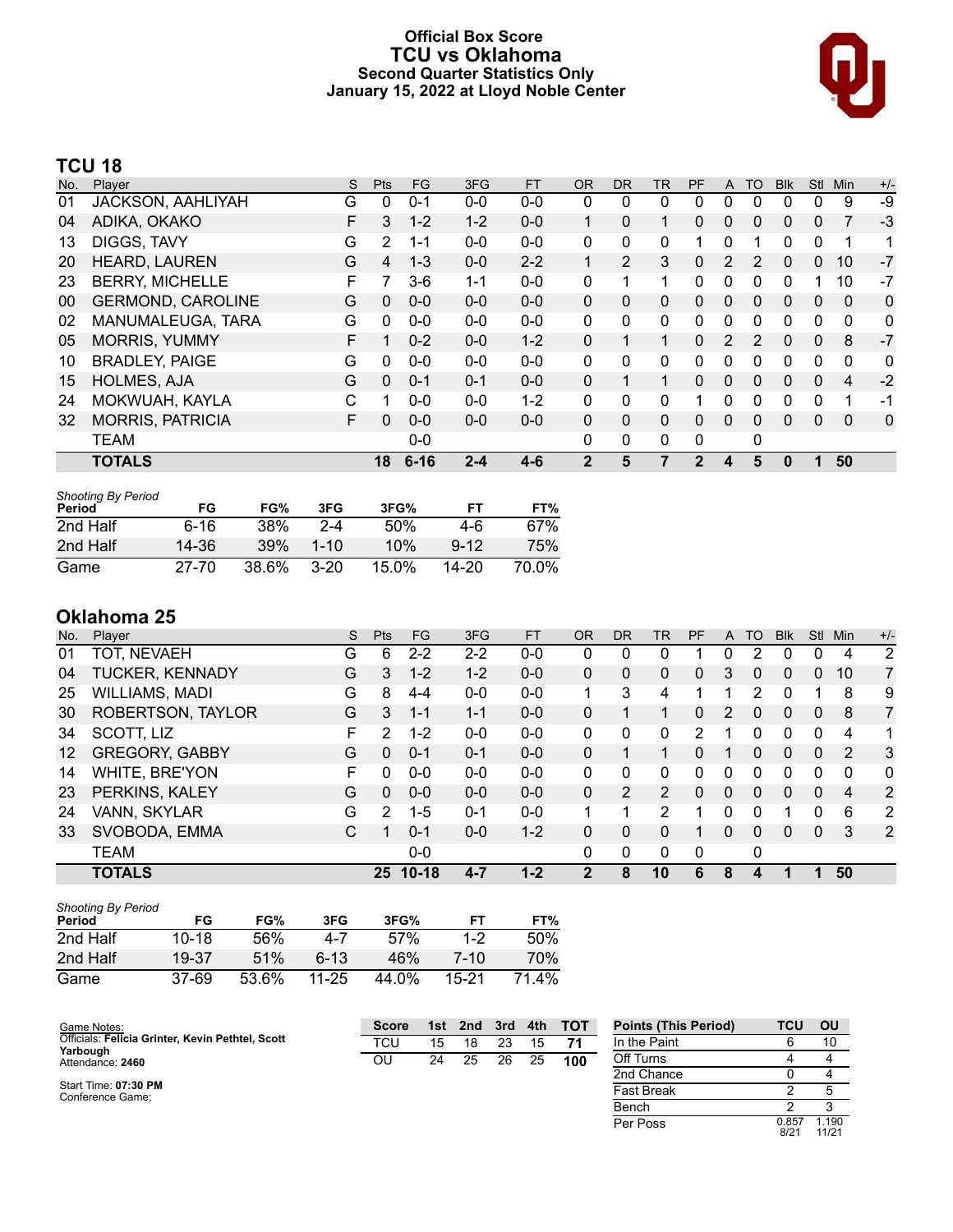### **Official Play-By-Play TCU vs Oklahoma Second Quarter January 15, 2022 at Lloyd Noble Center**



# **Period 2**

<mark>Starters:</mark><br>TCU: 1 JACKSON,AAHLIYAH (G); 4 ADIKA,OKAKO (F); 13 DIGGS,TAVY (G); 20 HEARD,LAUREN (G); 23 BERRY,MICHELLE (F);<br>**Oklahoma**: 1 TOT,NEVAEH (G); 4 TUCKER,KENNADY (G); 25 WILLIAMS,MADI (G); 30 ROBERTSON,TAYLOR (G);

| Time           | <b>VISITORS: TCU</b>                                   | <b>Score</b> | <b>Margin</b>  | <b>HOME: Oklahoma</b>              |
|----------------|--------------------------------------------------------|--------------|----------------|------------------------------------|
| 10:00          |                                                        |              |                | SUB OUT: ROBERTSON, TAYLOR         |
| 10:00          |                                                        |              |                | SUB OUT: SCOTT, LIZ                |
| 10:00          |                                                        |              |                | SUB IN: TOT, NEVAEH                |
| 10:00          |                                                        |              |                | SUB IN: SVOBODA, EMMA              |
| 10:00          | SUB OUT: GERMOND, CAROLINE                             |              |                |                                    |
| 10:00          | SUB OUT: MORRIS, YUMMY                                 |              |                |                                    |
| 10:00          | SUB OUT: HOLMES, AJA                                   |              |                |                                    |
| 10:00          | SUB IN: ADIKA, OKAKO                                   |              |                |                                    |
| 10:00          | SUB IN: DIGGS, TAVY                                    |              |                |                                    |
| 10:00          | SUB IN: HEARD, LAUREN                                  |              |                |                                    |
| 09:54          | TURNOVER by DIGGS, TAVY                                |              |                |                                    |
| 09:54          |                                                        |              |                | STEAL by WILLIAMS, MADI            |
| 09:50          |                                                        |              |                | TURNOVER by WILLIAMS, MADI         |
| 09:40          | GOOD! LAYUP by HEARD, LAUREN                           | $24 - 17$    | H 7            |                                    |
| 09:25          |                                                        | $27-17$      | H 10           | GOOD! 3PTR by TOT, NEVAEH          |
| 09:25          |                                                        |              |                | ASSIST by TUCKER, KENNADY          |
| 09:09<br>09:09 | GOOD! JUMPER by DIGGS, TAVY<br>ASSIST by HEARD, LAUREN | 27-19        | H <sub>8</sub> |                                    |
| 08:55          |                                                        |              |                |                                    |
| 08:55          | FOUL by DIGGS, TAVY<br>SUB OUT: DIGGS, TAVY            |              |                |                                    |
| 08:55          | SUB IN: MORRIS, YUMMY                                  |              |                |                                    |
| 08:55          |                                                        |              |                | MISSED FT by SVOBODA, EMMA         |
| 08:55          |                                                        |              |                | REBOUND (DEADB) by TEAM            |
| 08:55          |                                                        | 28-19        | H9             | GOOD! FT by SVOBODA, EMMA          |
| 08:42          |                                                        |              |                | FOUL by SVOBODA, EMMA              |
| 08:39          | MISSED JUMPER by MORRIS, YUMMY                         |              |                |                                    |
| 08:36          |                                                        |              |                | REBOUND (DEF) by VANN, SKYLAR      |
| 08:33          |                                                        |              |                | TURNOVER by TOT, NEVAEH            |
| 08:18          | MISSED JUMPER by BERRY, MICHELLE                       |              |                |                                    |
| 08:14          |                                                        |              |                | REBOUND (DEADB) by TEAM            |
| 08:14          |                                                        |              |                | SUB OUT: VANN, SKYLAR              |
| 08:14          |                                                        |              |                | SUB IN: ROBERTSON, TAYLOR          |
| 07:59          |                                                        |              |                | MISSED JUMPER by SVOBODA, EMMA     |
| 07:53          |                                                        |              |                | REBOUND (OFF) by WILLIAMS, MADI    |
| 07:53          |                                                        | $30 - 19$    | H 11           | GOOD! LAYUP by WILLIAMS, MADI      |
| 07:36          | GOOD! 3PTR by BERRY, MICHELLE                          | $30 - 22$    | H <sub>8</sub> |                                    |
| 07:36          | ASSIST by HEARD, LAUREN                                |              |                |                                    |
| 07:29          |                                                        |              |                | TURNOVER by TOT, NEVAEH            |
| 07:29          | STEAL by BERRY, MICHELLE                               |              |                |                                    |
| 07:25          | GOOD! LAYUP by BERRY, MICHELLE [FB]                    | $30 - 24$    | H <sub>6</sub> |                                    |
| 07:10          |                                                        | 32-24        | H <sub>8</sub> | GOOD! LAYUP by WILLIAMS, MADI      |
| 07:10          |                                                        |              |                | ASSIST by TUCKER, KENNADY          |
| 06:47          | MISSED 3PTR by ADIKA, OKAKO                            |              |                |                                    |
| 06:44          |                                                        |              |                | REBOUND (DEF) by ROBERTSON, TAYLOR |
| 06:41          |                                                        | 35-24        | H 11           | GOOD! 3PTR by TOT, NEVAEH [FB]     |
| 06:41          |                                                        |              |                | ASSIST by ROBERTSON, TAYLOR        |
| 06:34          | TIMEOUT 30SEC                                          |              |                |                                    |
| 06:34          |                                                        |              |                | SUB OUT: SVOBODA, EMMA             |
| 06:34          |                                                        |              |                | SUB IN: SCOTT, LIZ                 |
| 06:21          | TURNOVER by MORRIS, YUMMY                              |              |                |                                    |
| 06:13          |                                                        |              |                | MISSED 3PTR by TUCKER, KENNADY     |
| 06:10          | REBOUND (DEADB) by TEAM                                |              |                |                                    |
| 06:10          |                                                        |              |                | FOUL by TOT, NEVAEH                |
| 06:10          |                                                        |              |                | SUB OUT: TOT, NEVAEH               |
| 06:10<br>05:50 | TURNOVER by MORRIS, YUMMY                              |              |                | SUB IN: PERKINS, KALEY             |
| 05:50          |                                                        | 37-24        | H 13           | GOOD! JUMPER by WILLIAMS, MADI     |
| 05:50          |                                                        |              |                | ASSIST by ROBERTSON, TAYLOR        |
| 05:10          |                                                        |              |                | FOUL by SCOTT, LIZ                 |
| 05:10          | GOOD! FT by MORRIS, YUMMY                              | $37 - 25$    | H 12           |                                    |
| 05:10          | MISSED FT by MORRIS, YUMMY                             |              |                |                                    |
| 05:10          | REBOUND (OFF) by ADIKA, OKAKO                          |              |                |                                    |
| 05:06          | MISSED JUMPER by BERRY, MICHELLE                       |              |                |                                    |
| 05:02          |                                                        |              |                | REBOUND (DEF) by PERKINS, KALEY    |
| 04:57          |                                                        | 39-25        | H 14           | GOOD! LAYUP by SCOTT, LIZ          |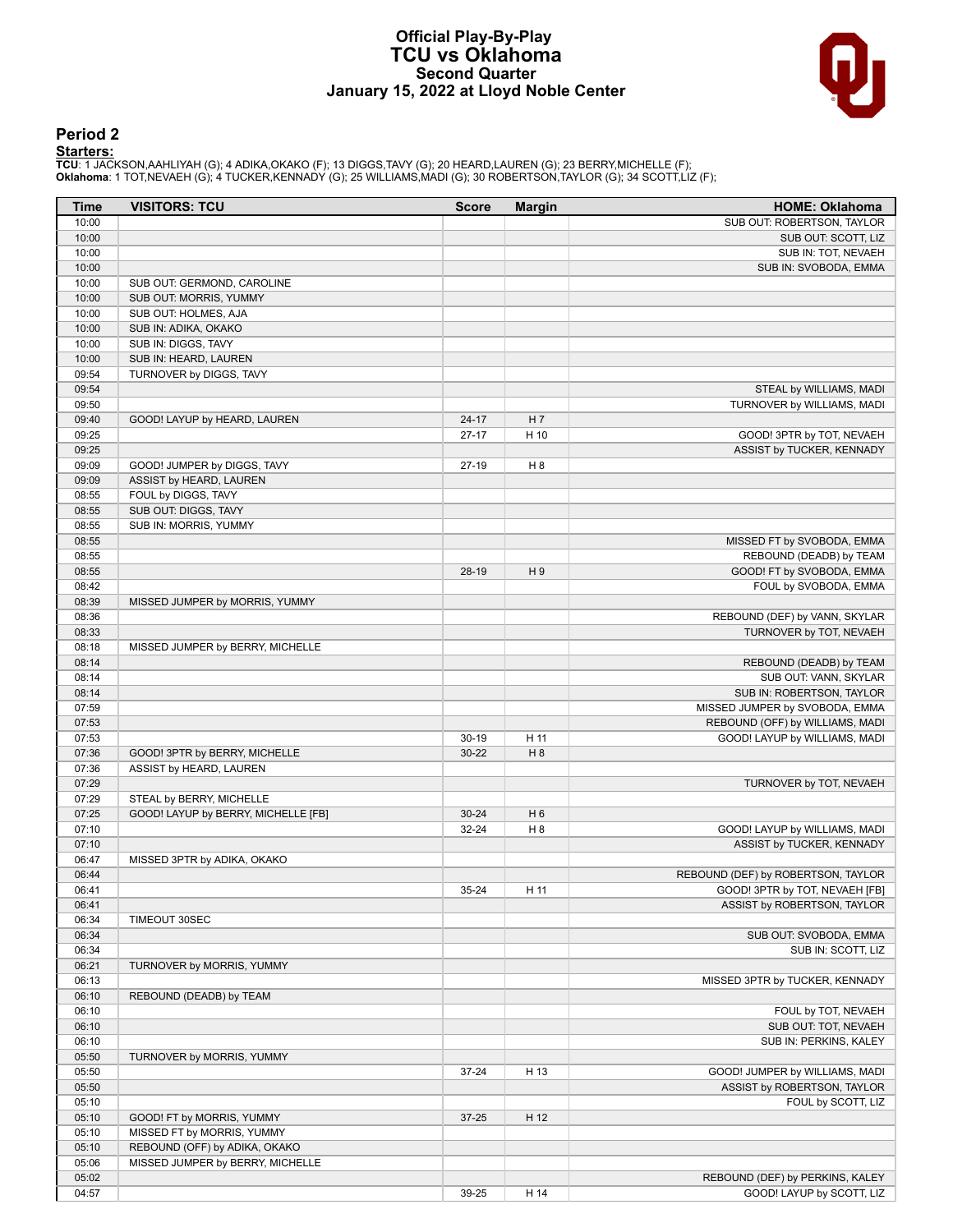| 04:57<br>ASSIST by WILLIAMS, MADI<br>04:32<br>MISSED LAYUP by MORRIS, YUMMY<br>04:29<br>REBOUND (DEF) by WILLIAMS, MADI<br>04:26<br>FOUL by WILLIAMS, MADI<br>04:26<br>TURNOVER by WILLIAMS, MADI<br>04:26<br>SUB OUT: WILLIAMS, MADI<br>04:26<br>SUB IN: VANN, SKYLAR<br>04:26<br>SUB OUT: JACKSON, AAHLIYAH<br>04:26<br>SUB IN: HOLMES, AJA<br>04:07<br>TURNOVER by HEARD, LAUREN<br>03:59<br>MISSED JUMPER by VANN, SKYLAR<br>03:55<br>REBOUND (DEF) by MORRIS, YUMMY<br>03:46<br>GOOD! 3PTR by ADIKA, OKAKO<br>H 11<br>39-28<br>03:46<br>ASSIST by MORRIS, YUMMY<br>03:32<br>42-28<br>H 14<br>GOOD! 3PTR by ROBERTSON, TAYLOR<br>03:32<br>ASSIST by SCOTT, LIZ<br>03:18<br>GOOD! LAYUP by BERRY, MICHELLE<br>42-30<br>H 12<br>03:18<br>ASSIST by MORRIS, YUMMY<br>03:09<br>SUB OUT: ADIKA, OKAKO<br>03:09<br>SUB OUT: MORRIS, YUMMY<br>03:09<br>SUB IN: JACKSON, AAHLIYAH<br>03:09<br>SUB IN: MOKWUAH, KAYLA<br>03:03<br>MISSED JUMPER by SCOTT, LIZ<br>02:59<br>REBOUND (DEF) by BERRY, MICHELLE<br>02:53<br>FOUL by SCOTT, LIZ<br>02:53<br>SUB OUT: SCOTT, LIZ<br>02:53<br>SUB IN: WILLIAMS, MADI<br>02:53<br>H 11<br>GOOD! FT by MOKWUAH, KAYLA<br>42-31<br>02:53<br>MISSED FT by MOKWUAH, KAYLA<br>02:53<br>REBOUND (DEF) by WILLIAMS, MADI<br>02:50<br>FOUL by MOKWUAH, KAYLA<br>02:46<br>MISSED LAYUP by VANN, SKYLAR<br>02:43<br>REBOUND (DEF) by HEARD, LAUREN<br>02:40<br>MISSED 3PTR by HOLMES, AJA<br>02:36<br>REBOUND (OFF) by HEARD, LAUREN<br>02:35<br>MISSED JUMPER by HEARD, LAUREN<br>02:32<br>REBOUND (DEF) by PERKINS, KALEY<br>02:28<br>H 13<br>44-31<br>GOOD! LAYUP by WILLIAMS, MADI [FB]<br>02:28<br>ASSIST by TUCKER, KENNADY<br>02:14<br>FOUL by VANN, SKYLAR<br>02:14<br>SUB OUT: PERKINS, KALEY<br>02:14<br>SUB IN: GREGORY, GABBY<br>02:14<br>SUB OUT: MOKWUAH, KAYLA<br>02:14<br>SUB IN: MORRIS, YUMMY<br>02:14<br>44-32<br>GOOD! FT by HEARD, LAUREN<br>H 12<br>02:14<br>GOOD! FT by HEARD, LAUREN<br>44-33<br>H 11<br>02:01<br>MISSED JUMPER by VANN, SKYLAR<br>01:57<br>REBOUND (DEF) by HOLMES, AJA<br>01:51<br>MISSED LAYUP by JACKSON, AAHLIYAH<br>01:51<br>BLOCK by VANN, SKYLAR<br>01:47<br>REBOUND (DEF) by WILLIAMS, MADI<br>01:30<br>47-33<br>H 14<br>GOOD! 3PTR by TUCKER, KENNADY<br>01:30<br>ASSIST by GREGORY, GABBY<br>01:17<br>MISSED JUMPER by HEARD, LAUREN<br>01:17<br>REBOUND (DEADB) by TEAM<br>01:09<br>MISSED JUMPER by BERRY, MICHELLE<br>01:06<br>REBOUND (DEF) by GREGORY, GABBY<br>01:01<br>MISSED 3PTR by VANN, SKYLAR<br>00:57<br>REBOUND (DEF) by HEARD, LAUREN<br>00:52<br>TURNOVER by HEARD, LAUREN<br>00:14<br>MISSED 3PTR by GREGORY, GABBY<br>00:09<br>REBOUND (OFF) by VANN, SKYLAR<br>00:09<br>49-33<br>H 16<br>GOOD! LAYUP by VANN, SKYLAR | Time | <b>VISITORS: TCU</b> | <b>Score</b> | <b>Margin</b> | <b>HOME: Oklahoma</b> |
|--------------------------------------------------------------------------------------------------------------------------------------------------------------------------------------------------------------------------------------------------------------------------------------------------------------------------------------------------------------------------------------------------------------------------------------------------------------------------------------------------------------------------------------------------------------------------------------------------------------------------------------------------------------------------------------------------------------------------------------------------------------------------------------------------------------------------------------------------------------------------------------------------------------------------------------------------------------------------------------------------------------------------------------------------------------------------------------------------------------------------------------------------------------------------------------------------------------------------------------------------------------------------------------------------------------------------------------------------------------------------------------------------------------------------------------------------------------------------------------------------------------------------------------------------------------------------------------------------------------------------------------------------------------------------------------------------------------------------------------------------------------------------------------------------------------------------------------------------------------------------------------------------------------------------------------------------------------------------------------------------------------------------------------------------------------------------------------------------------------------------------------------------------------------------------------------------------------------------------------------------------------------------------------------------------------------------------------------------------------------------------------------------------------------------------------------------------------------------------------------------------------------------------------------------------------------------------------------------------------------------------------------------------------------------------------------------------------------|------|----------------------|--------------|---------------|-----------------------|
|                                                                                                                                                                                                                                                                                                                                                                                                                                                                                                                                                                                                                                                                                                                                                                                                                                                                                                                                                                                                                                                                                                                                                                                                                                                                                                                                                                                                                                                                                                                                                                                                                                                                                                                                                                                                                                                                                                                                                                                                                                                                                                                                                                                                                                                                                                                                                                                                                                                                                                                                                                                                                                                                                                                    |      |                      |              |               |                       |
|                                                                                                                                                                                                                                                                                                                                                                                                                                                                                                                                                                                                                                                                                                                                                                                                                                                                                                                                                                                                                                                                                                                                                                                                                                                                                                                                                                                                                                                                                                                                                                                                                                                                                                                                                                                                                                                                                                                                                                                                                                                                                                                                                                                                                                                                                                                                                                                                                                                                                                                                                                                                                                                                                                                    |      |                      |              |               |                       |
|                                                                                                                                                                                                                                                                                                                                                                                                                                                                                                                                                                                                                                                                                                                                                                                                                                                                                                                                                                                                                                                                                                                                                                                                                                                                                                                                                                                                                                                                                                                                                                                                                                                                                                                                                                                                                                                                                                                                                                                                                                                                                                                                                                                                                                                                                                                                                                                                                                                                                                                                                                                                                                                                                                                    |      |                      |              |               |                       |
|                                                                                                                                                                                                                                                                                                                                                                                                                                                                                                                                                                                                                                                                                                                                                                                                                                                                                                                                                                                                                                                                                                                                                                                                                                                                                                                                                                                                                                                                                                                                                                                                                                                                                                                                                                                                                                                                                                                                                                                                                                                                                                                                                                                                                                                                                                                                                                                                                                                                                                                                                                                                                                                                                                                    |      |                      |              |               |                       |
|                                                                                                                                                                                                                                                                                                                                                                                                                                                                                                                                                                                                                                                                                                                                                                                                                                                                                                                                                                                                                                                                                                                                                                                                                                                                                                                                                                                                                                                                                                                                                                                                                                                                                                                                                                                                                                                                                                                                                                                                                                                                                                                                                                                                                                                                                                                                                                                                                                                                                                                                                                                                                                                                                                                    |      |                      |              |               |                       |
|                                                                                                                                                                                                                                                                                                                                                                                                                                                                                                                                                                                                                                                                                                                                                                                                                                                                                                                                                                                                                                                                                                                                                                                                                                                                                                                                                                                                                                                                                                                                                                                                                                                                                                                                                                                                                                                                                                                                                                                                                                                                                                                                                                                                                                                                                                                                                                                                                                                                                                                                                                                                                                                                                                                    |      |                      |              |               |                       |
|                                                                                                                                                                                                                                                                                                                                                                                                                                                                                                                                                                                                                                                                                                                                                                                                                                                                                                                                                                                                                                                                                                                                                                                                                                                                                                                                                                                                                                                                                                                                                                                                                                                                                                                                                                                                                                                                                                                                                                                                                                                                                                                                                                                                                                                                                                                                                                                                                                                                                                                                                                                                                                                                                                                    |      |                      |              |               |                       |
|                                                                                                                                                                                                                                                                                                                                                                                                                                                                                                                                                                                                                                                                                                                                                                                                                                                                                                                                                                                                                                                                                                                                                                                                                                                                                                                                                                                                                                                                                                                                                                                                                                                                                                                                                                                                                                                                                                                                                                                                                                                                                                                                                                                                                                                                                                                                                                                                                                                                                                                                                                                                                                                                                                                    |      |                      |              |               |                       |
|                                                                                                                                                                                                                                                                                                                                                                                                                                                                                                                                                                                                                                                                                                                                                                                                                                                                                                                                                                                                                                                                                                                                                                                                                                                                                                                                                                                                                                                                                                                                                                                                                                                                                                                                                                                                                                                                                                                                                                                                                                                                                                                                                                                                                                                                                                                                                                                                                                                                                                                                                                                                                                                                                                                    |      |                      |              |               |                       |
|                                                                                                                                                                                                                                                                                                                                                                                                                                                                                                                                                                                                                                                                                                                                                                                                                                                                                                                                                                                                                                                                                                                                                                                                                                                                                                                                                                                                                                                                                                                                                                                                                                                                                                                                                                                                                                                                                                                                                                                                                                                                                                                                                                                                                                                                                                                                                                                                                                                                                                                                                                                                                                                                                                                    |      |                      |              |               |                       |
|                                                                                                                                                                                                                                                                                                                                                                                                                                                                                                                                                                                                                                                                                                                                                                                                                                                                                                                                                                                                                                                                                                                                                                                                                                                                                                                                                                                                                                                                                                                                                                                                                                                                                                                                                                                                                                                                                                                                                                                                                                                                                                                                                                                                                                                                                                                                                                                                                                                                                                                                                                                                                                                                                                                    |      |                      |              |               |                       |
|                                                                                                                                                                                                                                                                                                                                                                                                                                                                                                                                                                                                                                                                                                                                                                                                                                                                                                                                                                                                                                                                                                                                                                                                                                                                                                                                                                                                                                                                                                                                                                                                                                                                                                                                                                                                                                                                                                                                                                                                                                                                                                                                                                                                                                                                                                                                                                                                                                                                                                                                                                                                                                                                                                                    |      |                      |              |               |                       |
|                                                                                                                                                                                                                                                                                                                                                                                                                                                                                                                                                                                                                                                                                                                                                                                                                                                                                                                                                                                                                                                                                                                                                                                                                                                                                                                                                                                                                                                                                                                                                                                                                                                                                                                                                                                                                                                                                                                                                                                                                                                                                                                                                                                                                                                                                                                                                                                                                                                                                                                                                                                                                                                                                                                    |      |                      |              |               |                       |
|                                                                                                                                                                                                                                                                                                                                                                                                                                                                                                                                                                                                                                                                                                                                                                                                                                                                                                                                                                                                                                                                                                                                                                                                                                                                                                                                                                                                                                                                                                                                                                                                                                                                                                                                                                                                                                                                                                                                                                                                                                                                                                                                                                                                                                                                                                                                                                                                                                                                                                                                                                                                                                                                                                                    |      |                      |              |               |                       |
|                                                                                                                                                                                                                                                                                                                                                                                                                                                                                                                                                                                                                                                                                                                                                                                                                                                                                                                                                                                                                                                                                                                                                                                                                                                                                                                                                                                                                                                                                                                                                                                                                                                                                                                                                                                                                                                                                                                                                                                                                                                                                                                                                                                                                                                                                                                                                                                                                                                                                                                                                                                                                                                                                                                    |      |                      |              |               |                       |
|                                                                                                                                                                                                                                                                                                                                                                                                                                                                                                                                                                                                                                                                                                                                                                                                                                                                                                                                                                                                                                                                                                                                                                                                                                                                                                                                                                                                                                                                                                                                                                                                                                                                                                                                                                                                                                                                                                                                                                                                                                                                                                                                                                                                                                                                                                                                                                                                                                                                                                                                                                                                                                                                                                                    |      |                      |              |               |                       |
|                                                                                                                                                                                                                                                                                                                                                                                                                                                                                                                                                                                                                                                                                                                                                                                                                                                                                                                                                                                                                                                                                                                                                                                                                                                                                                                                                                                                                                                                                                                                                                                                                                                                                                                                                                                                                                                                                                                                                                                                                                                                                                                                                                                                                                                                                                                                                                                                                                                                                                                                                                                                                                                                                                                    |      |                      |              |               |                       |
|                                                                                                                                                                                                                                                                                                                                                                                                                                                                                                                                                                                                                                                                                                                                                                                                                                                                                                                                                                                                                                                                                                                                                                                                                                                                                                                                                                                                                                                                                                                                                                                                                                                                                                                                                                                                                                                                                                                                                                                                                                                                                                                                                                                                                                                                                                                                                                                                                                                                                                                                                                                                                                                                                                                    |      |                      |              |               |                       |
|                                                                                                                                                                                                                                                                                                                                                                                                                                                                                                                                                                                                                                                                                                                                                                                                                                                                                                                                                                                                                                                                                                                                                                                                                                                                                                                                                                                                                                                                                                                                                                                                                                                                                                                                                                                                                                                                                                                                                                                                                                                                                                                                                                                                                                                                                                                                                                                                                                                                                                                                                                                                                                                                                                                    |      |                      |              |               |                       |
|                                                                                                                                                                                                                                                                                                                                                                                                                                                                                                                                                                                                                                                                                                                                                                                                                                                                                                                                                                                                                                                                                                                                                                                                                                                                                                                                                                                                                                                                                                                                                                                                                                                                                                                                                                                                                                                                                                                                                                                                                                                                                                                                                                                                                                                                                                                                                                                                                                                                                                                                                                                                                                                                                                                    |      |                      |              |               |                       |
|                                                                                                                                                                                                                                                                                                                                                                                                                                                                                                                                                                                                                                                                                                                                                                                                                                                                                                                                                                                                                                                                                                                                                                                                                                                                                                                                                                                                                                                                                                                                                                                                                                                                                                                                                                                                                                                                                                                                                                                                                                                                                                                                                                                                                                                                                                                                                                                                                                                                                                                                                                                                                                                                                                                    |      |                      |              |               |                       |
|                                                                                                                                                                                                                                                                                                                                                                                                                                                                                                                                                                                                                                                                                                                                                                                                                                                                                                                                                                                                                                                                                                                                                                                                                                                                                                                                                                                                                                                                                                                                                                                                                                                                                                                                                                                                                                                                                                                                                                                                                                                                                                                                                                                                                                                                                                                                                                                                                                                                                                                                                                                                                                                                                                                    |      |                      |              |               |                       |
|                                                                                                                                                                                                                                                                                                                                                                                                                                                                                                                                                                                                                                                                                                                                                                                                                                                                                                                                                                                                                                                                                                                                                                                                                                                                                                                                                                                                                                                                                                                                                                                                                                                                                                                                                                                                                                                                                                                                                                                                                                                                                                                                                                                                                                                                                                                                                                                                                                                                                                                                                                                                                                                                                                                    |      |                      |              |               |                       |
|                                                                                                                                                                                                                                                                                                                                                                                                                                                                                                                                                                                                                                                                                                                                                                                                                                                                                                                                                                                                                                                                                                                                                                                                                                                                                                                                                                                                                                                                                                                                                                                                                                                                                                                                                                                                                                                                                                                                                                                                                                                                                                                                                                                                                                                                                                                                                                                                                                                                                                                                                                                                                                                                                                                    |      |                      |              |               |                       |
|                                                                                                                                                                                                                                                                                                                                                                                                                                                                                                                                                                                                                                                                                                                                                                                                                                                                                                                                                                                                                                                                                                                                                                                                                                                                                                                                                                                                                                                                                                                                                                                                                                                                                                                                                                                                                                                                                                                                                                                                                                                                                                                                                                                                                                                                                                                                                                                                                                                                                                                                                                                                                                                                                                                    |      |                      |              |               |                       |
|                                                                                                                                                                                                                                                                                                                                                                                                                                                                                                                                                                                                                                                                                                                                                                                                                                                                                                                                                                                                                                                                                                                                                                                                                                                                                                                                                                                                                                                                                                                                                                                                                                                                                                                                                                                                                                                                                                                                                                                                                                                                                                                                                                                                                                                                                                                                                                                                                                                                                                                                                                                                                                                                                                                    |      |                      |              |               |                       |
|                                                                                                                                                                                                                                                                                                                                                                                                                                                                                                                                                                                                                                                                                                                                                                                                                                                                                                                                                                                                                                                                                                                                                                                                                                                                                                                                                                                                                                                                                                                                                                                                                                                                                                                                                                                                                                                                                                                                                                                                                                                                                                                                                                                                                                                                                                                                                                                                                                                                                                                                                                                                                                                                                                                    |      |                      |              |               |                       |
|                                                                                                                                                                                                                                                                                                                                                                                                                                                                                                                                                                                                                                                                                                                                                                                                                                                                                                                                                                                                                                                                                                                                                                                                                                                                                                                                                                                                                                                                                                                                                                                                                                                                                                                                                                                                                                                                                                                                                                                                                                                                                                                                                                                                                                                                                                                                                                                                                                                                                                                                                                                                                                                                                                                    |      |                      |              |               |                       |
|                                                                                                                                                                                                                                                                                                                                                                                                                                                                                                                                                                                                                                                                                                                                                                                                                                                                                                                                                                                                                                                                                                                                                                                                                                                                                                                                                                                                                                                                                                                                                                                                                                                                                                                                                                                                                                                                                                                                                                                                                                                                                                                                                                                                                                                                                                                                                                                                                                                                                                                                                                                                                                                                                                                    |      |                      |              |               |                       |
|                                                                                                                                                                                                                                                                                                                                                                                                                                                                                                                                                                                                                                                                                                                                                                                                                                                                                                                                                                                                                                                                                                                                                                                                                                                                                                                                                                                                                                                                                                                                                                                                                                                                                                                                                                                                                                                                                                                                                                                                                                                                                                                                                                                                                                                                                                                                                                                                                                                                                                                                                                                                                                                                                                                    |      |                      |              |               |                       |
|                                                                                                                                                                                                                                                                                                                                                                                                                                                                                                                                                                                                                                                                                                                                                                                                                                                                                                                                                                                                                                                                                                                                                                                                                                                                                                                                                                                                                                                                                                                                                                                                                                                                                                                                                                                                                                                                                                                                                                                                                                                                                                                                                                                                                                                                                                                                                                                                                                                                                                                                                                                                                                                                                                                    |      |                      |              |               |                       |
|                                                                                                                                                                                                                                                                                                                                                                                                                                                                                                                                                                                                                                                                                                                                                                                                                                                                                                                                                                                                                                                                                                                                                                                                                                                                                                                                                                                                                                                                                                                                                                                                                                                                                                                                                                                                                                                                                                                                                                                                                                                                                                                                                                                                                                                                                                                                                                                                                                                                                                                                                                                                                                                                                                                    |      |                      |              |               |                       |
|                                                                                                                                                                                                                                                                                                                                                                                                                                                                                                                                                                                                                                                                                                                                                                                                                                                                                                                                                                                                                                                                                                                                                                                                                                                                                                                                                                                                                                                                                                                                                                                                                                                                                                                                                                                                                                                                                                                                                                                                                                                                                                                                                                                                                                                                                                                                                                                                                                                                                                                                                                                                                                                                                                                    |      |                      |              |               |                       |
|                                                                                                                                                                                                                                                                                                                                                                                                                                                                                                                                                                                                                                                                                                                                                                                                                                                                                                                                                                                                                                                                                                                                                                                                                                                                                                                                                                                                                                                                                                                                                                                                                                                                                                                                                                                                                                                                                                                                                                                                                                                                                                                                                                                                                                                                                                                                                                                                                                                                                                                                                                                                                                                                                                                    |      |                      |              |               |                       |
|                                                                                                                                                                                                                                                                                                                                                                                                                                                                                                                                                                                                                                                                                                                                                                                                                                                                                                                                                                                                                                                                                                                                                                                                                                                                                                                                                                                                                                                                                                                                                                                                                                                                                                                                                                                                                                                                                                                                                                                                                                                                                                                                                                                                                                                                                                                                                                                                                                                                                                                                                                                                                                                                                                                    |      |                      |              |               |                       |
|                                                                                                                                                                                                                                                                                                                                                                                                                                                                                                                                                                                                                                                                                                                                                                                                                                                                                                                                                                                                                                                                                                                                                                                                                                                                                                                                                                                                                                                                                                                                                                                                                                                                                                                                                                                                                                                                                                                                                                                                                                                                                                                                                                                                                                                                                                                                                                                                                                                                                                                                                                                                                                                                                                                    |      |                      |              |               |                       |
|                                                                                                                                                                                                                                                                                                                                                                                                                                                                                                                                                                                                                                                                                                                                                                                                                                                                                                                                                                                                                                                                                                                                                                                                                                                                                                                                                                                                                                                                                                                                                                                                                                                                                                                                                                                                                                                                                                                                                                                                                                                                                                                                                                                                                                                                                                                                                                                                                                                                                                                                                                                                                                                                                                                    |      |                      |              |               |                       |
|                                                                                                                                                                                                                                                                                                                                                                                                                                                                                                                                                                                                                                                                                                                                                                                                                                                                                                                                                                                                                                                                                                                                                                                                                                                                                                                                                                                                                                                                                                                                                                                                                                                                                                                                                                                                                                                                                                                                                                                                                                                                                                                                                                                                                                                                                                                                                                                                                                                                                                                                                                                                                                                                                                                    |      |                      |              |               |                       |
|                                                                                                                                                                                                                                                                                                                                                                                                                                                                                                                                                                                                                                                                                                                                                                                                                                                                                                                                                                                                                                                                                                                                                                                                                                                                                                                                                                                                                                                                                                                                                                                                                                                                                                                                                                                                                                                                                                                                                                                                                                                                                                                                                                                                                                                                                                                                                                                                                                                                                                                                                                                                                                                                                                                    |      |                      |              |               |                       |
|                                                                                                                                                                                                                                                                                                                                                                                                                                                                                                                                                                                                                                                                                                                                                                                                                                                                                                                                                                                                                                                                                                                                                                                                                                                                                                                                                                                                                                                                                                                                                                                                                                                                                                                                                                                                                                                                                                                                                                                                                                                                                                                                                                                                                                                                                                                                                                                                                                                                                                                                                                                                                                                                                                                    |      |                      |              |               |                       |
|                                                                                                                                                                                                                                                                                                                                                                                                                                                                                                                                                                                                                                                                                                                                                                                                                                                                                                                                                                                                                                                                                                                                                                                                                                                                                                                                                                                                                                                                                                                                                                                                                                                                                                                                                                                                                                                                                                                                                                                                                                                                                                                                                                                                                                                                                                                                                                                                                                                                                                                                                                                                                                                                                                                    |      |                      |              |               |                       |
|                                                                                                                                                                                                                                                                                                                                                                                                                                                                                                                                                                                                                                                                                                                                                                                                                                                                                                                                                                                                                                                                                                                                                                                                                                                                                                                                                                                                                                                                                                                                                                                                                                                                                                                                                                                                                                                                                                                                                                                                                                                                                                                                                                                                                                                                                                                                                                                                                                                                                                                                                                                                                                                                                                                    |      |                      |              |               |                       |
|                                                                                                                                                                                                                                                                                                                                                                                                                                                                                                                                                                                                                                                                                                                                                                                                                                                                                                                                                                                                                                                                                                                                                                                                                                                                                                                                                                                                                                                                                                                                                                                                                                                                                                                                                                                                                                                                                                                                                                                                                                                                                                                                                                                                                                                                                                                                                                                                                                                                                                                                                                                                                                                                                                                    |      |                      |              |               |                       |
|                                                                                                                                                                                                                                                                                                                                                                                                                                                                                                                                                                                                                                                                                                                                                                                                                                                                                                                                                                                                                                                                                                                                                                                                                                                                                                                                                                                                                                                                                                                                                                                                                                                                                                                                                                                                                                                                                                                                                                                                                                                                                                                                                                                                                                                                                                                                                                                                                                                                                                                                                                                                                                                                                                                    |      |                      |              |               |                       |
|                                                                                                                                                                                                                                                                                                                                                                                                                                                                                                                                                                                                                                                                                                                                                                                                                                                                                                                                                                                                                                                                                                                                                                                                                                                                                                                                                                                                                                                                                                                                                                                                                                                                                                                                                                                                                                                                                                                                                                                                                                                                                                                                                                                                                                                                                                                                                                                                                                                                                                                                                                                                                                                                                                                    |      |                      |              |               |                       |
|                                                                                                                                                                                                                                                                                                                                                                                                                                                                                                                                                                                                                                                                                                                                                                                                                                                                                                                                                                                                                                                                                                                                                                                                                                                                                                                                                                                                                                                                                                                                                                                                                                                                                                                                                                                                                                                                                                                                                                                                                                                                                                                                                                                                                                                                                                                                                                                                                                                                                                                                                                                                                                                                                                                    |      |                      |              |               |                       |
|                                                                                                                                                                                                                                                                                                                                                                                                                                                                                                                                                                                                                                                                                                                                                                                                                                                                                                                                                                                                                                                                                                                                                                                                                                                                                                                                                                                                                                                                                                                                                                                                                                                                                                                                                                                                                                                                                                                                                                                                                                                                                                                                                                                                                                                                                                                                                                                                                                                                                                                                                                                                                                                                                                                    |      |                      |              |               |                       |
|                                                                                                                                                                                                                                                                                                                                                                                                                                                                                                                                                                                                                                                                                                                                                                                                                                                                                                                                                                                                                                                                                                                                                                                                                                                                                                                                                                                                                                                                                                                                                                                                                                                                                                                                                                                                                                                                                                                                                                                                                                                                                                                                                                                                                                                                                                                                                                                                                                                                                                                                                                                                                                                                                                                    |      |                      |              |               |                       |
|                                                                                                                                                                                                                                                                                                                                                                                                                                                                                                                                                                                                                                                                                                                                                                                                                                                                                                                                                                                                                                                                                                                                                                                                                                                                                                                                                                                                                                                                                                                                                                                                                                                                                                                                                                                                                                                                                                                                                                                                                                                                                                                                                                                                                                                                                                                                                                                                                                                                                                                                                                                                                                                                                                                    |      |                      |              |               |                       |
|                                                                                                                                                                                                                                                                                                                                                                                                                                                                                                                                                                                                                                                                                                                                                                                                                                                                                                                                                                                                                                                                                                                                                                                                                                                                                                                                                                                                                                                                                                                                                                                                                                                                                                                                                                                                                                                                                                                                                                                                                                                                                                                                                                                                                                                                                                                                                                                                                                                                                                                                                                                                                                                                                                                    |      |                      |              |               |                       |
|                                                                                                                                                                                                                                                                                                                                                                                                                                                                                                                                                                                                                                                                                                                                                                                                                                                                                                                                                                                                                                                                                                                                                                                                                                                                                                                                                                                                                                                                                                                                                                                                                                                                                                                                                                                                                                                                                                                                                                                                                                                                                                                                                                                                                                                                                                                                                                                                                                                                                                                                                                                                                                                                                                                    |      |                      |              |               |                       |
|                                                                                                                                                                                                                                                                                                                                                                                                                                                                                                                                                                                                                                                                                                                                                                                                                                                                                                                                                                                                                                                                                                                                                                                                                                                                                                                                                                                                                                                                                                                                                                                                                                                                                                                                                                                                                                                                                                                                                                                                                                                                                                                                                                                                                                                                                                                                                                                                                                                                                                                                                                                                                                                                                                                    |      |                      |              |               |                       |
|                                                                                                                                                                                                                                                                                                                                                                                                                                                                                                                                                                                                                                                                                                                                                                                                                                                                                                                                                                                                                                                                                                                                                                                                                                                                                                                                                                                                                                                                                                                                                                                                                                                                                                                                                                                                                                                                                                                                                                                                                                                                                                                                                                                                                                                                                                                                                                                                                                                                                                                                                                                                                                                                                                                    |      |                      |              |               |                       |
|                                                                                                                                                                                                                                                                                                                                                                                                                                                                                                                                                                                                                                                                                                                                                                                                                                                                                                                                                                                                                                                                                                                                                                                                                                                                                                                                                                                                                                                                                                                                                                                                                                                                                                                                                                                                                                                                                                                                                                                                                                                                                                                                                                                                                                                                                                                                                                                                                                                                                                                                                                                                                                                                                                                    |      |                      |              |               |                       |
|                                                                                                                                                                                                                                                                                                                                                                                                                                                                                                                                                                                                                                                                                                                                                                                                                                                                                                                                                                                                                                                                                                                                                                                                                                                                                                                                                                                                                                                                                                                                                                                                                                                                                                                                                                                                                                                                                                                                                                                                                                                                                                                                                                                                                                                                                                                                                                                                                                                                                                                                                                                                                                                                                                                    |      |                      |              |               |                       |
|                                                                                                                                                                                                                                                                                                                                                                                                                                                                                                                                                                                                                                                                                                                                                                                                                                                                                                                                                                                                                                                                                                                                                                                                                                                                                                                                                                                                                                                                                                                                                                                                                                                                                                                                                                                                                                                                                                                                                                                                                                                                                                                                                                                                                                                                                                                                                                                                                                                                                                                                                                                                                                                                                                                    |      |                      |              |               |                       |
|                                                                                                                                                                                                                                                                                                                                                                                                                                                                                                                                                                                                                                                                                                                                                                                                                                                                                                                                                                                                                                                                                                                                                                                                                                                                                                                                                                                                                                                                                                                                                                                                                                                                                                                                                                                                                                                                                                                                                                                                                                                                                                                                                                                                                                                                                                                                                                                                                                                                                                                                                                                                                                                                                                                    |      |                      |              |               |                       |
|                                                                                                                                                                                                                                                                                                                                                                                                                                                                                                                                                                                                                                                                                                                                                                                                                                                                                                                                                                                                                                                                                                                                                                                                                                                                                                                                                                                                                                                                                                                                                                                                                                                                                                                                                                                                                                                                                                                                                                                                                                                                                                                                                                                                                                                                                                                                                                                                                                                                                                                                                                                                                                                                                                                    |      |                      |              |               |                       |
|                                                                                                                                                                                                                                                                                                                                                                                                                                                                                                                                                                                                                                                                                                                                                                                                                                                                                                                                                                                                                                                                                                                                                                                                                                                                                                                                                                                                                                                                                                                                                                                                                                                                                                                                                                                                                                                                                                                                                                                                                                                                                                                                                                                                                                                                                                                                                                                                                                                                                                                                                                                                                                                                                                                    |      |                      |              |               |                       |
|                                                                                                                                                                                                                                                                                                                                                                                                                                                                                                                                                                                                                                                                                                                                                                                                                                                                                                                                                                                                                                                                                                                                                                                                                                                                                                                                                                                                                                                                                                                                                                                                                                                                                                                                                                                                                                                                                                                                                                                                                                                                                                                                                                                                                                                                                                                                                                                                                                                                                                                                                                                                                                                                                                                    |      |                      |              |               |                       |
|                                                                                                                                                                                                                                                                                                                                                                                                                                                                                                                                                                                                                                                                                                                                                                                                                                                                                                                                                                                                                                                                                                                                                                                                                                                                                                                                                                                                                                                                                                                                                                                                                                                                                                                                                                                                                                                                                                                                                                                                                                                                                                                                                                                                                                                                                                                                                                                                                                                                                                                                                                                                                                                                                                                    |      |                      |              |               |                       |
|                                                                                                                                                                                                                                                                                                                                                                                                                                                                                                                                                                                                                                                                                                                                                                                                                                                                                                                                                                                                                                                                                                                                                                                                                                                                                                                                                                                                                                                                                                                                                                                                                                                                                                                                                                                                                                                                                                                                                                                                                                                                                                                                                                                                                                                                                                                                                                                                                                                                                                                                                                                                                                                                                                                    |      |                      |              |               |                       |

# **TCU 33, Oklahoma 49**

| <b>Points (This Period)</b> | TCU           | OU             |
|-----------------------------|---------------|----------------|
| In the Paint                |               | 10             |
| Off Turns                   |               |                |
| 2nd Chance                  |               |                |
| <b>Fast Break</b>           |               |                |
| Bench                       |               |                |
| Per Poss                    | 0.857<br>8/21 | 1.190<br>11/21 |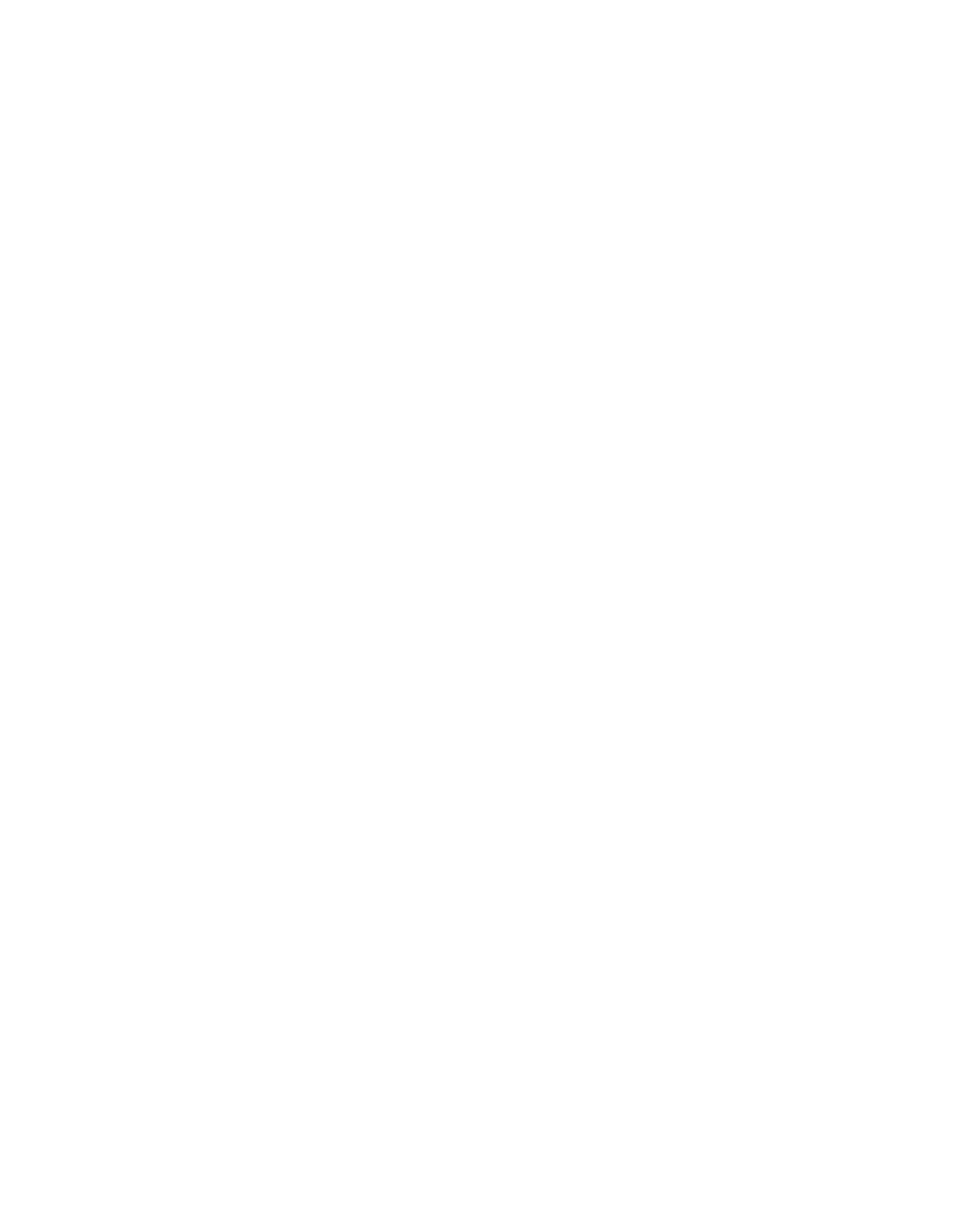# **Official Box Score TCU vs Oklahoma Second Half Statistics Only January 15, 2022 at Lloyd Noble Center**



# **TCU 38**

| No. | Player                   | S  | Pts            | FG       | 3FG      | <b>FT</b> | <b>OR</b>     | <b>DR</b>    | TR             | PF            | $\mathsf{A}$ | TO.      | <b>B</b> lk  | Stl          | <b>Min</b>     | $+/-$          |
|-----|--------------------------|----|----------------|----------|----------|-----------|---------------|--------------|----------------|---------------|--------------|----------|--------------|--------------|----------------|----------------|
| 00  | <b>GERMOND, CAROLINE</b> | G  | 0              | $0 - 0$  | $0 - 0$  | $0 - 0$   | 0             | 0            | 0              | 0             | 0            | 0        | 0            | 0            | 7              | $-2$           |
| 01  | <b>JACKSON, AAHLIYAH</b> | G  | $\overline{2}$ | $0 - 1$  | 0-1      | $2 - 2$   | 0             | 1            | 1              | 1             | 0            |          | $\Omega$     |              | 11             | $-16$          |
| 02  | MANUMALEUGA, TARA        | G  | 0              | $0 - 4$  | $0 - 3$  | $0 - 0$   | 0             | $\mathbf{0}$ | 0              | 0             |              | 0        | $\Omega$     | 1            | 14             | 6              |
| 04  | ADIKA, OKAKO             | F. | 3              | $1 - 1$  | $0 - 0$  | $1 - 2$   | $\mathcal{P}$ | 1            | 3              | 1             | 0            |          | $\Omega$     | 0            | 10             | $-1$           |
| 05  | <b>MORRIS, YUMMY</b>     | F. | 2              | $1 - 2$  | $0 - 0$  | $0 - 0$   | 0             | 1            | 1              | 1             | 0            | 0        |              | 1            | 6              | -6             |
| 10  | <b>BRADLEY, PAIGE</b>    | G  | $\overline{2}$ | $1 - 2$  | $0 - 1$  | $0 - 0$   | 1             | $\Omega$     | 1              | 3             | 0            | 0        | $\mathbf{0}$ | $\mathbf{0}$ | $\overline{4}$ | $\overline{4}$ |
| 13  | DIGGS, TAVY              | G  | 14             | $7 - 12$ | $0 - 0$  | $0 - 0$   | 1             | 3            | 4              | $\mathcal{P}$ | 2            | 4        | $\Omega$     | 2            | 12             | 6              |
| 15  | <b>HOLMES, AJA</b>       | G  | $\Omega$       | $0 - 1$  | $0 - 1$  | $0 - 0$   | 0             | $\Omega$     | $\mathbf{0}$   | $\Omega$      | $\Omega$     | $\Omega$ | $\Omega$     | 0            | 5              | $-6$           |
| 20  | HEARD, LAUREN            | G  | 7              | $1 - 7$  | $0 - 1$  | $5-6$     | 0             | 1            | 1              | 3             |              | 1        | $\Omega$     | 1            | 12             | $-10$          |
| 23  | <b>BERRY, MICHELLE</b>   | F. | 4              | $1 - 4$  | $1 - 3$  | $1 - 2$   | $\Omega$      | $\Omega$     | $\mathbf{0}$   | 0             |              |          | $\Omega$     |              | 11             | $-15$          |
| 24  | MOKWUAH, KAYLA           | C  | $\mathcal{P}$  | $1 - 1$  | $0 - 0$  | $0 - 0$   | 0             | $\Omega$     | $\Omega$       | $\Omega$      | 0            | 0        | 0            | $\Omega$     | 3              | $\overline{2}$ |
| 32  | <b>MORRIS, PATRICIA</b>  | F. | 2              | $1 - 1$  | $0 - 0$  | $0 - 0$   | $\mathbf{1}$  | 1            | $\overline{2}$ | 1             | 0            |          | $\Omega$     | $\mathbf{0}$ | 5              | $-6$           |
|     | <b>TEAM</b>              |    | 0              | $0 - 0$  | $0 - 0$  | $0 - 0$   | 0             | $\mathbf{0}$ | $\Omega$       | 0             | 0            | 0        | 0            | $\Omega$     | $\Omega$       | 0              |
|     | <b>TOTALS</b>            |    |                | 38 14-36 | $1 - 10$ | $9 - 12$  | 5             | 8            | 13             | $12 \,$       | 5            | 9        |              |              | 100            | $\bf{0}$       |

| Shooting By Period<br>Period | FG        | FG%   | 3FG      | 3FG%     | FТ        | FT%   | Last FG Half: TCU 4th-00:21 |
|------------------------------|-----------|-------|----------|----------|-----------|-------|-----------------------------|
| 2nd Half                     | 14-36     | 39%   | $1 - 10$ | 10%      | $9 - 12$  | 75%   |                             |
| Game                         | $27 - 70$ | 38.6% | $3 - 20$ | $15.0\%$ | $14 - 20$ | 70.0% |                             |

# **Oklahoma 51**

| No. | Plaver                 | S. | <b>Pts</b>      | FG      | 3FG      | <b>FT</b> | <b>OR</b>      | DR       | TR           | <b>PF</b>      | A        | TO | <b>B</b> lk | Stl           | Min         | $+/-$        |
|-----|------------------------|----|-----------------|---------|----------|-----------|----------------|----------|--------------|----------------|----------|----|-------------|---------------|-------------|--------------|
| 01  | TOT, NEVAEH            | G  | 10 <sup>1</sup> | $5 - 5$ | $0 - 0$  | $0 - 0$   |                | 4        | 5            | 0              | 5        | 3  | 0           |               | 18          | 14           |
| 04  | <b>TUCKER, KENNADY</b> | G  | $\overline{2}$  | $0 - 2$ | $0 - 1$  | $2 - 2$   | 0              | 0        | $\Omega$     | $\overline{2}$ | $\Omega$ | 0  | 0           | 0             | 8           | 16           |
| 12  | <b>GREGORY, GABBY</b>  | G  | 0               | $0 - 5$ | $0 - 2$  | $0 - 0$   |                | 0        |              |                |          |    | 0           | 0             |             | -6           |
| 14  | WHITE, BRE'YON         | F. | 0               | $0 - 0$ | $0 - 0$  | $0 - 2$   | 0              | 0        | $\mathbf{0}$ | 0              | 0        | 0  | 0           | 0             | 3           | $-2$         |
| 23  | PERKINS, KALEY         | G  | 9               | $3 - 3$ | $3 - 3$  | $0 - 0$   | 0              |          | 1            | 0              | 0        | 0  | 0           | 0             | 12          | 1            |
| 24  | VANN, SKYLAR           | G  | 9               | $3-6$   | $1 - 2$  | $2 - 2$   | $\overline{2}$ | 2        | 4            | $\mathcal{P}$  |          | 0  | 0           | $\Omega$      | 9           | 13           |
| 25  | <b>WILLIAMS, MADI</b>  | G  | 11              | $4-6$   | $1 - 1$  | $2 - 2$   | 0              | 3        | 3            |                | 2        | 3  | 0           |               | 13          | 5            |
| 30  | ROBERTSON, TAYLOR      | G  | 3               | $1 - 5$ | $1 - 4$  | $0 - 0$   | $\Omega$       | $\Omega$ | $\Omega$     |                | 2        |    |             | $\mathcal{P}$ | 15          | 12           |
| 33  | SVOBODA, EMMA          | С  | 2               | $1 - 2$ | $0 - 0$  | $0 - 0$   |                |          | 2            | 0              | 0        | 0  | 0           |               | 6           | 4            |
| 34  | SCOTT, LIZ             | F. | 5               | $2 - 3$ | $0 - 0$  | $1 - 2$   | 0              |          |              | 3              | 0        | 2  | 0           | $\Omega$      | 9           | 8            |
|     | <b>TEAM</b>            |    | 0               | $0 - 0$ | $0 - 0$  | $0 - 0$   | 0              | 0        | $\Omega$     | 0              | 0        | 0  | 0           | 0             | $\mathbf 0$ | 0            |
|     | <b>TOTALS</b>          |    | 51              | 19-37   | $6 - 13$ | $7 - 10$  | 5.             | 12       | 17           | 10             | 11       | 10 |             | 5             | 100         | $\mathbf{0}$ |

| <b>Shooting By Period</b><br>Period | FG    | FG%   | 3FG       | 3FG%  | FТ        | FT%   | Last F |
|-------------------------------------|-------|-------|-----------|-------|-----------|-------|--------|
| 2nd Half                            | 19-37 | 51%   | $6-13$    | 46%   | 7-10      | 70%   |        |
| Game                                | 37-69 | 53.6% | $11 - 25$ | 44.0% | $15 - 21$ | 71.4% |        |

*Last FG Half:* OU 4th-00:56

| Game Notes:                                                  | <b>Score</b> | 1st l | 2nd | 3rd | 4th | <b>TOT</b> | <b>Points from (This Period)</b> | <b>TCU OU</b> |    |
|--------------------------------------------------------------|--------------|-------|-----|-----|-----|------------|----------------------------------|---------------|----|
| Officials: Felicia Grinter, Kevin Pethtel, Scott<br>Yarbough | TCU          | 15    | 18  | 23  |     |            | In the Paint                     | 22            | 20 |
| Attendance: 2460                                             | OU           | 24    | 25  | 26  | 25  | 100        | Off Turns                        |               |    |
|                                                              |              |       |     |     |     |            | 2nd Chance                       |               |    |
| Start Time: 07:30 PM<br>Conference Game:                     |              |       |     |     |     |            | Fast Break                       | 10            |    |
|                                                              |              |       |     |     |     |            | Bench                            |               | 20 |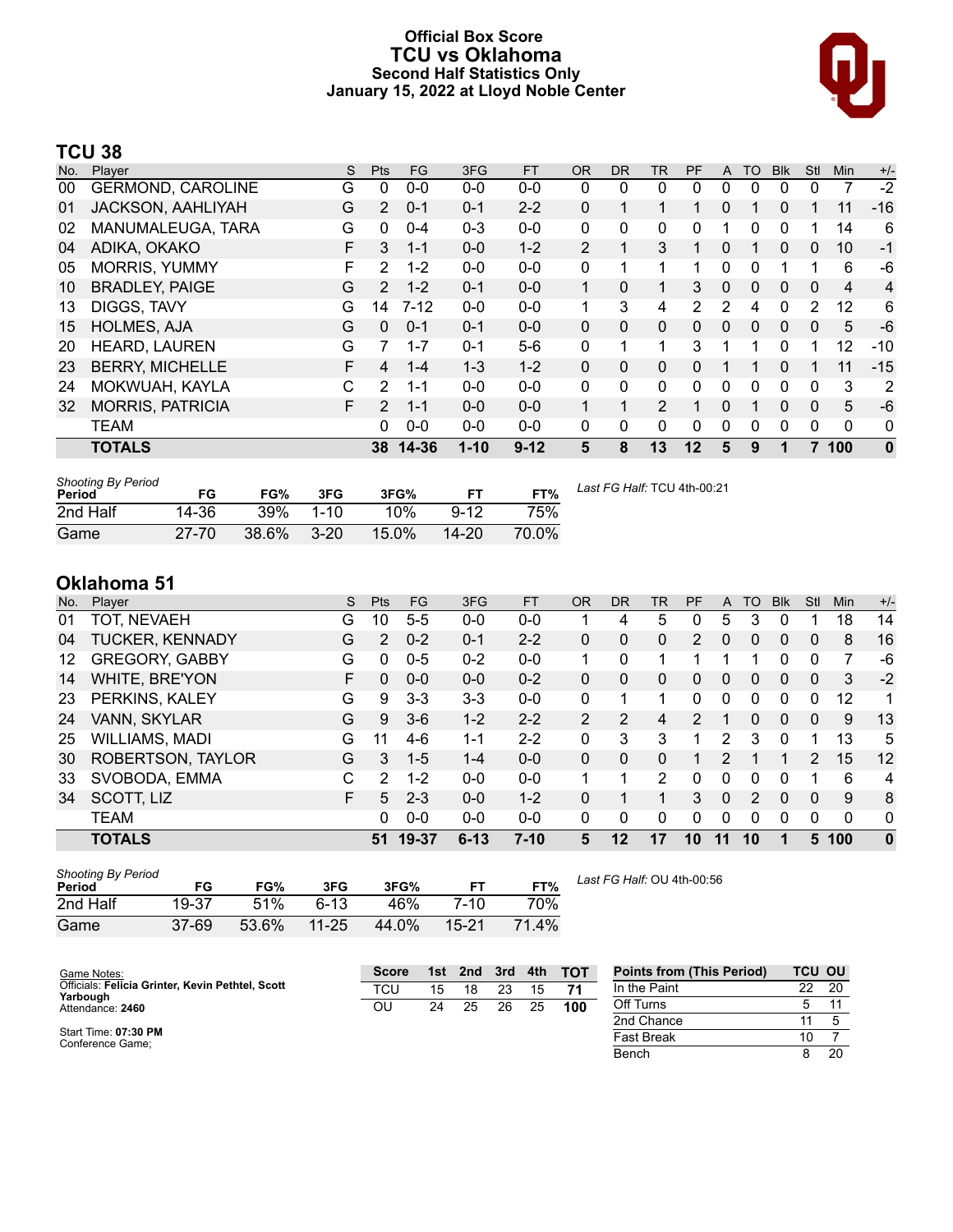### **Official Box Score TCU vs Oklahoma Third Quarter Statistics Only January 15, 2022 at Lloyd Noble Center**



# **TCU 38**

| No. | Player                   | S | <b>Pts</b>     | <b>FG</b> | 3FG     | <b>FT</b> | <b>OR</b>      | DR.      | TR | <b>PF</b> | A            | TO           | <b>BIK</b> | Stl          | Min | $+/-$       |
|-----|--------------------------|---|----------------|-----------|---------|-----------|----------------|----------|----|-----------|--------------|--------------|------------|--------------|-----|-------------|
| 01  | JACKSON, AAHLIYAH        | G | 2              | $0 - 1$   | $0 - 1$ | $2 - 2$   | 0              | 0        | 0  |           | 0            |              | 0          | 0            | 8   | $-8$        |
| 04  | ADIKA, OKAKO             | F | 0              | $0 - 0$   | $0 - 0$ | $0 - 0$   | $\overline{2}$ | $\Omega$ | 2  |           | 0            |              | 0          | 0            |     | -8          |
| 13  | DIGGS, TAVY              | G | 6              | $3-5$     | $0 - 0$ | $0-0$     | 1              |          | 2  | 2         |              |              | 0          | 0            | 6   | 5           |
| 20  | HEARD, LAUREN            | G |                | 1-6       | $0 - 1$ | $5-6$     | 0              |          |    | 2         |              |              | 0          |              | 9   | $-2$        |
| 23  | <b>BERRY, MICHELLE</b>   | F | 4              | $1 - 3$   | $1 - 2$ | $1 - 2$   | 0              | 0        | 0  | 0         |              | 0            | 0          |              | 9   | -4          |
| 00  | <b>GERMOND, CAROLINE</b> | G | 0              | $0 - 0$   | $0 - 0$ | $0 - 0$   | $\mathbf{0}$   | 0        | 0  | 0         | $\mathbf{0}$ | $\mathbf{0}$ | 0          | $\mathbf{0}$ | 0   | $\mathbf 0$ |
| 02  | MANUMALEUGA, TARA        | G | 0              | $0 - 1$   | $0 - 1$ | $0-0$     | 0              | 0        | 0  | 0         | 0            | 0            | 0          | $\Omega$     | 4   | 6           |
| 05  | <b>MORRIS, YUMMY</b>     | F | $\overline{2}$ | $1 - 2$   | $0 - 0$ | $0 - 0$   | $\Omega$       |          | 1  |           | 0            | $\Omega$     |            |              | 6   | $-6$        |
| 10  | <b>BRADLEY, PAIGE</b>    | G | 0              | $0 - 0$   | $0 - 0$ | $0 - 0$   | 0              | 0        | 0  | 0         | 0            | 0            | 0          | 0            | 0   | 0           |
| 15  | <b>HOLMES, AJA</b>       | G | $\Omega$       | $0 - 0$   | $0 - 0$ | $0 - 0$   | $\mathbf{0}$   | 0        | 0  | 0         | $\mathbf{0}$ | $\Omega$     | 0          | $\mathbf{0}$ | 0   | 0           |
| 24  | MOKWUAH, KAYLA           | C | 2              | 1-1       | $0 - 0$ | $0 - 0$   | 0              | 0        | 0  | 0         | 0            | 0            | 0          | 0            |     | 2           |
| 32  | <b>MORRIS, PATRICIA</b>  | F | 0              | $0 - 0$   | $0 - 0$ | $0 - 0$   | $\Omega$       | 0        | 0  | 0         | $\mathbf{0}$ | $\Omega$     | 0          | $\mathbf{0}$ | 0   | $\mathbf 0$ |
|     | TEAM                     |   |                | $0 - 0$   |         |           | 0              | 0        | 0  | 0         |              | 0            |            |              |     |             |
|     | <b>TOTALS</b>            |   | 23             | $7-19$    | $1 - 5$ | $8 - 10$  | 3              | 3        | 6  |           | 3            | 4            | 1          | 3            | 50  |             |

| <b>Shooting By Period</b><br>Period | FG        | FG%   | 3FG      | 3FG%  |       | FT%   |
|-------------------------------------|-----------|-------|----------|-------|-------|-------|
| 2nd Half                            | ი-ი       | 0%    | റ-റ      | ገ%    | ი-ი   | 0%    |
| Game                                | $27 - 70$ | 38.6% | $3 - 20$ | 15.0% | 14-20 | 70.0% |

# **Oklahoma 51**

| No. | Player                 | S | Pts      | FG       | 3FG     | <b>FT</b> | <b>OR</b>     | <b>DR</b> | TR           | PF | A            | TO       | <b>Blk</b> | <b>Stl</b>   | Min      | $+/-$          |
|-----|------------------------|---|----------|----------|---------|-----------|---------------|-----------|--------------|----|--------------|----------|------------|--------------|----------|----------------|
| 01  | TOT, NEVAEH            | G | 6        | $3-3$    | $0 - 0$ | $0 - 0$   | 0             | 0         | 0            | 0  |              |          | 0          | 0            | 8        | 4              |
| 04  | <b>TUCKER, KENNADY</b> | G | 2        | $0 - 2$  | $0 - 1$ | $2 - 2$   | 0             | 0         | 0            | 2  | 0            | 0        | 0          | $\mathbf{0}$ | 8        | 6              |
| 25  | <b>WILLIAMS, MADI</b>  | G | 8        | $3 - 3$  | 1-1     | 1-1       | 0             | 2         | 2            |    |              | 0        | 0          |              | 8        | 0              |
| 30  | ROBERTSON, TAYLOR      | G | 0        | $0 - 1$  | $0 - 0$ | $0 - 0$   | $\Omega$      | 0         | 0            |    |              |          | 0          | 2            | 8        | $\Omega$       |
| 34  | SCOTT, LIZ             | F | 5        | $2 - 3$  | $0 - 0$ | $1 - 2$   | 0             | 1         | 1            |    | 0            |          | 0          | $\Omega$     | 5        | $\overline{2}$ |
| 12  | <b>GREGORY, GABBY</b>  | G | 0        | $0 - 3$  | $0 - 2$ | $0 - 0$   | 1.            | $\Omega$  | 1.           | 0  |              |          | 0          | $\Omega$     | 4        | $-4$           |
| 14  | WHITE, BRE'YON         | F | 0        | $0 - 0$  | $0 - 0$ | $0 - 0$   | 0             | 0         | 0            | 0  | 0            | 0        | 0          | 0            | $\Omega$ | 0              |
| 23  | PERKINS, KALEY         | G | $\Omega$ | $0 - 0$  | $0 - 0$ | $0 - 0$   | 0             |           | 1.           | 0  | $\mathbf{0}$ | $\Omega$ | 0          | $\mathbf{0}$ | 2        | 1              |
| 24  | VANN, SKYLAR           | G | 5        | 1-4      | $1 - 2$ | $2 - 2$   | $\mathcal{P}$ | 2         | 4            | 2  |              | $\Omega$ | 0          | $\Omega$     |          | 6              |
| 33  | SVOBODA, EMMA          | C | 0        | $0 - 0$  | $0 - 0$ | $0 - 0$   | 0             | 0         | 0            | 0  | $\Omega$     | $\Omega$ | 0          | $\Omega$     | 0        | $\mathbf{0}$   |
|     | <b>TEAM</b>            |   |          | $0 - 0$  |         |           | 0             | 0         | $\mathbf{0}$ | 0  |              | 0        |            |              |          |                |
|     | <b>TOTALS</b>          |   | 26       | $9 - 19$ | $2 - 6$ | $6 - 7$   | 3             | 6         | 9            | 7  | 5            | 5        | 0          | 3            | 50       |                |

| Shooting By Period<br>Period | FG        | FG%   | 3FG       | 3FG%  | FТ        | FT%   |
|------------------------------|-----------|-------|-----------|-------|-----------|-------|
| 2nd Half                     | ი-ი       | 0%    | ባ-በ       | $0\%$ | 0-0       | 0%    |
| Game                         | $37 - 69$ | 53.6% | $11 - 25$ | 44.0% | $15 - 21$ | 71.4% |

| Game Notes:                                      | <b>Score</b> |    | 1st 2nd | 3rd | 4th | <b>TOT</b> | <b>Points (This Period)</b> | TCU            | OU             |
|--------------------------------------------------|--------------|----|---------|-----|-----|------------|-----------------------------|----------------|----------------|
| Officials: Felicia Grinter, Kevin Pethtel, Scott | TCU          | 15 | 18      | 23  | 15  | 71         | In the Paint                |                |                |
| Yarbough<br>Attendance: 2460                     | OU           | 24 | 25      | 26  | 25  | 100        | Off Turns                   |                |                |
|                                                  |              |    |         |     |     |            | 2nd Chance                  |                |                |
| Start Time: 07:30 PM<br>Conference Game:         |              |    |         |     |     |            | <b>Fast Break</b>           |                |                |
|                                                  |              |    |         |     |     |            | Bench                       |                |                |
|                                                  |              |    |         |     |     |            | Per Poss                    | 0.958<br>11/24 | 1.083<br>12/24 |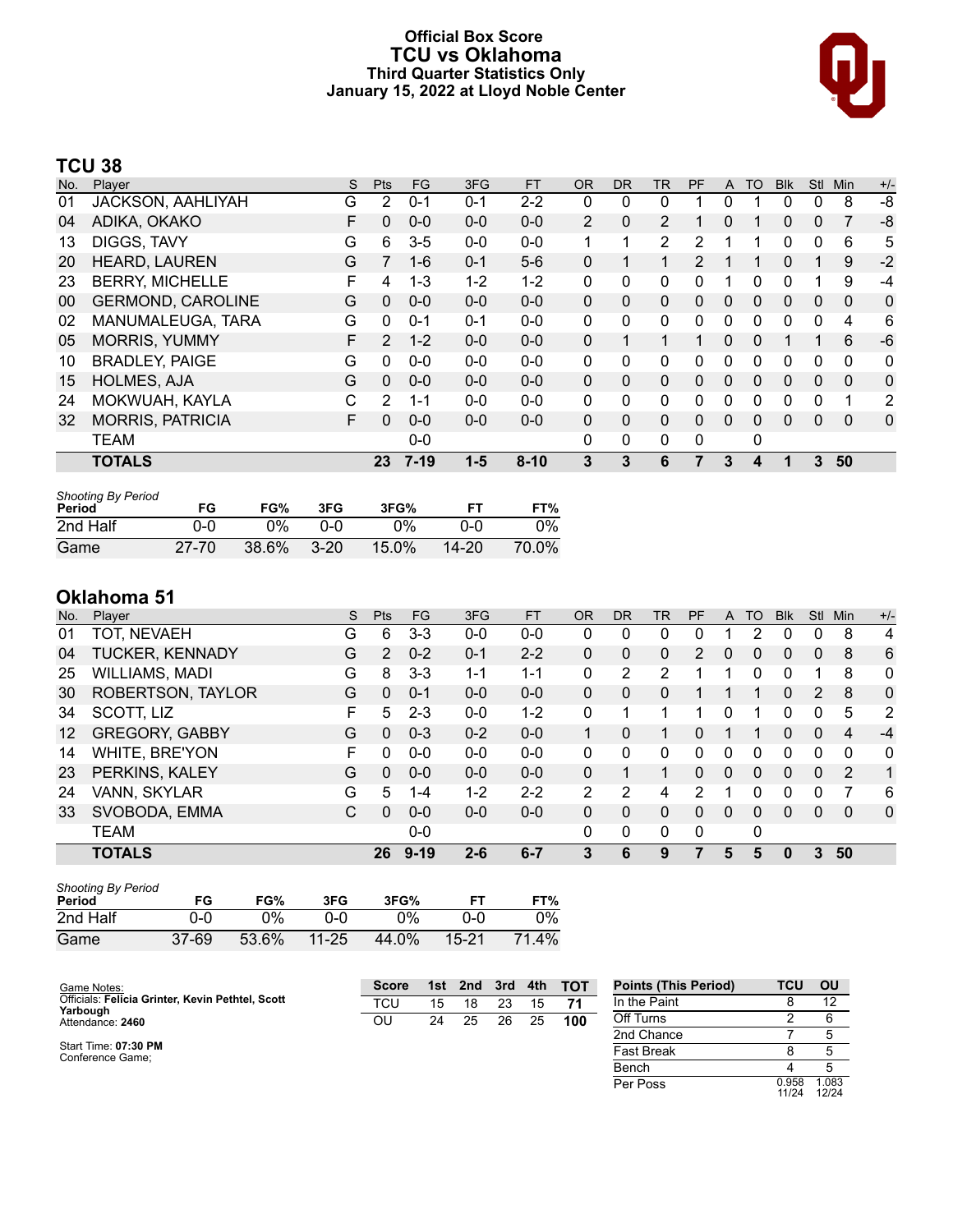### **Official Play-By-Play TCU vs Oklahoma Third Quarter January 15, 2022 at Lloyd Noble Center**



# **Period 3**

<mark>Starters:</mark><br>TCU: 1 JACKSON,AAHLIYAH (G); 4 ADIKA,OKAKO (F); 13 DIGGS,TAVY (G); 20 HEARD,LAUREN (G); 23 BERRY,MICHELLE (F);<br>**Oklahoma**: 1 TOT,NEVAEH (G); 4 TUCKER,KENNADY (G); 25 WILLIAMS,MADI (G); 30 ROBERTSON,TAYLOR (G);

| Time           | <b>VISITORS: TCU</b>            | <b>Score</b> | <b>Margin</b> | <b>HOME: Oklahoma</b>                                 |
|----------------|---------------------------------|--------------|---------------|-------------------------------------------------------|
| 10:00          |                                 |              |               | SUB OUT: GREGORY, GABBY                               |
| 10:00          |                                 |              |               | SUB OUT: VANN, SKYLAR                                 |
| 10:00          |                                 |              |               | SUB IN: TOT, NEVAEH                                   |
| 10:00          |                                 |              |               | SUB IN: SCOTT, LIZ                                    |
| 10:00          | SUB OUT: MORRIS, YUMMY          |              |               |                                                       |
| 10:00          | SUB OUT: HOLMES, AJA            |              |               |                                                       |
| 10:00          | SUB IN: ADIKA, OKAKO            |              |               |                                                       |
| 10:00          | SUB IN: DIGGS, TAVY             |              |               |                                                       |
| 09:48          | MISSED JUMPER by DIGGS, TAVY    |              |               |                                                       |
| 09:36          | REBOUND (OFF) by ADIKA, OKAKO   |              |               |                                                       |
| 09:35<br>09:35 | TURNOVER by ADIKA, OKAKO        |              |               |                                                       |
| 09:29          |                                 |              |               | STEAL by ROBERTSON, TAYLOR<br>TURNOVER by TOT, NEVAEH |
| 09:21          | GOOD! LAYUP by HEARD, LAUREN    | 49-35        | H 14          |                                                       |
| 09:18          |                                 |              |               | TURNOVER by TOT, NEVAEH                               |
| 09:18          | STEAL by HEARD, LAUREN          |              |               |                                                       |
| 09:18          | MISSED LAYUP by HEARD, LAUREN   |              |               |                                                       |
| 09:18          |                                 |              |               | REBOUND (DEF) by SCOTT, LIZ                           |
| 09:16          |                                 |              |               | MISSED LAYUP by TUCKER, KENNADY                       |
| 09:16          | REBOUND (DEADB) by TEAM         |              |               |                                                       |
| 09:16          | MISSED 3PTR by HEARD, LAUREN    |              |               |                                                       |
| 09:14          | REBOUND (DEADB) by TEAM         |              |               |                                                       |
| 09:14          |                                 |              |               | FOUL by TUCKER, KENNADY                               |
| 08:29          | GOOD! 3PTR by BERRY, MICHELLE   | 49-38        | H 11          |                                                       |
| 08:29          | ASSIST by DIGGS, TAVY           |              |               |                                                       |
| 08:08          |                                 | 51-38        | H 13          | GOOD! LAYUP by TOT, NEVAEH                            |
| 07:49          | MISSED JUMPER by HEARD, LAUREN  |              |               |                                                       |
| 07:44          | REBOUND (OFF) by DIGGS, TAVY    |              |               |                                                       |
| 07:44          | GOOD! LAYUP by DIGGS, TAVY      | 51-40        | H 11<br>H 13  |                                                       |
| 07:35<br>07:35 |                                 | 53-40        |               | GOOD! LAYUP by SCOTT, LIZ<br>ASSIST by WILLIAMS, MADI |
| 07:19          | TURNOVER by DIGGS, TAVY         |              |               |                                                       |
| 07:19          |                                 |              |               | STEAL by WILLIAMS, MADI                               |
| 07:14          |                                 | 55-40        | H 15          | GOOD! LAYUP by WILLIAMS, MADI [FB]                    |
| 07:14          | FOUL by JACKSON, AAHLIYAH       |              |               |                                                       |
| 07:14          |                                 |              |               | SUB OUT: SCOTT, LIZ                                   |
| 07:14          |                                 |              |               | SUB IN: VANN, SKYLAR                                  |
| 07:14          | SUB OUT: DIGGS, TAVY            |              |               |                                                       |
| 07:14          | SUB IN: MORRIS, YUMMY           |              |               |                                                       |
| 07:14          |                                 | 56-40        | H 16          | GOOD! FT by WILLIAMS, MADI [FB]                       |
| 07:03          | MISSED LAYUP by BERRY, MICHELLE |              |               |                                                       |
| 06:59          |                                 |              |               | REBOUND (DEF) by VANN, SKYLAR                         |
| 06:55          |                                 |              |               | TURNOVER by ROBERTSON, TAYLOR                         |
| 06:46          | MISSED JUMPER by MORRIS, YUMMY  |              |               |                                                       |
| 06:43          |                                 |              |               | REBOUND (DEF) by VANN, SKYLAR                         |
| 06:37          |                                 | 59-40        | H 19          | GOOD! 3PTR by WILLIAMS, MADI                          |
| 06:37<br>06:24 |                                 |              |               | ASSIST by TOT, NEVAEH<br>FOUL by VANN, SKYLAR         |
| 06:24          | GOOD! FT by BERRY, MICHELLE     | 59-41        | H 18          |                                                       |
| 06:24          | MISSED FT by BERRY, MICHELLE    |              |               |                                                       |
| 06:24          |                                 |              |               | REBOUND (DEF) by WILLIAMS, MADI                       |
| 06:10          |                                 | 61-41        | H 20          | GOOD! LAYUP by WILLIAMS, MADI                         |
| 06:04          |                                 |              |               | FOUL by WILLIAMS, MADI                                |
| 06:04          |                                 |              |               | SUB OUT: TUCKER, KENNADY                              |
| 06:04          |                                 |              |               | SUB IN: GREGORY, GABBY                                |
| 06:04          | SUB OUT: JACKSON, AAHLIYAH      |              |               |                                                       |
| 06:04          | SUB OUT: BERRY, MICHELLE        |              |               |                                                       |
| 06:04          | SUB IN: MANUMALEUGA, TARA       |              |               |                                                       |
| 06:04          | SUB IN: DIGGS, TAVY             |              |               |                                                       |
| 05:57          | MISSED LAYUP by DIGGS, TAVY     |              |               |                                                       |
| 05:55          |                                 |              |               | REBOUND (DEADB) by TEAM                               |
| 05:44          |                                 | 63-41        | H 22          | GOOD! LAYUP by TOT, NEVAEH                            |
| 05:34          |                                 |              |               | FOUL by ROBERTSON, TAYLOR                             |
| 05:34          | MISSED FT by HEARD, LAUREN      |              |               |                                                       |
| 05:34          | REBOUND (DEADB) by TEAM         |              |               |                                                       |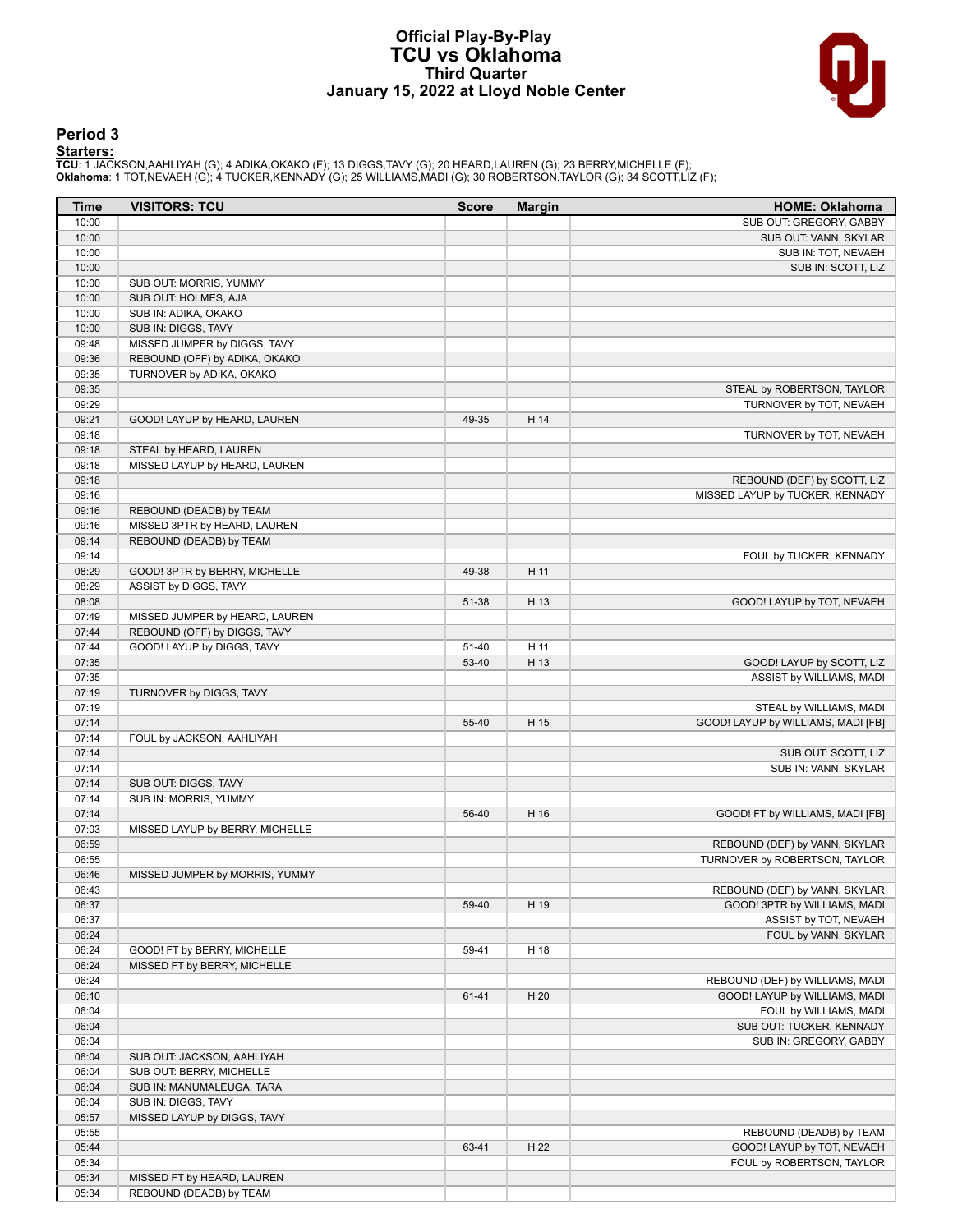| Time           | <b>VISITORS: TCU</b>                                         | <b>Score</b> | <b>Margin</b> | <b>HOME: Oklahoma</b>                                             |
|----------------|--------------------------------------------------------------|--------------|---------------|-------------------------------------------------------------------|
| 05:34          | GOOD! FT by HEARD, LAUREN                                    | 63-42        | H 21          |                                                                   |
| 05:25          |                                                              |              |               | MISSED JUMPER by VANN, SKYLAR                                     |
| 05:20          | REBOUND (DEF) by HEARD, LAUREN                               |              |               |                                                                   |
| 05:16<br>05:14 | MISSED 3PTR by MANUMALEUGA, TARA                             |              |               |                                                                   |
| 05:08          | REBOUND (OFF) by ADIKA, OKAKO<br>GOOD! JUMPER by DIGGS, TAVY | 63-44        | H 19          |                                                                   |
| 04:59          | FOUL by ADIKA, OKAKO                                         |              |               |                                                                   |
| 04:59          | <b>TIMEOUT MEDIA</b>                                         |              |               |                                                                   |
| 04:59          | SUB OUT: ADIKA, OKAKO                                        |              |               |                                                                   |
| 04:59          | SUB IN: BERRY, MICHELLE                                      |              |               |                                                                   |
| 04:50          |                                                              |              |               | MISSED 3PTR by VANN, SKYLAR                                       |
| 04:47          | REBOUND (DEF) by MORRIS, YUMMY                               |              |               |                                                                   |
| 04:40          | MISSED LAYUP by HEARD, LAUREN                                |              |               |                                                                   |
| 04:37<br>04:32 |                                                              |              |               | REBOUND (DEF) by WILLIAMS, MADI<br>MISSED 3PTR by GREGORY, GABBY  |
| 04:28          |                                                              |              |               | REBOUND (DEADB) by TEAM                                           |
| 04:18          |                                                              |              |               | MISSED JUMPER by VANN, SKYLAR                                     |
| 04:14          | REBOUND (DEF) by DIGGS, TAVY                                 |              |               |                                                                   |
| 04:10          | GOOD! LAYUP by DIGGS, TAVY [FB]                              | 63-46        | H 17          |                                                                   |
| 03:57          |                                                              |              |               | MISSED JUMPER by ROBERTSON, TAYLOR                                |
| 03:56          | REBOUND (DEADB) by TEAM                                      |              |               |                                                                   |
| 03:56          |                                                              |              |               | SUB OUT: TOT, NEVAEH                                              |
| 03:56<br>03:50 |                                                              |              |               | SUB IN: TUCKER, KENNADY<br>FOUL by VANN, SKYLAR                   |
| 03:50          | GOOD! FT by HEARD, LAUREN [FB]                               | 63-47        | H 16          |                                                                   |
| 03:50          | GOOD! FT by HEARD, LAUREN [FB]                               | 63-48        | H 15          |                                                                   |
| 03:45          | FOUL by HEARD, LAUREN                                        |              |               |                                                                   |
| 03:36          |                                                              |              |               | TURNOVER by GREGORY, GABBY                                        |
| 03:36          | STEAL by BERRY, MICHELLE                                     |              |               |                                                                   |
| 03:36          | <b>TIMEOUT TEAM</b>                                          |              |               |                                                                   |
| 03:36          | SUB OUT: HEARD, LAUREN                                       |              |               |                                                                   |
| 03:36<br>03:23 | SUB IN: JACKSON, AAHLIYAH                                    |              |               |                                                                   |
| 03:20          | MISSED 3PTR by BERRY, MICHELLE                               |              |               | REBOUND (DEADB) by TEAM                                           |
| 03:20          | FOUL by DIGGS, TAVY                                          |              |               |                                                                   |
| 02:52          |                                                              | 66-48        | H 18          | GOOD! 3PTR by VANN, SKYLAR                                        |
| 02:52          |                                                              |              |               | ASSIST by GREGORY, GABBY                                          |
| 02:39          | GOOD! JUMPER by MORRIS, YUMMY                                | 66-50        | H 16          |                                                                   |
| 02:39          | ASSIST by BERRY, MICHELLE                                    |              |               |                                                                   |
| 02:26          |                                                              |              |               | MISSED 3PTR by GREGORY, GABBY                                     |
| 02:22<br>02:20 |                                                              |              |               | REBOUND (OFF) by GREGORY, GABBY<br>MISSED LAYUP by GREGORY, GABBY |
| 02:20          |                                                              |              |               | REBOUND (OFF) by VANN, SKYLAR                                     |
| 02:20          | FOUL by DIGGS, TAVY                                          |              |               |                                                                   |
| 02:20          |                                                              |              |               | SUB OUT: GREGORY, GABBY                                           |
| 02:20          |                                                              |              |               | SUB OUT: WILLIAMS, MADI                                           |
| 02:20          |                                                              |              |               | SUB IN: TOT, NEVAEH                                               |
| 02:20          |                                                              |              |               | SUB IN: SCOTT, LIZ                                                |
| 02:20          | SUB OUT: MANUMALEUGA, TARA                                   |              |               |                                                                   |
| 02:20<br>02:20 | SUB OUT: DIGGS, TAVY<br>SUB IN: ADIKA, OKAKO                 |              |               |                                                                   |
| 02:20          | SUB IN: HEARD, LAUREN                                        |              |               |                                                                   |
| 02:20          |                                                              | 67-50        | H 17          | GOOD! FT by VANN, SKYLAR                                          |
| 02:20          |                                                              | 68-50        | H 18          | GOOD! FT by VANN, SKYLAR                                          |
| 02:09          | MISSED 3PTR by JACKSON, AAHLIYAH                             |              |               |                                                                   |
| 02:07          | REBOUND (DEADB) by TEAM                                      |              |               |                                                                   |
| 02:07          | TURNOVER by JACKSON, AAHLIYAH                                |              |               |                                                                   |
| 02:07<br>02:07 |                                                              | 70-50        | H 20          | STEAL by ROBERTSON, TAYLOR<br>GOOD! JUMPER by TOT, NEVAEH [FB]    |
| 02:07          |                                                              |              |               | ASSIST by ROBERTSON, TAYLOR                                       |
| 02:03          |                                                              |              |               | FOUL by SCOTT, LIZ                                                |
| 02:02          | GOOD! FT by JACKSON, AAHLIYAH [FB]                           | 70-51        | H 19          |                                                                   |
| 02:02          | GOOD! FT by JACKSON, AAHLIYAH [FB]                           | 70-52        | H 18          |                                                                   |
| 01:46          |                                                              |              |               | TURNOVER by SCOTT, LIZ                                            |
| 01:46          | STEAL by MORRIS, YUMMY                                       |              |               |                                                                   |
| 01:42          | TURNOVER by HEARD, LAUREN                                    |              |               |                                                                   |
| 01:42          |                                                              |              |               | SUB OUT: ROBERTSON, TAYLOR                                        |
| 01:42<br>01:31 |                                                              |              |               | SUB IN: PERKINS, KALEY<br>MISSED LAYUP by SCOTT, LIZ              |
| 01:31          | BLOCK by MORRIS, YUMMY                                       |              |               |                                                                   |
| 01:31          |                                                              |              |               | REBOUND (DEADB) by TEAM                                           |
| 01:29          | FOUL by MORRIS, YUMMY                                        |              |               |                                                                   |
| 01:29          |                                                              | 71-52        | H 19          | GOOD! FT by SCOTT, LIZ                                            |
| 01:29          |                                                              |              |               | MISSED FT by SCOTT, LIZ                                           |
| 01:29          |                                                              |              |               | REBOUND (OFF) by VANN, SKYLAR                                     |
| 01:13          | FOUL by HEARD, LAUREN                                        |              |               |                                                                   |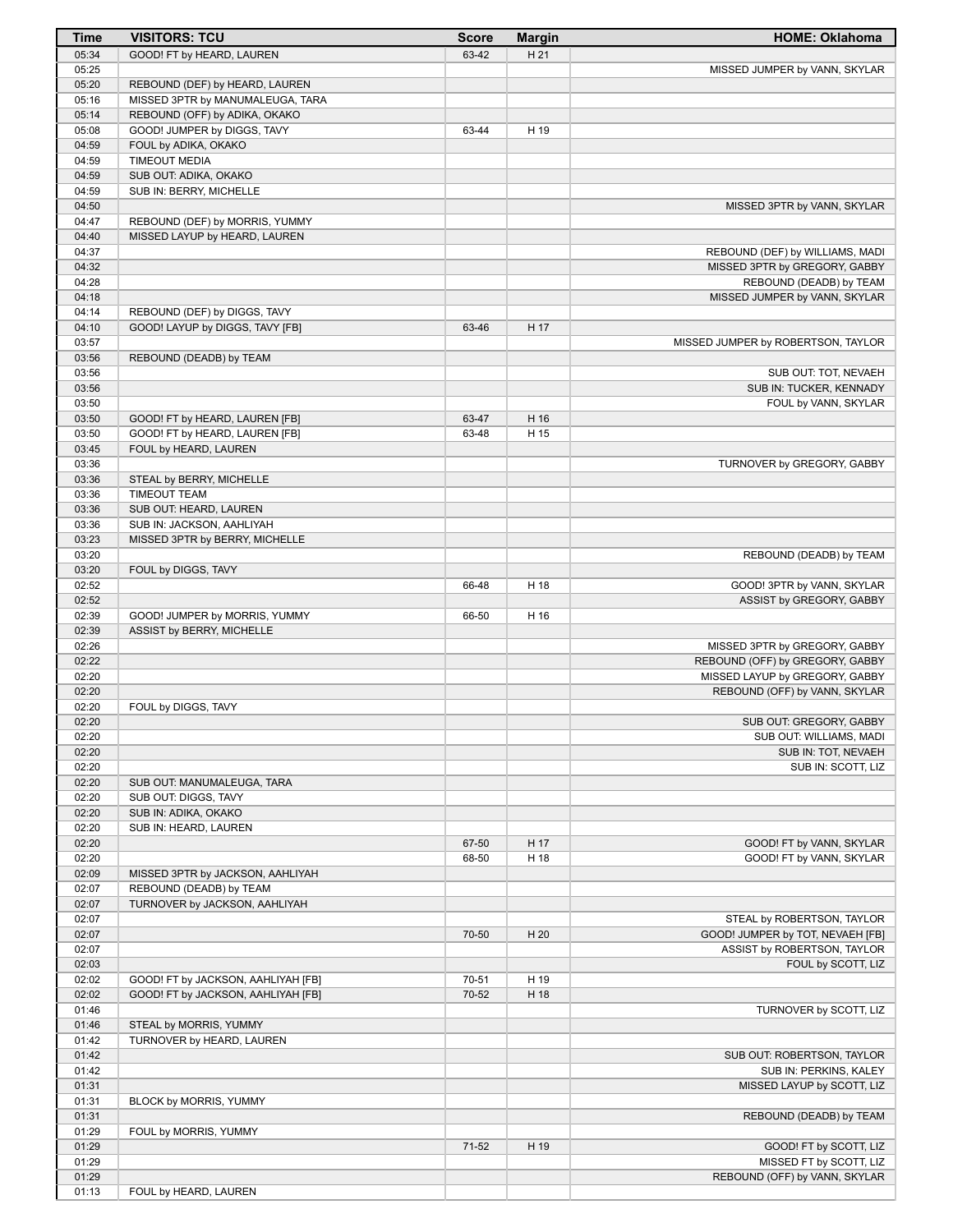| Time  | <b>VISITORS: TCU</b>           | <b>Score</b> | <b>Margin</b> | <b>HOME: Oklahoma</b>           |
|-------|--------------------------------|--------------|---------------|---------------------------------|
| 01:13 |                                | $72 - 52$    | H 20          | GOOD! FT by TUCKER, KENNADY     |
| 01:13 |                                | 73-52        | H 21          | GOOD! FT by TUCKER, KENNADY     |
| 01:04 | MISSED JUMPER by HEARD, LAUREN |              |               |                                 |
| 01:01 |                                |              |               | REBOUND (DEF) by PERKINS, KALEY |
| 00:54 |                                |              |               | MISSED 3PTR by TUCKER, KENNADY  |
| 00:52 | REBOUND (DEADB) by TEAM        |              |               |                                 |
| 00:52 | SUB OUT: MORRIS, YUMMY         |              |               |                                 |
| 00:52 | SUB IN: MOKWUAH, KAYLA         |              |               |                                 |
| 00:45 | GOOD! by MOKWUAH, KAYLA        | 73-54        | H 19          |                                 |
| 00:45 | ASSIST by HEARD, LAUREN        |              |               |                                 |
| 00:15 |                                | 75-54        | H 21          | GOOD! LAYUP by SCOTT, LIZ       |
| 00:15 |                                |              |               | ASSIST by VANN, SKYLAR          |
| 00:10 |                                |              |               | FOUL by TUCKER, KENNADY         |
| 00:10 |                                |              |               | SUB OUT: VANN, SKYLAR           |
| 00:10 |                                |              |               | SUB IN: ROBERTSON, TAYLOR       |
| 00:10 | SUB OUT: ADIKA, OKAKO          |              |               |                                 |
| 00:10 | SUB IN: MANUMALEUGA, TARA      |              |               |                                 |
| 00:10 | GOOD! FT by HEARD, LAUREN [FB] | 75-55        | H 20          |                                 |
| 00:10 | GOOD! FT by HEARD, LAUREN [FB] | 75-56        | H 19          |                                 |
| 00:10 | SUB OUT: HEARD, LAUREN         |              |               |                                 |
| 00:10 | SUB IN: HOLMES, AJA            |              |               |                                 |
| 00:03 |                                |              |               | SUB OUT: TUCKER, KENNADY        |
| 00:03 |                                |              |               | SUB IN: WILLIAMS, MADI          |

# **TCU 56, Oklahoma 75**

| <b>Points (This Period)</b> | <b>TCU</b>     | OU             |
|-----------------------------|----------------|----------------|
| In the Paint                |                | 12             |
| Off Turns                   |                |                |
| 2nd Chance                  |                | 5              |
| Fast Break                  |                | 5              |
| Bench                       |                |                |
| Per Poss                    | 0.958<br>11/24 | 1.083<br>12/24 |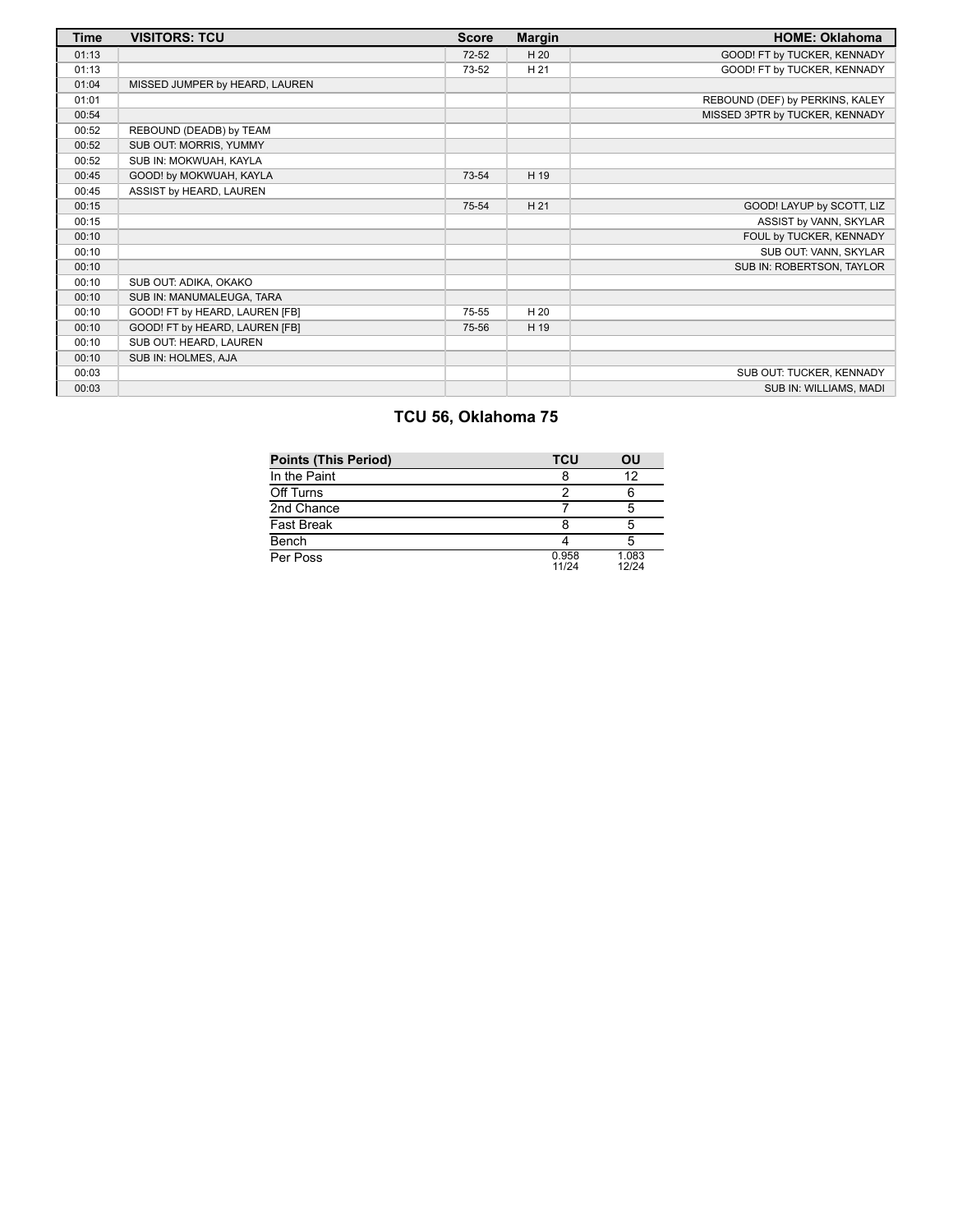# **Official Box Score TCU vs Oklahoma Fourth Quarter Statistics Only January 15, 2022 at Lloyd Noble Center**



# **TCU 15**

| Player                   | S | <b>Pts</b> | <b>FG</b> | 3FG     | <b>FT</b> | <b>OR</b>    | <b>DR</b>    | TR             | PF       |              | TO       | <b>BIK</b> | <b>Stl</b>   | Min      | $+/-$        |
|--------------------------|---|------------|-----------|---------|-----------|--------------|--------------|----------------|----------|--------------|----------|------------|--------------|----------|--------------|
| <b>JACKSON, AAHLIYAH</b> | G | 0          | $0 - 0$   | $0 - 0$ | $0 - 0$   | 0            |              |                | 0        | 0            | 0        | 0          |              | 3        | $-8$         |
| ADIKA, OKAKO             | F | 3          | $1 - 1$   | $0 - 0$ | $1 - 2$   | 0            |              |                | 0        | $\mathbf{0}$ | 0        | 0          | $\mathbf{0}$ | 3        | 7            |
| DIGGS, TAVY              | G | 8          | $4 - 7$   | $0 - 0$ | $0 - 0$   | 0            | 2            | 2              | 0        |              | 3        | 0          | 2            | 6        | 1            |
| <b>HEARD, LAUREN</b>     | G | 0          | $0 - 1$   | $0 - 0$ | $0 - 0$   | 0            | $\mathbf{0}$ | 0              |          | $\Omega$     | 0        | 0          | $\mathbf{0}$ | 3        | -8           |
| <b>BERRY, MICHELLE</b>   | F | 0          | $0 - 1$   | $0 - 1$ | $0 - 0$   | $\Omega$     | $\mathbf{0}$ | 0              | 0        | $\Omega$     |          | 0          | $\Omega$     | 2        | -11          |
| <b>GERMOND, CAROLINE</b> | G | 0          | $0 - 0$   | $0 - 0$ | $0 - 0$   | $\Omega$     | $\mathbf{0}$ | 0              | $\Omega$ | $\Omega$     | 0        | 0          | $\mathbf{0}$ | 7        | $-2$         |
| MANUMALEUGA, TARA        | G | $\Omega$   | $0 - 3$   | $0 - 2$ | $0 - 0$   | $\mathbf{0}$ | 0            | 0              | $\Omega$ |              | 0        | 0          |              | 10       | $\mathbf{0}$ |
| <b>MORRIS, YUMMY</b>     | F | $\Omega$   | $0 - 0$   | $0 - 0$ | $0 - 0$   | $\Omega$     | $\mathbf{0}$ | 0              | $\Omega$ | $\Omega$     | $\Omega$ | $\Omega$   | $\Omega$     | $\Omega$ | 0            |
| <b>BRADLEY, PAIGE</b>    | G | 2          | $1 - 2$   | $0 - 1$ | $0 - 0$   | 1            | $\Omega$     | $\mathbf 1$    | 3        | $\Omega$     | $\Omega$ | 0          | $\Omega$     | 4        | 4            |
| <b>HOLMES, AJA</b>       | G | 0          | $0 - 1$   | $0 - 1$ | $0 - 0$   | $\Omega$     | $\Omega$     | 0              | $\Omega$ | $\Omega$     | 0        | 0          | $\Omega$     | 5        | $-6$         |
| MOKWUAH, KAYLA           | C | 0          | $0 - 0$   | $0 - 0$ | $0 - 0$   | $\Omega$     | $\Omega$     | 0              | 0        | $\Omega$     | $\Omega$ | 0          | $\Omega$     | 2        | 0            |
| <b>MORRIS, PATRICIA</b>  | F | 2          | $1 - 1$   | $0 - 0$ | $0 - 0$   | 1            | 1            | $\overline{2}$ |          | $\Omega$     |          | 0          | $\mathbf{0}$ | 5        | $-6$         |
| TEAM                     |   |            | $0 - 0$   |         |           | 0            | $\mathbf{0}$ | 0              | 0        |              | 0        |            |              |          |              |
| <b>TOTALS</b>            |   | 15         | $7 - 17$  | $0 - 5$ | $1 - 2$   | $\mathbf{2}$ | 5            | 7              | 5        | 2            | 5        | 0          | 4            | 50       |              |
|                          |   |            |           |         |           |              |              |                |          |              |          | A          |              |          |              |

| <b>Shooting By Period</b> |       |       |        |       |       |       |  |  |  |  |  |
|---------------------------|-------|-------|--------|-------|-------|-------|--|--|--|--|--|
| Period                    | FG    | FG%   | 3FG    | 3FG%  |       | FT%   |  |  |  |  |  |
| Game                      | 27-70 | 38.6% | - 3-20 | 15.0% | 14-20 | 70.0% |  |  |  |  |  |

# **Oklahoma 25**

| No.     | Player                 | S  | <b>Pts</b>      | <b>FG</b> | 3FG     | <b>FT</b> | 0R       | <b>DR</b> | <b>TR</b>      | PF | A        | TO           | <b>B</b> lk | Stl      | Min | $+/-$    |
|---------|------------------------|----|-----------------|-----------|---------|-----------|----------|-----------|----------------|----|----------|--------------|-------------|----------|-----|----------|
| 01      | TOT, NEVAEH            | G  | 4               | $2 - 2$   | $0 - 0$ | $0 - 0$   |          | 4         | 5              | 0  | 4        |              | 0           |          | 10  | 10       |
| 04      | <b>TUCKER, KENNADY</b> | G  | 0               | $0 - 0$   | $0 - 0$ | $0 - 0$   | 0        | 0         | 0              | 0  | 0        | $\Omega$     | 0           | $\Omega$ | 0   | 10       |
| 25      | WILLIAMS, MADI         | G  | 3               | $1 - 3$   | $0 - 0$ | $1 - 1$   | 0        |           | 1              | 0  |          | 3            | 0           | 0        | 5   | 5        |
| 30      | ROBERTSON, TAYLOR      | G  | 3               | 1-4       | $1 - 4$ | $0 - 0$   | $\Omega$ | 0         | 0              | 0  |          | 0            |             | 0        |     | 12       |
| 34      | SCOTT, LIZ             | F  | 0               | $0 - 0$   | $0 - 0$ | $0 - 0$   | 0        | 0         | 0              | 2  | 0        |              | 0           | $\Omega$ | 4   | 6        |
| $12 \,$ | <b>GREGORY, GABBY</b>  | G  | 0               | $0 - 2$   | $0 - 0$ | $0 - 0$   | 0        | 0         | 0              |    | 0        | $\Omega$     | 0           | $\Omega$ | 3   | $-2$     |
| 14      | WHITE, BRE'YON         | F. | 0               | $0 - 0$   | $0 - 0$ | $0 - 2$   | 0        | 0         | $\mathbf{0}$   | 0  | 0        | <sup>0</sup> | 0           | 0        | 3   | $-2$     |
| 23      | PERKINS, KALEY         | G  | 9               | $3 - 3$   | $3 - 3$ | $0 - 0$   | $\Omega$ | 0         | $\Omega$       | 0  | $\Omega$ | $\Omega$     | 0           | $\Omega$ | 10  | $\Omega$ |
| 24      | VANN, SKYLAR           | G  | 4               | $2 - 2$   | $0 - 0$ | $0 - 0$   | 0        | 0         | $\mathbf{0}$   | 0  | 0        | $\Omega$     | 0           | $\Omega$ | 2   | 7        |
| 33      | SVOBODA, EMMA          | С  | 2               | $1 - 2$   | $0 - 0$ | $0 - 0$   |          |           | $\overline{2}$ | 0  | 0        | $\Omega$     | 0           |          | 6   | 4        |
|         | TEAM                   |    |                 | $0 - 0$   |         |           | 0        | 0         | 0              | 0  |          | 0            |             |          |     |          |
|         | <b>TOTALS</b>          |    | 25 <sub>1</sub> | $10 - 18$ | 4-7     | $1 - 3$   | 2        | 6         | 8              | 3  | 6        | 5            | 1           | 2        | 50  |          |

| <b>Shooting By Period</b> |       |                   |     |      |       |       |
|---------------------------|-------|-------------------|-----|------|-------|-------|
| Period                    | FG    | FG%               | 3FG | 3FG% |       | FT%   |
| Game                      | 37-69 | 53.6% 11-25 44.0% |     |      | 15-21 | 71.4% |

| Game Notes:                                      | <b>Score</b> |    | 1st 2nd | $\sim$ 3rd | 4th | <b>TOT</b> | <b>Points (This Period)</b> | TCU           | ου             |
|--------------------------------------------------|--------------|----|---------|------------|-----|------------|-----------------------------|---------------|----------------|
| Officials: Felicia Grinter, Kevin Pethtel, Scott | TCU          | 15 | 18      | 23         | 15  |            | In the Paint                |               |                |
| Yarbough<br>Attendance: 2460                     | OU           | 24 | 25      | 26         | 25  | 100        | Off Turns                   |               |                |
|                                                  |              |    |         |            |     |            | 2nd Chance                  |               |                |
| Start Time: 07:30 PM<br>Conference Game:         |              |    |         |            |     |            | <b>Fast Break</b>           |               |                |
|                                                  |              |    |         |            |     |            | Bench                       |               | 15             |
|                                                  |              |    |         |            |     |            | Per Poss                    | 0.714<br>8/21 | 1.136<br>11/22 |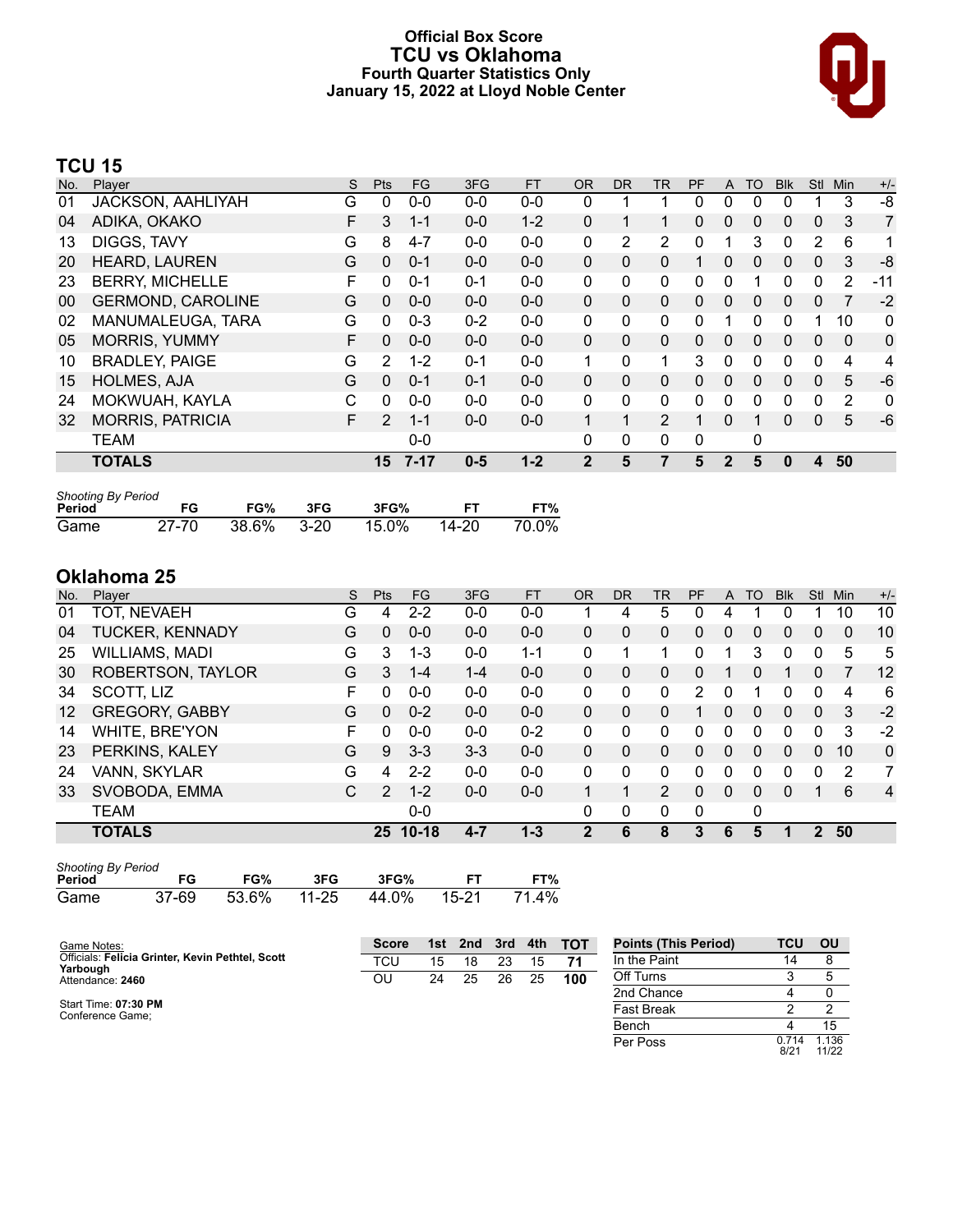### **Official Play-By-Play TCU vs Oklahoma Fourth Quarter January 15, 2022 at Lloyd Noble Center**



### **Period 4**

<mark>Starters:</mark><br>TCU: 1 JACKSON,AAHLIYAH (G); 4 ADIKA,OKAKO (F); 13 DIGGS,TAVY (G); 20 HEARD,LAUREN (G); 23 BERRY,MICHELLE (F);<br>**Oklahoma**: 1 TOT,NEVAEH (G); 4 TUCKER,KENNADY (G); 25 WILLIAMS,MADI (G); 30 ROBERTSON,TAYLOR (G);

| Time  | <b>VISITORS: TCU</b>               | <b>Score</b> | <b>Margin</b> | <b>HOME: Oklahoma</b>            |
|-------|------------------------------------|--------------|---------------|----------------------------------|
| 10:00 | SUB OUT: HOLMES, AJA               |              |               |                                  |
| 10:00 | SUB IN: HEARD, LAUREN              |              |               |                                  |
| 09:55 |                                    |              |               | MISSED 3PTR by ROBERTSON, TAYLOR |
| 09:52 | REBOUND (DEF) by JACKSON, AAHLIYAH |              |               |                                  |
| 09:49 | MISSED LAYUP by HEARD, LAUREN      |              |               |                                  |
| 09:49 |                                    |              |               | BLOCK by ROBERTSON, TAYLOR       |
| 09:44 |                                    |              |               | REBOUND (DEF) by TOT, NEVAEH     |
| 09:42 |                                    | 77-56        | H 21          | GOOD! LAYUP by TOT, NEVAEH [FB]  |
| 09:25 | TURNOVER by BERRY, MICHELLE        |              |               |                                  |
| 09:16 |                                    | 80-56        | H 24          | GOOD! 3PTR by PERKINS, KALEY     |
| 09:16 |                                    |              |               | ASSIST by TOT, NEVAEH            |
| 08:50 | MISSED 3PTR by MANUMALEUGA, TARA   |              |               |                                  |
| 08:47 |                                    |              |               | REBOUND (DEF) by TOT, NEVAEH     |
| 08:30 |                                    | 83-56        | H 27          | GOOD! 3PTR by ROBERTSON, TAYLOR  |
| 08:16 |                                    |              |               |                                  |
|       | MISSED 3PTR by BERRY, MICHELLE     |              |               |                                  |
| 08:12 |                                    |              |               | REBOUND (DEF) by WILLIAMS, MADI  |
| 08:05 |                                    | 86-56        | H 30          | GOOD! 3PTR by PERKINS, KALEY     |
| 08:05 |                                    |              |               | ASSIST by WILLIAMS, MADI         |
| 08:02 | <b>TIMEOUT 30SEC</b>               |              |               |                                  |
| 08:02 | SUB OUT: BERRY, MICHELLE           |              |               |                                  |
| 08:02 | SUB OUT: MOKWUAH, KAYLA            |              |               |                                  |
| 08:02 | SUB IN: ADIKA, OKAKO               |              |               |                                  |
| 08:02 | SUB IN: DIGGS, TAVY                |              |               |                                  |
| 07:49 | GOOD! JUMPER by DIGGS, TAVY        | 86-58        | H 28          |                                  |
| 07:39 |                                    |              |               | TURNOVER by WILLIAMS, MADI       |
| 07:39 | STEAL by JACKSON, AAHLIYAH         |              |               |                                  |
| 07:27 |                                    |              |               | FOUL by SCOTT, LIZ               |
| 07:27 | MISSED FT by ADIKA, OKAKO          |              |               |                                  |
| 07:27 | REBOUND (DEADB) by TEAM            |              |               |                                  |
| 07:27 | GOOD! FT by ADIKA, OKAKO           | 86-59        | H 27          |                                  |
| 07:17 |                                    |              |               | TURNOVER by WILLIAMS, MADI       |
| 07:17 | STEAL by DIGGS, TAVY               |              |               |                                  |
| 07:11 | TURNOVER by DIGGS, TAVY            |              |               |                                  |
| 07:11 |                                    |              |               | SUB OUT: SCOTT, LIZ              |
| 07:11 |                                    |              |               | SUB IN: SVOBODA, EMMA            |
| 06:56 |                                    |              |               | MISSED 3PTR by ROBERTSON, TAYLOR |
| 06:54 |                                    |              |               | REBOUND (OFF) by SVOBODA, EMMA   |
| 06:52 |                                    |              |               | MISSED 3PTR by ROBERTSON, TAYLOR |
| 06:51 |                                    |              |               | REBOUND (DEADB) by TEAM          |
| 06:51 | FOUL by HEARD, LAUREN              |              |               |                                  |
| 06:51 | SUB OUT: JACKSON, AAHLIYAH         |              |               |                                  |
| 06:51 | SUB IN: BRADLEY, PAIGE             |              |               |                                  |
| 06:40 |                                    |              |               | TURNOVER by TOT, NEVAEH          |
| 06:40 | STEAL by DIGGS, TAVY               |              |               |                                  |
| 06:35 | MISSED LAYUP by DIGGS, TAVY        |              |               |                                  |
| 06:33 |                                    |              |               | REBOUND (DEADB) by TEAM          |
| 06:33 | SUB OUT: HEARD, LAUREN             |              |               |                                  |
| 06:33 | SUB IN: GERMOND, CAROLINE          |              |               |                                  |
| 06:25 |                                    |              |               | MISSED LAYUP by WILLIAMS, MADI   |
| 06:22 | REBOUND (DEF) by DIGGS, TAVY       |              |               |                                  |
| 06:17 | GOOD! LAYUP by ADIKA, OKAKO        | 86-61        | H 25          |                                  |
| 06:17 | ASSIST by DIGGS, TAVY              |              |               |                                  |
| 06:07 |                                    |              |               |                                  |
|       |                                    |              |               | MISSED LAYUP by SVOBODA, EMMA    |
| 06:04 | REBOUND (DEF) by DIGGS, TAVY       |              |               |                                  |
| 05:58 | MISSED 3PTR by BRADLEY, PAIGE      |              |               |                                  |
| 05:56 |                                    |              |               | REBOUND (DEADB) by TEAM          |
| 05:37 |                                    |              |               | MISSED LAYUP by WILLIAMS, MADI   |
| 05:34 | REBOUND (DEF) by ADIKA, OKAKO      |              |               |                                  |
| 05:29 | GOOD! LAYUP by DIGGS, TAVY         | 86-63        | H 23          |                                  |
| 05:18 | FOUL by BRADLEY, PAIGE             |              |               |                                  |
| 05:09 | FOUL by BRADLEY, PAIGE             |              |               |                                  |
| 04:57 |                                    |              |               | TURNOVER by WILLIAMS, MADI       |
| 04:57 | STEAL by MANUMALEUGA, TARA         |              |               |                                  |
| 04:49 | GOOD! LAYUP by DIGGS, TAVY [FB]    | 86-65        | H 21          |                                  |
| 04:49 | ASSIST by MANUMALEUGA, TARA        |              |               |                                  |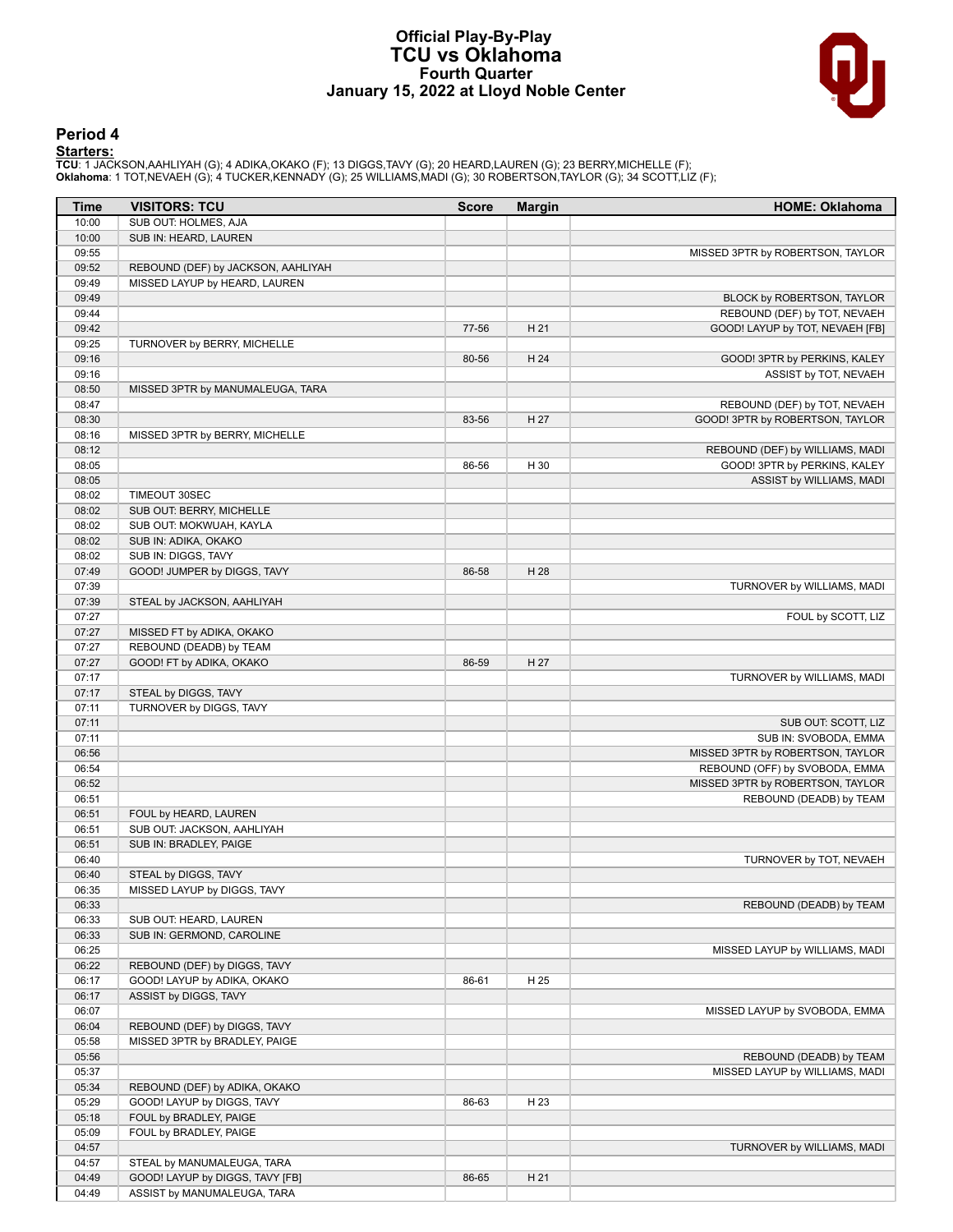| <b>Time</b> | <b>VISITORS: TCU</b>               | <b>Score</b> | <b>Margin</b> | <b>HOME: Oklahoma</b>           |
|-------------|------------------------------------|--------------|---------------|---------------------------------|
| 04:43       |                                    | 88-65        | H 23          | GOOD! LAYUP by WILLIAMS, MADI   |
| 04:43       |                                    |              |               | ASSIST by TOT, NEVAEH           |
| 04:43       | FOUL by BRADLEY, PAIGE             |              |               |                                 |
| 04:43       | SUB OUT: BRADLEY, PAIGE            |              |               |                                 |
| 04:43       | SUB IN: HOLMES, AJA                |              |               |                                 |
| 04:43       | SUB OUT: ADIKA, OKAKO              |              |               |                                 |
| 04:43       | SUB IN: MORRIS, PATRICIA           |              |               |                                 |
| 04:43       |                                    | 89-65        | H 24          | GOOD! FT by WILLIAMS, MADI      |
| 04:43       |                                    |              |               | SUB OUT: WILLIAMS, MADI         |
| 04:43       |                                    |              |               | SUB IN: VANN, SKYLAR            |
| 04:28       | MISSED LAYUP by DIGGS, TAVY        |              |               |                                 |
| 04:24       |                                    |              |               | REBOUND (DEF) by TOT, NEVAEH    |
| 04:20       |                                    | 91-65        | H 26          | GOOD! LAYUP by VANN, SKYLAR     |
| 04:20       |                                    |              |               | ASSIST by TOT, NEVAEH           |
| 04:07       | TURNOVER by DIGGS, TAVY            |              |               |                                 |
| 04:07       |                                    |              |               | STEAL by SVOBODA, EMMA          |
| 03:59       |                                    | 93-65        | H 28          | GOOD! JUMPER by VANN, SKYLAR    |
| 03:40       | MISSED JUMPER by MANUMALEUGA, TARA |              |               |                                 |
| 03:35       | REBOUND (OFF) by MORRIS, PATRICIA  |              |               |                                 |
| 03:35       | GOOD! LAYUP by MORRIS, PATRICIA    | 93-67        | H 26          |                                 |
| 03:24       |                                    | 95-67        | H 28          | GOOD! JUMPER by SVOBODA, EMMA   |
| 03:24       |                                    |              |               | ASSIST by ROBERTSON, TAYLOR     |
| 03:08       | MISSED JUMPER by DIGGS, TAVY       |              |               |                                 |
| 03:05       |                                    |              |               | REBOUND (DEF) by TOT, NEVAEH    |
| 03:00       |                                    | 98-67        | H 31          | GOOD! 3PTR by PERKINS, KALEY    |
| 03:00       |                                    |              |               | ASSIST by TOT, NEVAEH           |
| 02:55       |                                    |              |               | SUB OUT: VANN, SKYLAR           |
| 02:55       |                                    |              |               | SUB OUT: ROBERTSON, TAYLOR      |
| 02:55       |                                    |              |               | SUB OUT: SVOBODA, EMMA          |
| 02:55       |                                    |              |               | SUB IN: GREGORY, GABBY          |
| 02:55       |                                    |              |               | SUB IN: WHITE, BRE'YON          |
| 02:55       |                                    |              |               | SUB IN: SCOTT, LIZ              |
| 02:47       | TURNOVER by DIGGS, TAVY            |              |               |                                 |
| 02:47       |                                    |              |               | STEAL by TOT, NEVAEH            |
| 02:38       | FOUL by MORRIS, PATRICIA           |              |               |                                 |
| 02:38       |                                    |              |               | MISSED FT by WHITE, BRE'YON     |
| 02:38       |                                    |              |               | REBOUND (DEADB) by TEAM         |
| 02:38       |                                    |              |               | MISSED FT by WHITE, BRE'YON     |
| 02:38       | REBOUND (DEADB) by TEAM            |              |               |                                 |
| 02:38       |                                    |              |               | FOUL by GREGORY, GABBY          |
| 02:30       | TURNOVER by MORRIS, PATRICIA       |              |               |                                 |
| 02:17       |                                    |              |               | MISSED LAYUP by GREGORY, GABBY  |
| 02:14       |                                    |              |               | REBOUND (OFF) by TOT, NEVAEH    |
| 01:57       |                                    |              |               | MISSED JUMPER by GREGORY, GABBY |
| 01:54       | REBOUND (DEF) by MORRIS, PATRICIA  |              |               |                                 |
| 01:51       | GOOD! LAYUP by DIGGS, TAVY         | 98-69        | H 29          |                                 |
| 01:40       |                                    |              |               | FOUL by SCOTT, LIZ              |
| 01:40       |                                    |              |               | TURNOVER by SCOTT, LIZ          |
| 01:40       |                                    |              |               | SUB OUT: SCOTT, LIZ             |
| 01:40       |                                    |              |               | SUB IN: SVOBODA, EMMA           |
| 01:40       | SUB OUT: DIGGS, TAVY               |              |               |                                 |
| 01:40       | SUB IN: BRADLEY, PAIGE             |              |               |                                 |
| 01:27       | MISSED 3PTR by HOLMES, AJA         |              |               |                                 |
| 01:24       |                                    |              |               | REBOUND (DEF) by SVOBODA, EMMA  |
| 00:56       |                                    | 100-69       | H 31          | GOOD! JUMPER by TOT, NEVAEH     |
| 00:25       | MISSED 3PTR by MANUMALEUGA, TARA   |              |               |                                 |
| 00:21       | REBOUND (OFF) by BRADLEY, PAIGE    |              |               |                                 |
| 00:21       | GOOD! LAYUP by BRADLEY, PAIGE      | 100-71       | H 29          |                                 |

# **TCU 71, Oklahoma 100**

| <b>Points (This Period)</b> | <b>TCU</b>    | ΟU             |
|-----------------------------|---------------|----------------|
| In the Paint                | 14            |                |
| Off Turns                   | 3             |                |
| 2nd Chance                  |               |                |
| <b>Fast Break</b>           | 2             |                |
| Bench                       |               | 15             |
| Per Poss                    | 0.714<br>8/21 | 1.136<br>11/22 |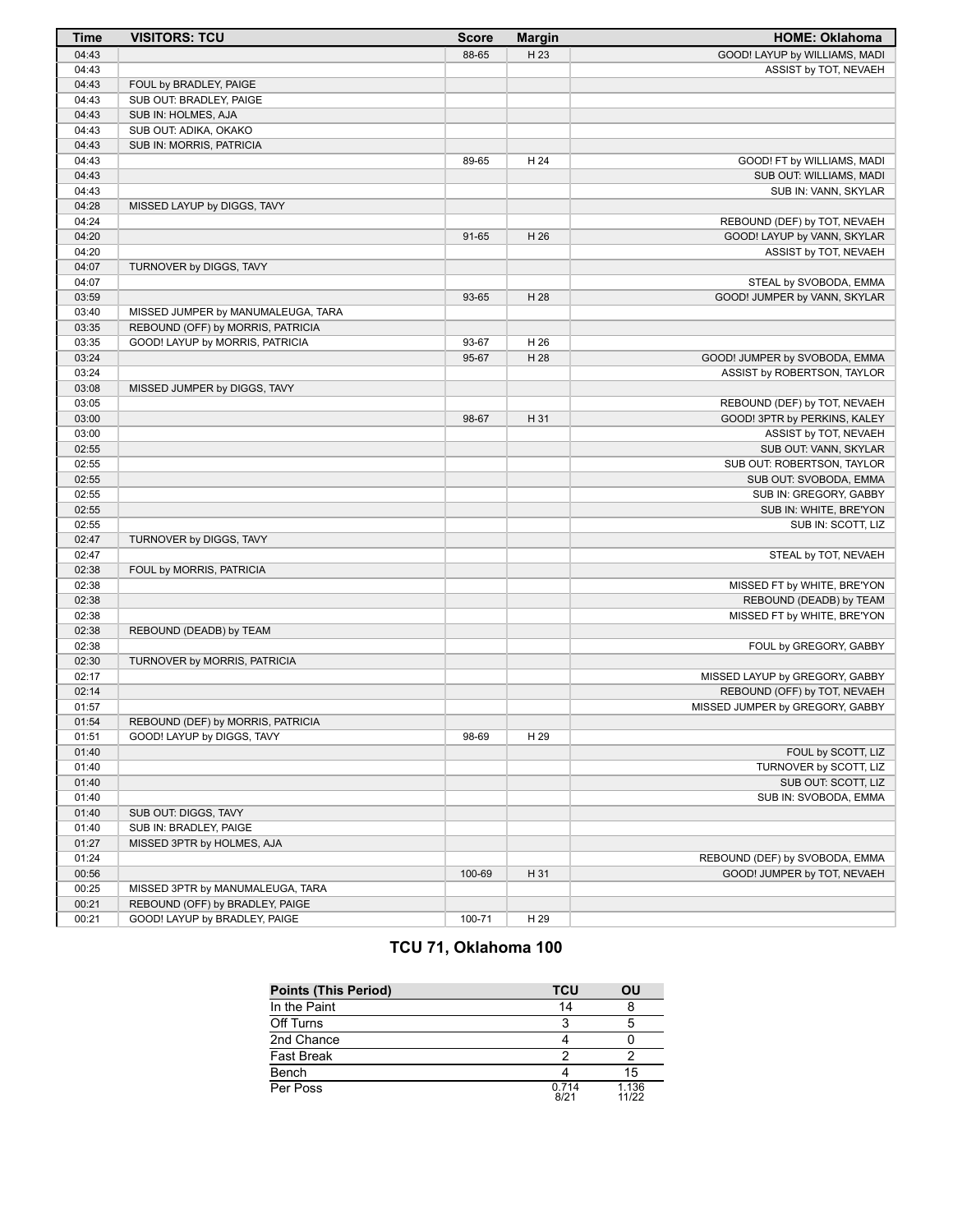### **Official Scoring/Possession Reference Chart TCU vs Oklahoma Period 1 January 15, 2022 at Lloyd Noble Center**



# **Period 1**

<mark>Starters:</mark><br>TCU: 1 JACKSON,AAHLIYAH (G); 4 ADIKA,OKAKO (F); 13 DIGGS,TAVY (G); 20 HEARD,LAUREN (G); 23 BERRY,MICHELLE (F);<br>**Oklahoma**: 1 TOT,NEVAEH (G); 4 TUCKER,KENNADY (G); 25 WILLIAMS,MADI (G); 30 ROBERTSON,TAYLOR (G);

| <b>Time</b> | <b>VISITORS: TCU</b>             | <b>Score</b> | <b>Margin</b>  | <b>HOME: Oklahoma</b>               |
|-------------|----------------------------------|--------------|----------------|-------------------------------------|
| 09:12       | GOOD! LAYUP by HEARD, LAUREN     | $0 - 2$      | V <sub>2</sub> |                                     |
| 08:39       |                                  | $2 - 2$      | $\mathsf{T}$   | GOOD! LAYUP by SCOTT, LIZ           |
| 07:48       |                                  | $4 - 2$      | H <sub>2</sub> | GOOD! LAYUP by SCOTT, LIZ           |
| 06:26       | GOOD! JUMPER by ADIKA, OKAKO     | $4 - 4$      | T              |                                     |
| 05:55       |                                  | $6 - 4$      | H <sub>2</sub> | GOOD! LAYUP by VANN, SKYLAR         |
| 05:07       | GOOD! FT by JACKSON, AAHLIYAH    | $6-5$        | H <sub>1</sub> |                                     |
| 04:58       |                                  | $7 - 5$      | H <sub>2</sub> | GOOD! FT by VANN, SKYLAR            |
| 04:58       |                                  | $8 - 5$      | $H_3$          | GOOD! FT by VANN, SKYLAR            |
| 04:36       |                                  | $10-5$       | H <sub>5</sub> | GOOD! LAYUP by SCOTT, LIZ           |
| 04:33       |                                  | $11-5$       | H <sub>6</sub> | GOOD! FT by SCOTT, LIZ              |
| 04:22       | GOOD! LAYUP by MORRIS, YUMMY     | $11 - 7$     | H <sub>4</sub> |                                     |
| 04:15       |                                  | $14 - 7$     | H <sub>7</sub> | GOOD! 3PTR by VANN, SKYLAR [FB]     |
| 03:18       | GOOD! LAYUP by MORRIS, YUMMY     | $14-9$       | H <sub>5</sub> |                                     |
| 03:12       |                                  | $15-9$       | H <sub>6</sub> | GOOD! FT by SCOTT, LIZ [FB]         |
| 02:20       |                                  | $17-9$       | H8             | GOOD! LAYUP by WILLIAMS, MADI [FB]  |
| 01:55       | GOOD! LAYUP by JACKSON, AAHLIYAH | $17 - 11$    | $H_6$          |                                     |
| 01:44       |                                  | $18 - 11$    | H <sub>7</sub> | GOOD! FT by SCOTT, LIZ              |
| 01:32       | GOOD! LAYUP by HEARD, LAUREN     | $18 - 13$    | H <sub>5</sub> |                                     |
| 00:58       |                                  | $20-13$      | H <sub>7</sub> | GOOD! JUMPER by VANN, SKYLAR        |
| 00:44       |                                  | $22 - 13$    | H9             | GOOD! LAYUP by TUCKER, KENNADY [FB] |
| 00:11       | GOOD! JUMPER by MORRIS, YUMMY    | $22 - 15$    | H <sub>7</sub> |                                     |
| 00:06       |                                  | $23 - 15$    | $H_8$          | GOOD! FT by TUCKER, KENNADY [FB]    |
| 00:06       |                                  | $24 - 15$    | H <sub>9</sub> | GOOD! FT by TUCKER, KENNADY [FB]    |

**TCU 15, Oklahoma 24**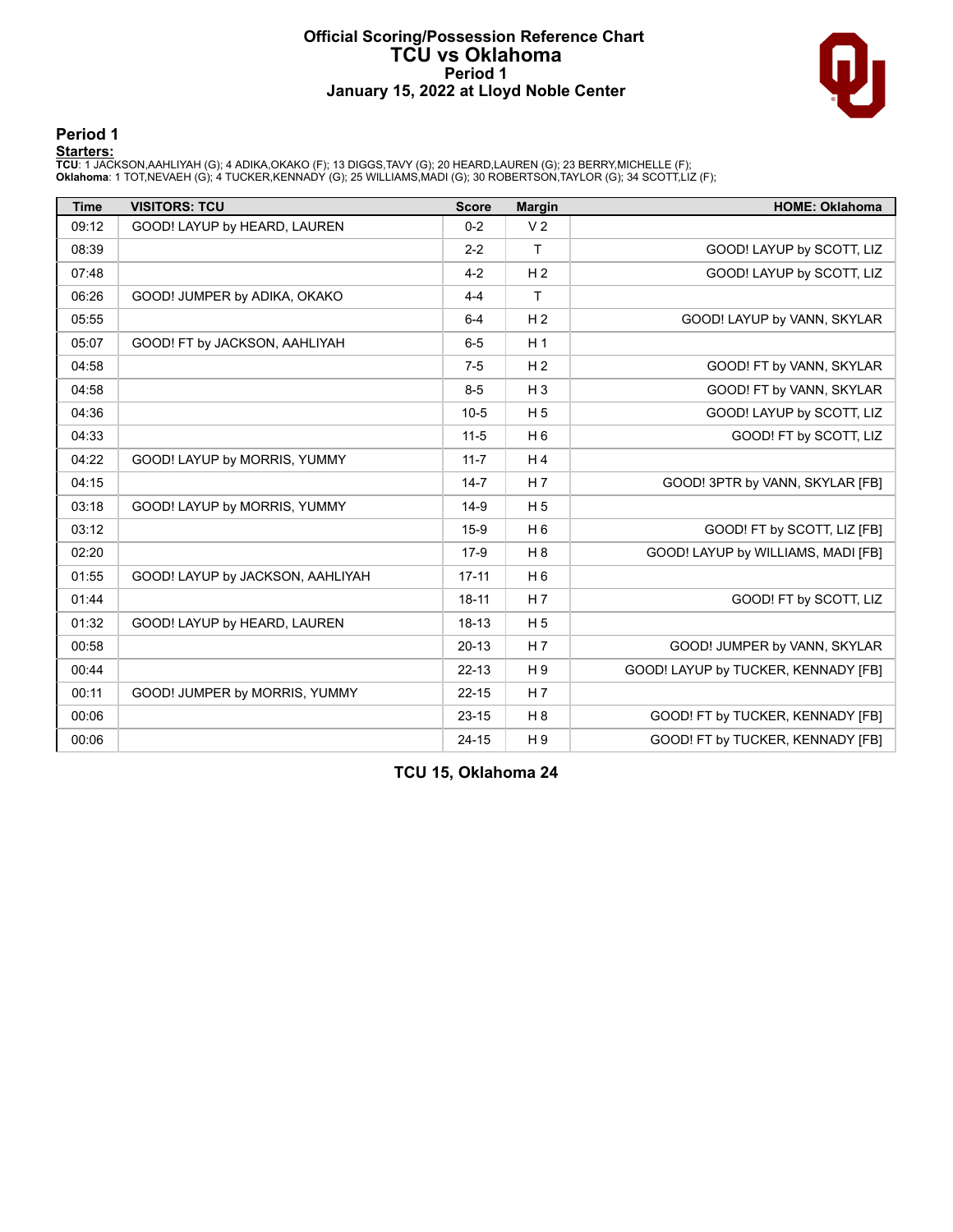### **Official Scoring/Possession Reference Chart TCU vs Oklahoma Period 2 January 15, 2022 at Lloyd Noble Center**



# **Period 2**

<mark>Starters:</mark><br>TCU: 1 JACKSON,AAHLIYAH (G); 4 ADIKA,OKAKO (F); 13 DIGGS,TAVY (G); 20 HEARD,LAUREN (G); 23 BERRY,MICHELLE (F);<br>**Oklahoma**: 1 TOT,NEVAEH (G); 4 TUCKER,KENNADY (G); 25 WILLIAMS,MADI (G); 30 ROBERTSON,TAYLOR (G);

| <b>Time</b> | <b>VISITORS: TCU</b>                | <b>Score</b> | <b>Margin</b>  | <b>HOME: Oklahoma</b>              |
|-------------|-------------------------------------|--------------|----------------|------------------------------------|
| 09:40       | GOOD! LAYUP by HEARD, LAUREN        | $24 - 17$    | H <sub>7</sub> |                                    |
| 09:25       |                                     | $27-17$      | H 10           | GOOD! 3PTR by TOT, NEVAEH          |
| 09:09       | GOOD! JUMPER by DIGGS, TAVY         | $27-19$      | H 8            |                                    |
| 08:55       |                                     | 28-19        | H <sub>9</sub> | GOOD! FT by SVOBODA, EMMA          |
| 07:53       |                                     | $30 - 19$    | H 11           | GOOD! LAYUP by WILLIAMS, MADI      |
| 07:36       | GOOD! 3PTR by BERRY, MICHELLE       | 30-22        | H 8            |                                    |
| 07:25       | GOOD! LAYUP by BERRY, MICHELLE [FB] | $30 - 24$    | H <sub>6</sub> |                                    |
| 07:10       |                                     | 32-24        | H 8            | GOOD! LAYUP by WILLIAMS, MADI      |
| 06:41       |                                     | $35 - 24$    | H 11           | GOOD! 3PTR by TOT, NEVAEH [FB]     |
| 05:50       |                                     | $37 - 24$    | H 13           | GOOD! JUMPER by WILLIAMS, MADI     |
| 05:10       | GOOD! FT by MORRIS, YUMMY           | $37 - 25$    | H 12           |                                    |
| 04:57       |                                     | 39-25        | H 14           | GOOD! LAYUP by SCOTT, LIZ          |
| 03:46       | GOOD! 3PTR by ADIKA, OKAKO          | 39-28        | H 11           |                                    |
| 03:32       |                                     | 42-28        | H 14           | GOOD! 3PTR by ROBERTSON, TAYLOR    |
| 03:18       | GOOD! LAYUP by BERRY, MICHELLE      | 42-30        | H 12           |                                    |
| 02:53       | GOOD! FT by MOKWUAH, KAYLA          | 42-31        | H 11           |                                    |
| 02:28       |                                     | 44-31        | H 13           | GOOD! LAYUP by WILLIAMS, MADI [FB] |
| 02:14       | GOOD! FT by HEARD, LAUREN           | 44-32        | H 12           |                                    |
| 02:14       | GOOD! FT by HEARD, LAUREN           | 44-33        | H 11           |                                    |
| 01:30       |                                     | 47-33        | H 14           | GOOD! 3PTR by TUCKER, KENNADY      |
| 00:09       |                                     | 49-33        | H 16           | GOOD! LAYUP by VANN, SKYLAR        |

**TCU 33, Oklahoma 49**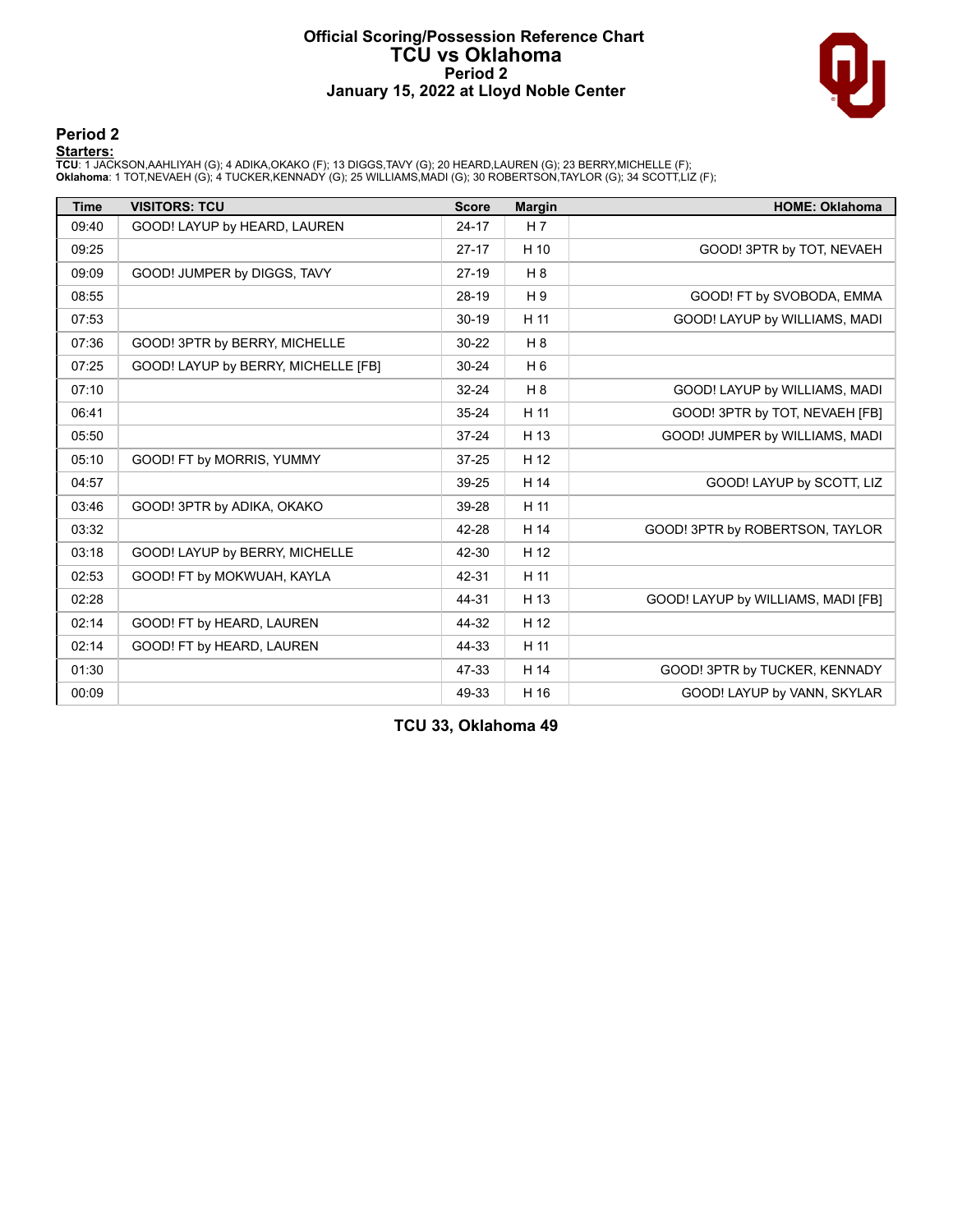### **Official Scoring/Possession Reference Chart TCU vs Oklahoma Period 3 January 15, 2022 at Lloyd Noble Center**



# **Period 3**

<mark>Starters:</mark><br>TCU: 1 JACKSON,AAHLIYAH (G); 4 ADIKA,OKAKO (F); 13 DIGGS,TAVY (G); 20 HEARD,LAUREN (G); 23 BERRY,MICHELLE (F);<br>**Oklahoma**: 1 TOT,NEVAEH (G); 4 TUCKER,KENNADY (G); 25 WILLIAMS,MADI (G); 30 ROBERTSON,TAYLOR (G);

| <b>Time</b> | <b>VISITORS: TCU</b>               | <b>Score</b> | <b>Margin</b> | <b>HOME: Oklahoma</b>              |
|-------------|------------------------------------|--------------|---------------|------------------------------------|
| 09:21       | GOOD! LAYUP by HEARD, LAUREN       | 49-35        | H 14          |                                    |
| 08:29       | GOOD! 3PTR by BERRY, MICHELLE      | 49-38        | H 11          |                                    |
| 08:08       |                                    | 51-38        | H 13          | GOOD! LAYUP by TOT, NEVAEH         |
| 07:44       | GOOD! LAYUP by DIGGS, TAVY         | 51-40        | H 11          |                                    |
| 07:35       |                                    | 53-40        | H 13          | GOOD! LAYUP by SCOTT, LIZ          |
| 07:14       |                                    | 55-40        | H 15          | GOOD! LAYUP by WILLIAMS, MADI [FB] |
| 07:14       |                                    | 56-40        | H 16          | GOOD! FT by WILLIAMS, MADI [FB]    |
| 06:37       |                                    | 59-40        | H 19          | GOOD! 3PTR by WILLIAMS, MADI       |
| 06:24       | GOOD! FT by BERRY, MICHELLE        | 59-41        | H 18          |                                    |
| 06:10       |                                    | 61-41        | H 20          | GOOD! LAYUP by WILLIAMS, MADI      |
| 05:44       |                                    | 63-41        | H 22          | GOOD! LAYUP by TOT, NEVAEH         |
| 05:34       | GOOD! FT by HEARD, LAUREN          | 63-42        | H 21          |                                    |
| 05:08       | GOOD! JUMPER by DIGGS, TAVY        | 63-44        | H 19          |                                    |
| 04:10       | GOOD! LAYUP by DIGGS, TAVY [FB]    | 63-46        | H 17          |                                    |
| 03:50       | GOOD! FT by HEARD, LAUREN [FB]     | 63-47        | H 16          |                                    |
| 03:50       | GOOD! FT by HEARD, LAUREN [FB]     | 63-48        | H 15          |                                    |
| 02:52       |                                    | 66-48        | H 18          | GOOD! 3PTR by VANN, SKYLAR         |
| 02:39       | GOOD! JUMPER by MORRIS, YUMMY      | 66-50        | H 16          |                                    |
| 02:20       |                                    | 67-50        | H 17          | GOOD! FT by VANN, SKYLAR           |
| 02:20       |                                    | 68-50        | H 18          | GOOD! FT by VANN, SKYLAR           |
| 02:07       |                                    | 70-50        | H 20          | GOOD! JUMPER by TOT, NEVAEH [FB]   |
| 02:02       | GOOD! FT by JACKSON, AAHLIYAH [FB] | 70-51        | H 19          |                                    |
| 02:02       | GOOD! FT by JACKSON, AAHLIYAH [FB] | 70-52        | H 18          |                                    |
| 01:29       |                                    | 71-52        | H 19          | GOOD! FT by SCOTT, LIZ             |
| 01:13       |                                    | 72-52        | H 20          | GOOD! FT by TUCKER, KENNADY        |
| 01:13       |                                    | 73-52        | H 21          | GOOD! FT by TUCKER, KENNADY        |
| 00:45       | GOOD! by MOKWUAH, KAYLA            | 73-54        | H 19          |                                    |
| 00:15       |                                    | 75-54        | H 21          | GOOD! LAYUP by SCOTT, LIZ          |
| 00:10       | GOOD! FT by HEARD, LAUREN [FB]     | 75-55        | H 20          |                                    |
| 00:10       | GOOD! FT by HEARD, LAUREN [FB]     | 75-56        | H 19          |                                    |

**TCU 56, Oklahoma 75**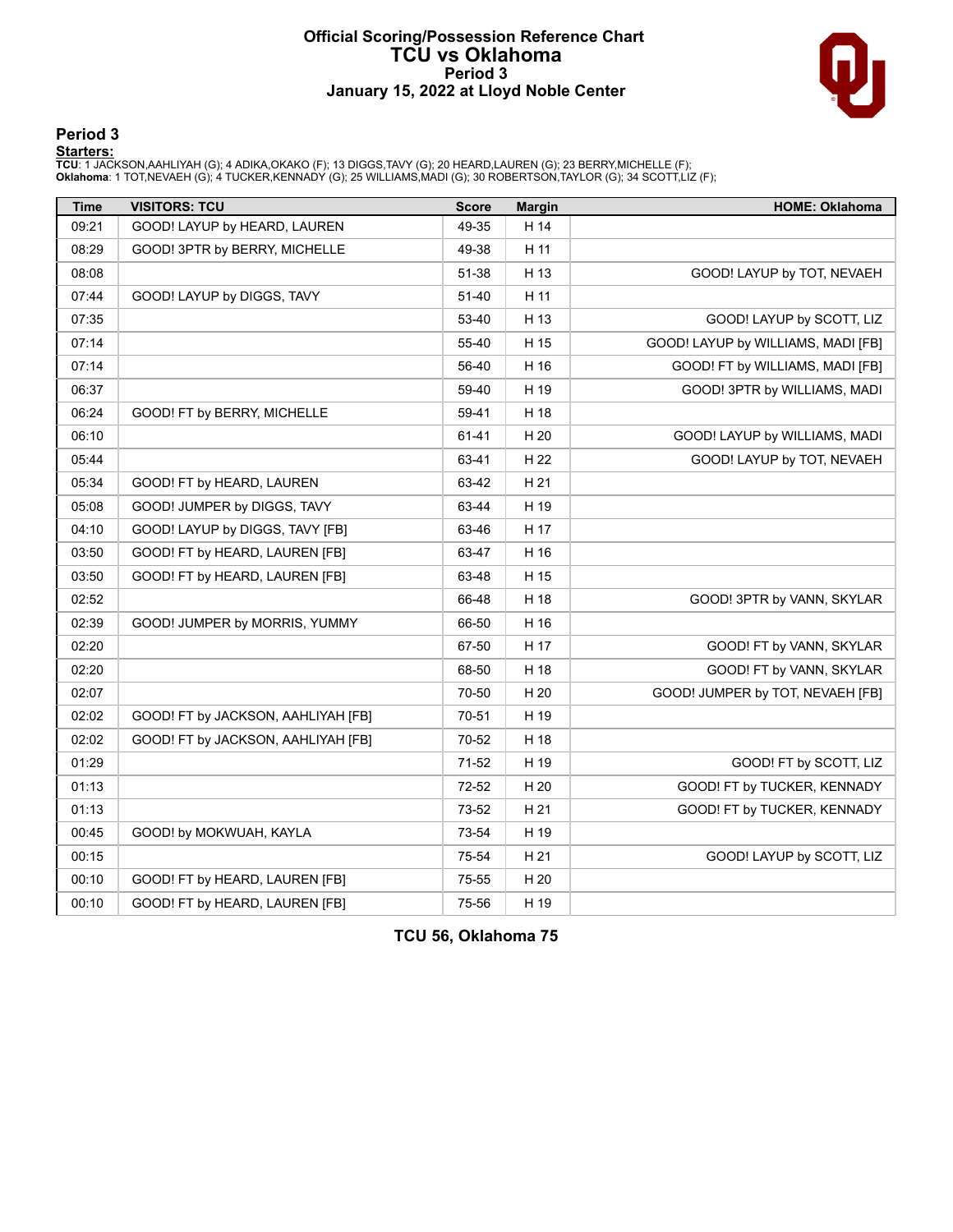#### **Official Scoring/Possession Reference Chart TCU vs Oklahoma Period 4 January 15, 2022 at Lloyd Noble Center**



# **Period 4**

<mark>Starters:</mark><br>TCU: 1 JACKSON,AAHLIYAH (G); 4 ADIKA,OKAKO (F); 13 DIGGS,TAVY (G); 20 HEARD,LAUREN (G); 23 BERRY,MICHELLE (F);<br>**Oklahoma**: 1 TOT,NEVAEH (G); 4 TUCKER,KENNADY (G); 25 WILLIAMS,MADI (G); 30 ROBERTSON,TAYLOR (G);

| <b>Time</b> | <b>VISITORS: TCU</b>            | <b>Score</b> | <b>Margin</b> | <b>HOME: Oklahoma</b>           |
|-------------|---------------------------------|--------------|---------------|---------------------------------|
| 09:42       |                                 | 77-56        | H 21          | GOOD! LAYUP by TOT, NEVAEH [FB] |
| 09:16       |                                 | 80-56        | H 24          | GOOD! 3PTR by PERKINS, KALEY    |
| 08:30       |                                 | 83-56        | H 27          | GOOD! 3PTR by ROBERTSON, TAYLOR |
| 08:05       |                                 | 86-56        | H 30          | GOOD! 3PTR by PERKINS, KALEY    |
| 07:49       | GOOD! JUMPER by DIGGS, TAVY     | 86-58        | H 28          |                                 |
| 07:27       | GOOD! FT by ADIKA, OKAKO        | 86-59        | H 27          |                                 |
| 06:17       | GOOD! LAYUP by ADIKA, OKAKO     | 86-61        | H 25          |                                 |
| 05:29       | GOOD! LAYUP by DIGGS, TAVY      | 86-63        | H 23          |                                 |
| 04:49       | GOOD! LAYUP by DIGGS, TAVY [FB] | 86-65        | H 21          |                                 |
| 04:43       |                                 | 88-65        | H 23          | GOOD! LAYUP by WILLIAMS, MADI   |
| 04:43       |                                 | 89-65        | H 24          | GOOD! FT by WILLIAMS, MADI      |
| 04:20       |                                 | 91-65        | H 26          | GOOD! LAYUP by VANN, SKYLAR     |
| 03:59       |                                 | 93-65        | H 28          | GOOD! JUMPER by VANN, SKYLAR    |
| 03:35       | GOOD! LAYUP by MORRIS, PATRICIA | 93-67        | H 26          |                                 |
| 03:24       |                                 | 95-67        | H 28          | GOOD! JUMPER by SVOBODA, EMMA   |
| 03:00       |                                 | 98-67        | H 31          | GOOD! 3PTR by PERKINS, KALEY    |
| 01:51       | GOOD! LAYUP by DIGGS, TAVY      | 98-69        | H 29          |                                 |
| 00:56       |                                 | 100-69       | H 31          | GOOD! JUMPER by TOT, NEVAEH     |
| 00:21       | GOOD! LAYUP by BRADLEY, PAIGE   | 100-71       | H 29          |                                 |

**TCU 71, Oklahoma 100**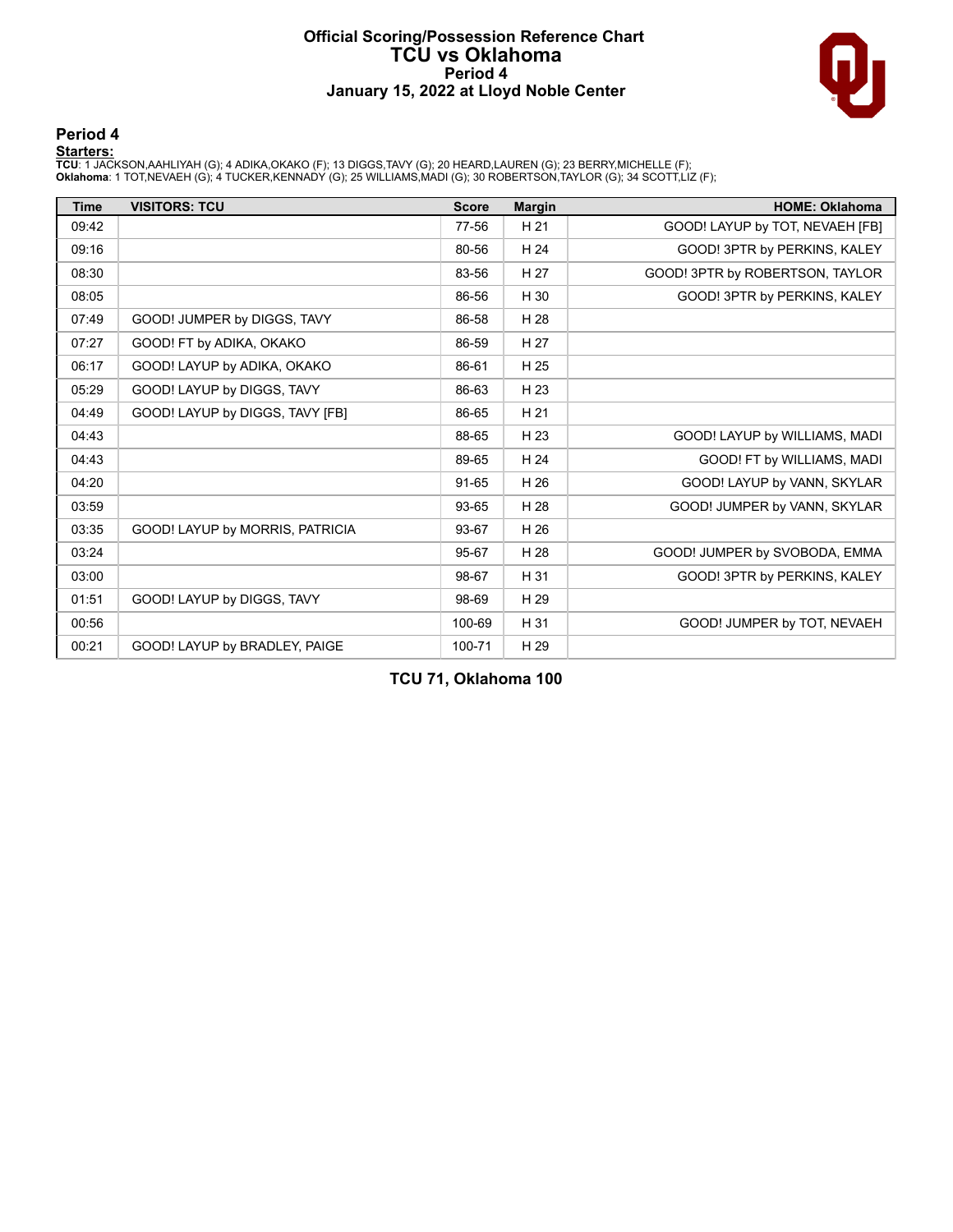### **Official Substitutions Log TCU vs Oklahoma Period 1 January 15, 2022 at Lloyd Noble Center**



| <b>VISITORS: TCU</b>        | <b>Time</b> | <b>Score</b> | <b>HOME: Oklahoma</b>    |
|-----------------------------|-------------|--------------|--------------------------|
| 1 JACKSON, AAHLIYAH         |             |              | 1 TOT, NEVAEH            |
| 4 ADIKA, OKAKO              |             |              | 4 TUCKER, KENNADY        |
| 13 DIGGS, TAVY              |             |              | 25 WILLIAMS, MADI        |
| 20 HEARD, LAUREN            |             |              | 30 ROBERTSON, TAYLOR     |
| 23 BERRY, MICHELLE          |             |              | 34 SCOTT, LIZ            |
| SUB OUT: 23 BERRY, MICHELLE | 07:31       | $2 - 4$      |                          |
| SUB IN: 15 HOLMES, AJA      | 07:31       |              |                          |
|                             | 07:06       | $2 - 4$      | SUB OUT: SCOTT,LIZ       |
|                             | 07:06       |              | SUB IN: VANN, SKYLAR     |
|                             | 06:05       | $4 - 4$      | SUB OUT: TUCKER, KENNADY |
|                             | 06:05       |              | SUB IN: GREGORY, GABBY   |
|                             | 05:22       | $4-6$        | SUB OUT: WILLIAMS, MADI  |
|                             | 05:22       |              | SUB IN: SCOTT,LIZ        |
| SUB OUT: 15 HOLMES, AJA     | 05:22       |              |                          |
| SUB IN: 23 BERRY, MICHELLE  | 05:22       |              |                          |
| SUB OUT: 13 DIGGS, TAVY     | 04:33       | $5 - 11$     |                          |
| SUB IN: 5 MORRIS, YUMMY     | 04:33       |              |                          |
|                             | 04:08       | $7 - 14$     | SUB OUT: TOT, NEVAEH     |
|                             | 04:08       |              | SUB IN: TUCKER, KENNADY  |
|                             | 02:58       | $9 - 15$     | SUB OUT: GREGORY, GABBY  |
|                             | 02:58       |              | SUB IN: WILLIAMS, MADI   |
| SUB OUT: 4 ADIKA, OKAKO     | 01:44       | $11 - 17$    |                          |
| SUB IN: 15 HOLMES, AJA      | 01:44       |              |                          |
| SUB OUT: 20 HEARD, LAUREN   | 00:49       | $13 - 20$    |                          |
| SUB IN: 0 GERMOND, CAROLINE | 00:49       |              |                          |

**TCU 15, Oklahoma 24**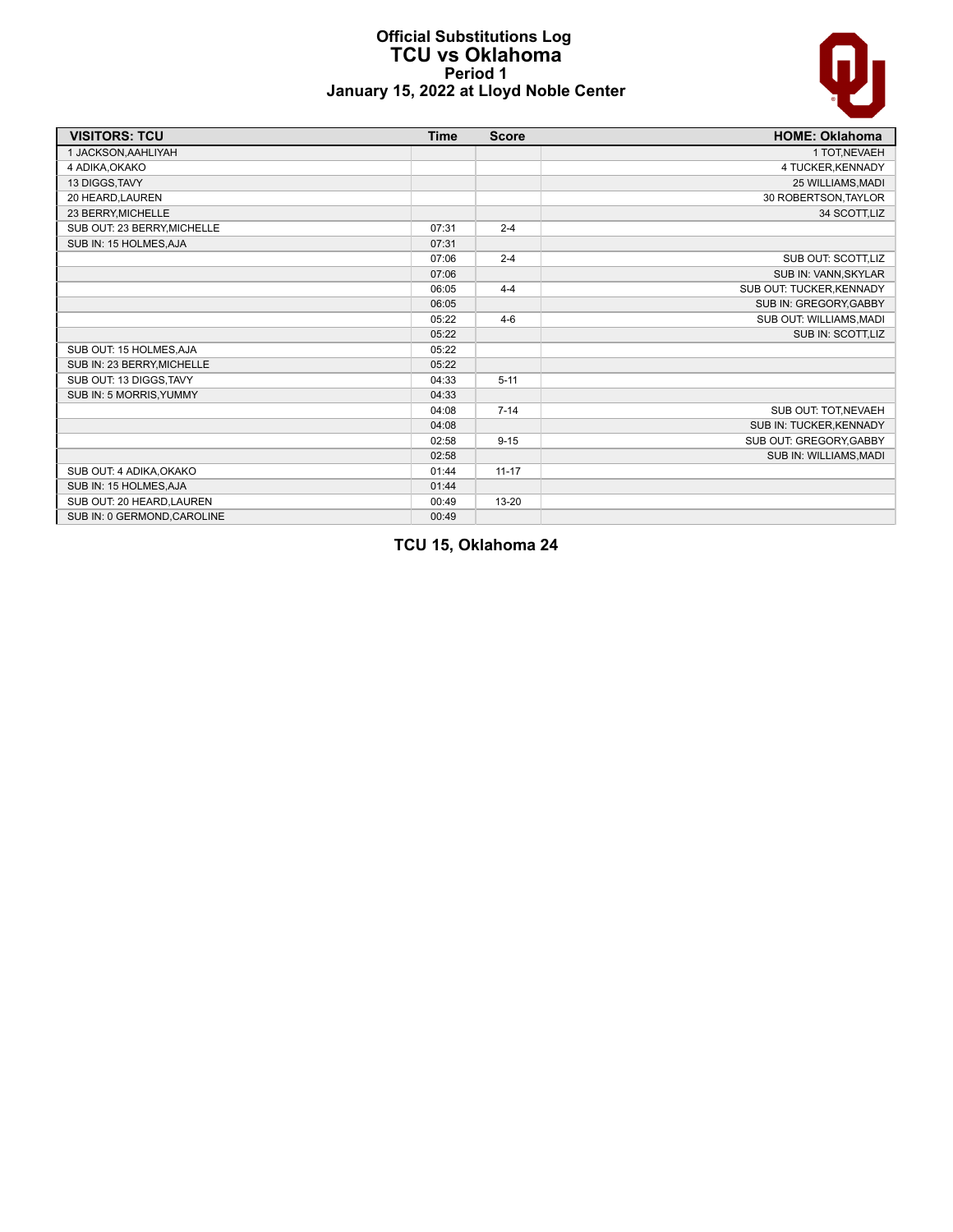### **Official Substitutions Log TCU vs Oklahoma Period 2 January 15, 2022 at Lloyd Noble Center**

| <b>VISITORS: TCU</b>         | <b>Time</b> | <b>Score</b>             | <b>HOME: Oklahoma</b>      |
|------------------------------|-------------|--------------------------|----------------------------|
| 1 JACKSON, AAHLIYAH          |             |                          | 1 TOT, NEVAEH              |
| 4 ADIKA, OKAKO               |             |                          | 4 TUCKER, KENNADY          |
| 13 DIGGS, TAVY               |             |                          | 25 WILLIAMS, MADI          |
| 20 HEARD, LAUREN             |             |                          | 30 ROBERTSON, TAYLOR       |
| 23 BERRY, MICHELLE           |             |                          | 34 SCOTT,LIZ               |
|                              | 10:00       | $\overline{\phantom{a}}$ | SUB OUT: ROBERTSON, TAYLOR |
|                              | 10:00       |                          | SUB OUT: SCOTT, LIZ        |
|                              | 10:00       |                          | SUB IN: TOT, NEVAEH        |
|                              | 10:00       |                          | SUB IN: SVOBODA, EMMA      |
| SUB OUT: 0 GERMOND, CAROLINE | 10:00       |                          |                            |
| SUB OUT: 5 MORRIS, YUMMY     | 10:00       |                          |                            |
| SUB OUT: 15 HOLMES, AJA      | 10:00       |                          |                            |
| SUB IN: 4 ADIKA, OKAKO       | 10:00       |                          |                            |
| SUB IN: 13 DIGGS, TAVY       | 10:00       |                          |                            |
| SUB IN: 20 HEARD, LAUREN     | 10:00       |                          |                            |
| SUB OUT: 13 DIGGS, TAVY      | 08:55       | 19-27                    |                            |
| SUB IN: 5 MORRIS, YUMMY      | 08:55       |                          |                            |
|                              | 08:14       | 19-28                    | SUB OUT: VANN, SKYLAR      |
|                              | 08:14       |                          | SUB IN: ROBERTSON, TAYLOR  |
|                              | 06:34       | 24-35                    | SUB OUT: SVOBODA, EMMA     |
|                              | 06:34       |                          | SUB IN: SCOTT,LIZ          |
|                              | 06:10       | 24-35                    | SUB OUT: TOT, NEVAEH       |
|                              | 06:10       |                          | SUB IN: PERKINS, KALEY     |
|                              | 04:26       | 25-39                    | SUB OUT: WILLIAMS, MADI    |
|                              | 04:26       |                          | SUB IN: VANN, SKYLAR       |
| SUB OUT: 1 JACKSON, AAHLIYAH | 04:26       |                          |                            |
| SUB IN: 15 HOLMES, AJA       | 04:26       |                          |                            |
| SUB OUT: 4 ADIKA, OKAKO      | 03:09       | $30 - 42$                |                            |
| SUB OUT: 5 MORRIS, YUMMY     | 03:09       |                          |                            |
| SUB IN: 1 JACKSON, AAHLIYAH  | 03:09       |                          |                            |
| SUB IN: 24 MOKWUAH, KAYLA    | 03:09       |                          |                            |
|                              | 02:53       | $30 - 42$                | SUB OUT: SCOTT,LIZ         |
|                              | 02:53       |                          | SUB IN: WILLIAMS, MADI     |
|                              | 02:14       | $31 - 44$                | SUB OUT: PERKINS, KALEY    |
|                              | 02:14       |                          | SUB IN: GREGORY, GABBY     |
| SUB OUT: 24 MOKWUAH, KAYLA   | 02:14       |                          |                            |
| SUB IN: 5 MORRIS, YUMMY      | 02:14       |                          |                            |

**TCU 33, Oklahoma 49**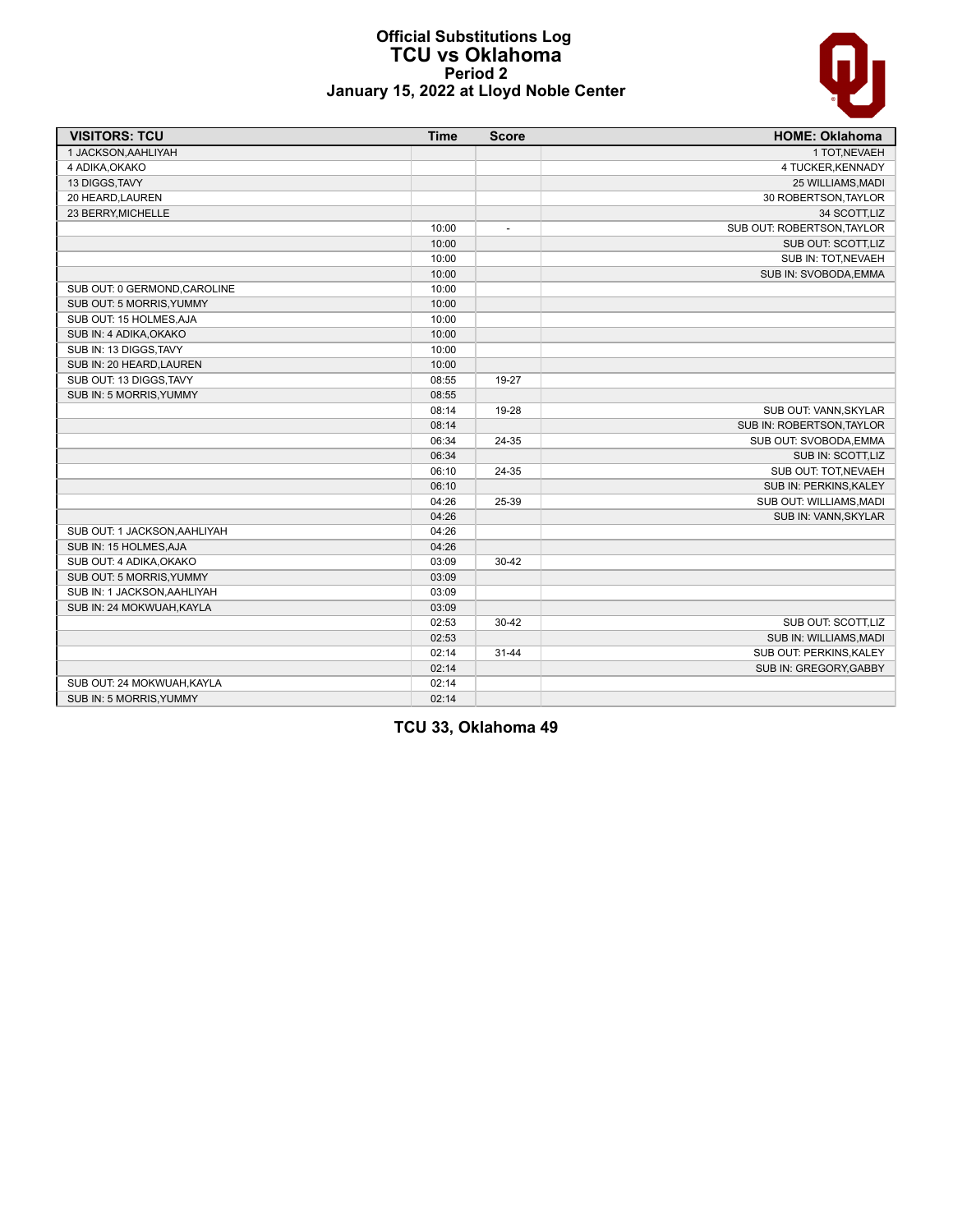

### **Official Substitutions Log TCU vs Oklahoma Period 3 January 15, 2022 at Lloyd Noble Center**

| <b>VISITORS: TCU</b>         | <b>Time</b> | <b>Score</b>   | <b>HOME: Oklahoma</b>      |
|------------------------------|-------------|----------------|----------------------------|
| 1 JACKSON, AAHLIYAH          |             |                | 1 TOT, NEVAEH              |
| 4 ADIKA, OKAKO               |             |                | 4 TUCKER, KENNADY          |
| 13 DIGGS, TAVY               |             |                | 25 WILLIAMS, MADI          |
| 20 HEARD, LAUREN             |             |                | 30 ROBERTSON, TAYLOR       |
| 23 BERRY, MICHELLE           |             |                | 34 SCOTT, LIZ              |
|                              | 10:00       | $\overline{a}$ | SUB OUT: GREGORY, GABBY    |
|                              | 10:00       |                | SUB OUT: VANN, SKYLAR      |
|                              | 10:00       |                | SUB IN: TOT, NEVAEH        |
|                              | 10:00       |                | SUB IN: SCOTT,LIZ          |
| SUB OUT: 5 MORRIS, YUMMY     | 10:00       |                |                            |
| SUB OUT: 15 HOLMES, AJA      | 10:00       |                |                            |
| SUB IN: 4 ADIKA, OKAKO       | 10:00       |                |                            |
| SUB IN: 13 DIGGS, TAVY       | 10:00       |                |                            |
|                              | 07:14       | 40-55          | SUB OUT: SCOTT,LIZ         |
|                              | 07:14       |                | SUB IN: VANN, SKYLAR       |
| SUB OUT: 13 DIGGS, TAVY      | 07:14       |                |                            |
| SUB IN: 5 MORRIS, YUMMY      | 07:14       |                |                            |
|                              | 06:04       | $41 - 61$      | SUB OUT: TUCKER, KENNADY   |
|                              | 06:04       |                | SUB IN: GREGORY, GABBY     |
| SUB OUT: 1 JACKSON, AAHLIYAH | 06:04       |                |                            |
| SUB OUT: 23 BERRY, MICHELLE  | 06:04       |                |                            |
| SUB IN: 2 MANUMALEUGA, TARA  | 06:04       |                |                            |
| SUB IN: 13 DIGGS, TAVY       | 06:04       |                |                            |
| SUB OUT: 4 ADIKA, OKAKO      | 04:59       | 44-63          |                            |
| SUB IN: 23 BERRY, MICHELLE   | 04:59       |                |                            |
|                              | 03:56       | 46-63          | SUB OUT: TOT, NEVAEH       |
|                              | 03:56       |                | SUB IN: TUCKER, KENNADY    |
| SUB OUT: 20 HEARD, LAUREN    | 03:36       | 48-63          |                            |
| SUB IN: 1 JACKSON, AAHLIYAH  | 03:36       |                |                            |
|                              | 02:20       | 50-66          | SUB OUT: GREGORY, GABBY    |
|                              | 02:20       |                | SUB OUT: WILLIAMS, MADI    |
|                              | 02:20       |                | SUB IN: TOT, NEVAEH        |
|                              | 02:20       |                | SUB IN: SCOTT,LIZ          |
| SUB OUT: 2 MANUMALEUGA.TARA  | 02:20       |                |                            |
| SUB OUT: 13 DIGGS, TAVY      | 02:20       |                |                            |
| SUB IN: 4 ADIKA, OKAKO       | 02:20       |                |                            |
| SUB IN: 20 HEARD, LAUREN     | 02:20       |                |                            |
|                              | 01:42       | 52-70          | SUB OUT: ROBERTSON, TAYLOR |
|                              | 01:42       |                | SUB IN: PERKINS, KALEY     |
| SUB OUT: 5 MORRIS, YUMMY     | 00:52       | 52-73          |                            |
| SUB IN: 24 MOKWUAH.KAYLA     | 00:52       |                |                            |
|                              | 00:10       | 54-75          | SUB OUT: VANN, SKYLAR      |
|                              | 00:10       |                | SUB IN: ROBERTSON, TAYLOR  |
| SUB OUT: 4 ADIKA, OKAKO      | 00:10       |                |                            |
| SUB IN: 2 MANUMALEUGA, TARA  | 00:10       |                |                            |
| SUB OUT: 20 HEARD, LAUREN    | 00:10       |                |                            |
| SUB IN: 15 HOLMES.AJA        | 00:10       |                |                            |
|                              | 00:03       | 56-75          |                            |
|                              |             |                | SUB OUT: TUCKER, KENNADY   |
|                              | 00:03       |                | SUB IN: WILLIAMS, MADI     |

**TCU 56, Oklahoma 75**